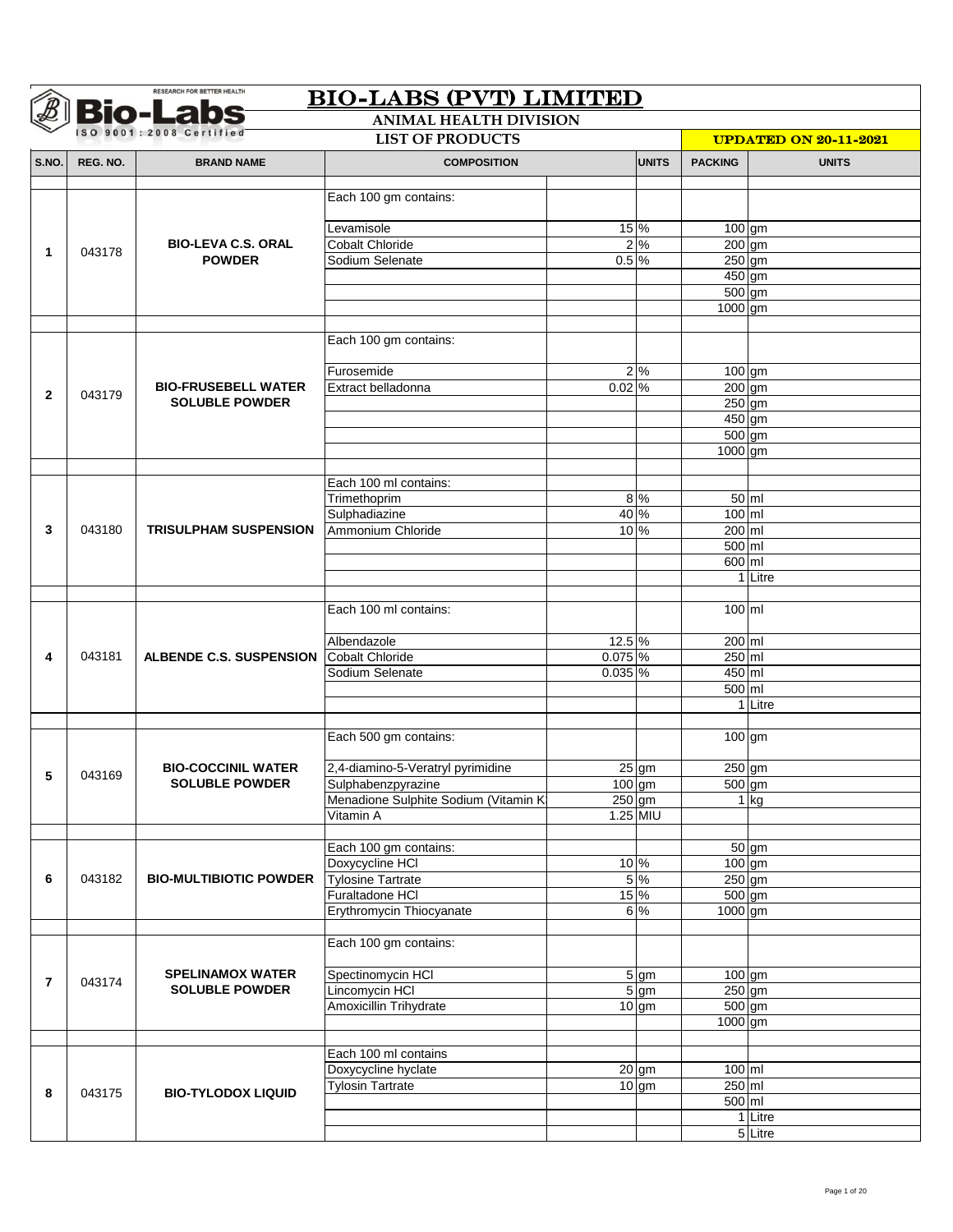|       |          | <b>Bio-Labs</b><br>ISO 9001:2008 Certified | <b>ANIMAL HEALTH DIVISION</b>          |          |                                      |                      |                              |
|-------|----------|--------------------------------------------|----------------------------------------|----------|--------------------------------------|----------------------|------------------------------|
|       |          | <b>LIST OF PRODUCTS</b>                    |                                        |          |                                      |                      | <b>UPDATED ON 20-11-2021</b> |
| S.NO. | REG. NO. | <b>BRAND NAME</b>                          | <b>COMPOSITION</b>                     |          | <b>UNITS</b>                         | <b>PACKING</b>       | <b>UNITS</b>                 |
|       |          |                                            |                                        |          |                                      |                      |                              |
|       |          |                                            | Each 100 gm contains:                  |          |                                      | 100 gm               |                              |
|       |          |                                            | Doxycycline hyclate                    |          | $\overline{50}$ gm                   | $500$ gm             |                              |
| 9     | 082498   | <b>DOX PLUS 50% WATER</b>                  | (As per Innovator's Specifications*)   |          |                                      | 1000 gm              |                              |
|       |          | <b>SOLUBLE POWDER</b>                      |                                        |          |                                      |                      | $2$ kg                       |
|       |          |                                            |                                        |          |                                      |                      | $3$ kg                       |
|       |          |                                            |                                        |          |                                      |                      | $5$ kg                       |
|       |          |                                            | Each gm contains                       |          |                                      |                      |                              |
|       |          |                                            |                                        |          |                                      |                      |                              |
|       |          | <b>BIO-REYL WATER SOLUBLE</b>              | Ammonium Chloride                      | $450$ mg |                                      |                      | $50$ gm                      |
| 10    | 043176   | <b>POWDER</b>                              | Magnesium Sulphate Heptahydrate        | $250$ mg |                                      | $100$ gm             |                              |
|       |          |                                            | Sodium Sulphate                        | $245$ mg |                                      | 250 gm               |                              |
|       |          |                                            | Sorbitol                               |          | $55 \, \mathrm{mg}$                  | 500 gm               |                              |
|       |          |                                            |                                        |          |                                      | 1000 gm              |                              |
|       |          |                                            | Each gm contains:                      |          |                                      |                      |                              |
|       |          |                                            |                                        |          |                                      |                      |                              |
|       |          |                                            | Sulphamerazine Sodium                  | 200 mg   |                                      | 100 gm               |                              |
| 11    | 043177   | <b>BIO-COX WATER SOLUBLE</b>               | Sulphaquinoxaline Sodium               |          | $25 \overline{\text{mg}}$            | 250 gm               |                              |
|       |          | <b>POWDER</b>                              | Pyrimethamine HCI                      |          | $25 \, \text{mg}$                    | 500 gm               |                              |
|       |          |                                            | Furaltadone HCI                        | $100$ mg |                                      | 1000 gm              |                              |
|       |          |                                            | Vitamin A                              | 16000 IU |                                      |                      |                              |
|       |          |                                            | Vitamin K                              |          | 5 <sub>mg</sub>                      |                      |                              |
|       |          |                                            |                                        |          |                                      |                      |                              |
|       |          |                                            | Each 100 ml contains:<br>Albendazole   |          | $10$ gm                              |                      | $50$ ml                      |
|       |          |                                            |                                        |          |                                      | 100 ml               |                              |
| 12    | 043171   | ALBENZAH-10% ORAL                          |                                        |          |                                      | $250$ ml             |                              |
|       |          | <b>SUSPENSION</b>                          |                                        |          |                                      | 450 ml               |                              |
|       |          |                                            |                                        |          |                                      | 500 ml               |                              |
|       |          |                                            |                                        |          |                                      | 1000 ml              |                              |
|       |          |                                            |                                        |          |                                      |                      |                              |
|       |          |                                            | Each 100 ml contains:                  |          |                                      |                      |                              |
|       |          |                                            | Flumequine<br><b>Colistin Sulphate</b> |          | $\overline{20}$ gm<br>$2 \text{ gm}$ | $100$ ml<br>$250$ ml |                              |
| 13    | 043172   | QUINCOL LIQUID                             |                                        |          |                                      | 450 ml               |                              |
|       |          |                                            |                                        |          |                                      | 500 ml               |                              |
|       |          |                                            |                                        |          |                                      | 1000 ml              |                              |
|       |          |                                            |                                        |          |                                      |                      |                              |
|       |          |                                            | Each 100 gm contains                   |          |                                      |                      |                              |
|       |          |                                            | Ammonium Chloride                      |          | $\overline{45}$ gm                   |                      | 50 gm                        |
| 14    | 043173   | <b>RENAL PLUS POWDER</b>                   | Magnesium Sulphate Heptahydrate        |          | $25 \text{ gm}$                      | $100$ gm             |                              |
|       |          |                                            | Sodium Sulphate                        |          | $25$ gm                              | $250$ gm             |                              |
|       |          |                                            | Sorbitol                               |          | $5 \text{ g}$                        | 500 gm               |                              |
|       |          |                                            |                                        |          |                                      |                      | $1$ kg                       |
|       |          |                                            | Each 100 ml contains                   |          |                                      |                      |                              |
|       |          |                                            | Toltrazuril                            |          | 5 gm                                 |                      | $50 \mid m \mid$             |
|       |          |                                            | Triethanolamine                        |          | $30 \text{ gm}$                      | $100$ ml             |                              |
| 15    | 039987   | <b>TOLTRA-D.S. SOLUTION</b>                |                                        |          |                                      | 250 ml               |                              |
|       |          |                                            |                                        |          |                                      | 500 ml               |                              |
|       |          |                                            |                                        |          |                                      | 1000 ml              |                              |
|       |          |                                            |                                        |          |                                      |                      | 5 Litre                      |
|       |          |                                            | Each kg contains:                      |          |                                      |                      |                              |
|       |          |                                            | Furaltadone                            |          | $30$ gm                              | $100$ gm             |                              |
| 16    | 039988   | FNC 100 WATER SOLUBLE                      | Neomycin Sulphate                      |          | $12 \text{ gm}$                      | $250$ gm             |                              |
|       |          | <b>POWDER</b>                              | Chlortetracycline HCI                  |          | 40 gm                                |                      | $500$ gm                     |
|       |          |                                            |                                        |          |                                      | 1000 gm              |                              |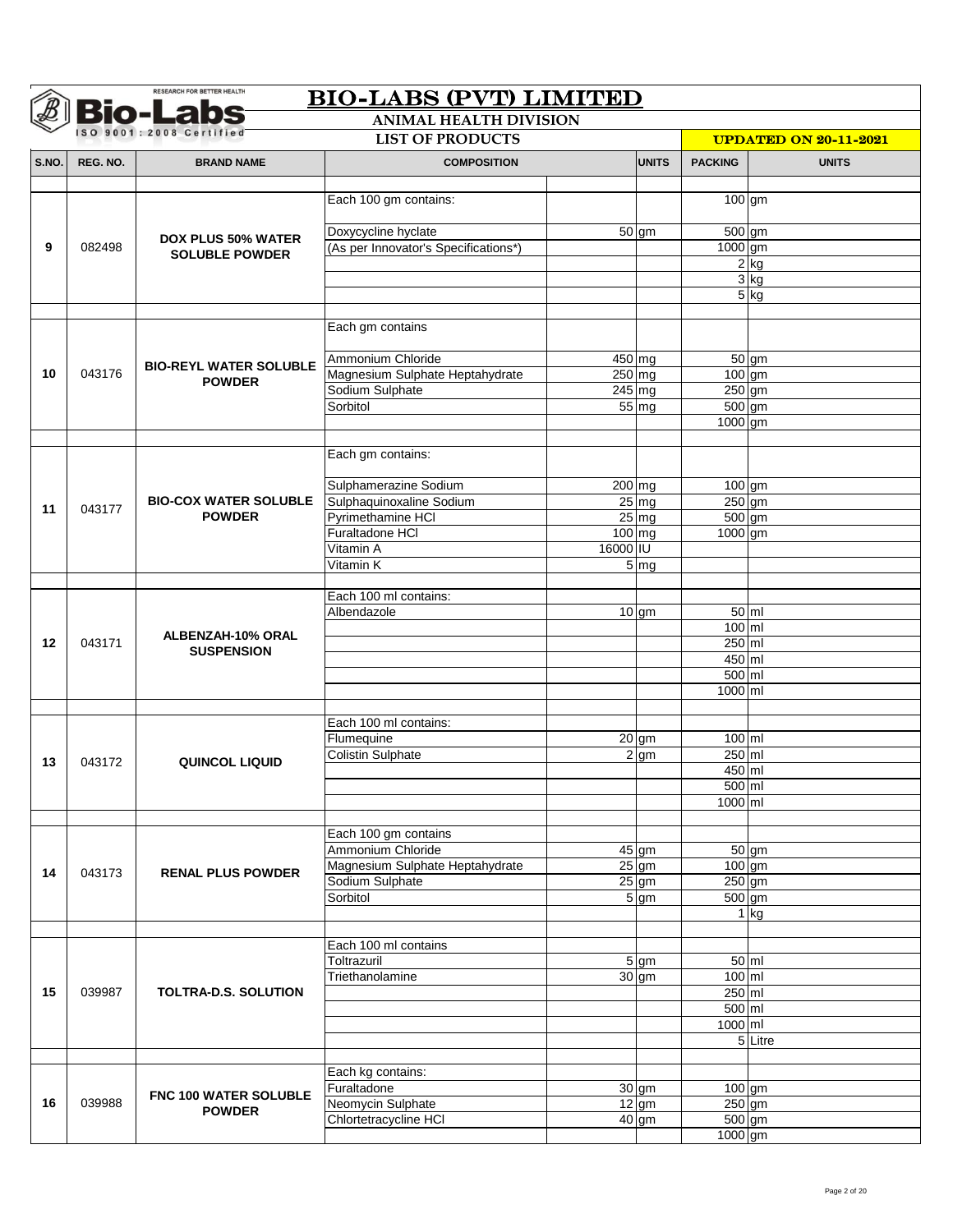| ISO 9001:2008 Certified<br><b>LIST OF PRODUCTS</b><br><b>UPDATED ON 20-11-2021</b><br><b>UNITS</b><br><b>PACKING</b><br>REG. NO.<br><b>COMPOSITION</b><br><b>UNITS</b><br><b>BRAND NAME</b><br>Each 100 gm contains:<br>Ammonium Chloride<br>$50$ gm<br>$70$ gm<br>Methionine<br>$10$ gm<br>$100$ gm<br><b>GUMBO REX WATER</b><br>17<br>039977<br>$5 \text{ gm}$<br>Sorbitol<br>$250$ gm<br><b>SOLUBLE POWDER</b><br>150000 IU<br>Vitamin A<br>500 gm<br>Vitamin C<br>1000 gm<br>$10$ gm<br>Each 100 gm contains:<br>Trimethoprim<br>$50$ gm<br>4 gm<br><b>COTRIZYN PLUS ORAL</b><br>$20$ gm<br>$100$ gm<br>033239<br>Sulphadiazine<br>18<br><b>POWDER</b><br>Guaiphenesin<br>$20$ gm<br>500 gm<br>Ammonium Chloride<br>$8 \,$ gm<br>1000 gm<br>Each 100 gm contains<br>Vitamin A<br>2000000 IU<br>$100$ gm<br>Vitamin D - USP (VET)<br>400000 IU<br>$250$ am<br>$160$ IU<br>Vitamin E - USP (VET)<br>$500$ gm<br>900 mg<br>Vitamin K3<br>1000 gm<br>Vitamin B1 - BP (VET)<br>$125$ mg<br><b>ENERGIC WATER SOLUBLE</b><br>035018<br>Vitamin B2 - BP (VET)<br>2000 mg<br>19<br><b>POWDER</b><br>Vitamin B6 - BP (VET)<br>600 mg<br>Vitamin B12 - BP (VET)<br>3000 mcg<br>Vitamin C - BP (VET)<br>1000 mg<br>Folic Acid - BP (VET)<br>200 mg<br>Calcium pantothenate<br>3000 mg<br>Nicotinic Acid<br>10,000 mg<br>Each kg contains<br>Vitamin A<br>10.0 MIU<br>$100$ gm<br><b>BIO-DEK C WATER SOLUBLE</b> Vitamin D3<br>3.0 MIU<br>$250$ gm<br>035042<br>20<br>5000 IU<br>Vitamin E<br>$500$ gm<br><b>POWDER</b><br>3000 mg<br>Vitamin K3<br>1000 gm<br>Vitamin C<br>30000 mg<br>Each 100 gm Contains:-<br>Sulphadimidine Sodium<br>$\overline{100}$ gm<br>$100$ gm<br>500 gm<br>(As per Innovator's Specifications*)<br><b>SULPHEXICOL WATER</b><br>1000 gm<br>082500<br><b>SOLUBLE POWDER</b><br>2Kg<br>3 Kg<br>$5$ Kg<br>Each 1000 gm contains:<br>Sulphaquinoxaline Sodium<br>200 gm<br>100 gm<br>$250$ gm<br>Sulphadimidine Sodium<br>$82.5$ gm<br><b>COXINOK W.S. POWDER</b><br>Diaveridine<br>035017<br>$\overline{50}$ gm<br>500 gm<br>$2.5$ MIU<br>1000 gm<br>Vitamin A<br>$\overline{5}$ gm<br>Vitamin E<br>Vitamin K3<br>5 gm<br>Each Liter contains:<br>100 ml<br>Sulfadimethoxine Sodium<br>50000 mg<br>250 ml<br>Diaveridine HCI<br>50000 mg<br>23<br>034566<br><b>BIO-SULFADIA LIQUID</b><br>450 ml<br>Vitamin K3<br>5000 mg<br>500 ml |       | <b>Bio-Labs</b> | <b>BIO-LABS (PVT) LIMITED</b><br><b>ANIMAL HEALTH DIVISION</b> |  |  |         |  |
|-----------------------------------------------------------------------------------------------------------------------------------------------------------------------------------------------------------------------------------------------------------------------------------------------------------------------------------------------------------------------------------------------------------------------------------------------------------------------------------------------------------------------------------------------------------------------------------------------------------------------------------------------------------------------------------------------------------------------------------------------------------------------------------------------------------------------------------------------------------------------------------------------------------------------------------------------------------------------------------------------------------------------------------------------------------------------------------------------------------------------------------------------------------------------------------------------------------------------------------------------------------------------------------------------------------------------------------------------------------------------------------------------------------------------------------------------------------------------------------------------------------------------------------------------------------------------------------------------------------------------------------------------------------------------------------------------------------------------------------------------------------------------------------------------------------------------------------------------------------------------------------------------------------------------------------------------------------------------------------------------------------------------------------------------------------------------------------------------------------------------------------------------------------------------------------------------------------------------------------------------------------------------------------------------------------------------------------------------------|-------|-----------------|----------------------------------------------------------------|--|--|---------|--|
|                                                                                                                                                                                                                                                                                                                                                                                                                                                                                                                                                                                                                                                                                                                                                                                                                                                                                                                                                                                                                                                                                                                                                                                                                                                                                                                                                                                                                                                                                                                                                                                                                                                                                                                                                                                                                                                                                                                                                                                                                                                                                                                                                                                                                                                                                                                                                     |       |                 |                                                                |  |  |         |  |
|                                                                                                                                                                                                                                                                                                                                                                                                                                                                                                                                                                                                                                                                                                                                                                                                                                                                                                                                                                                                                                                                                                                                                                                                                                                                                                                                                                                                                                                                                                                                                                                                                                                                                                                                                                                                                                                                                                                                                                                                                                                                                                                                                                                                                                                                                                                                                     | S.NO. |                 |                                                                |  |  |         |  |
|                                                                                                                                                                                                                                                                                                                                                                                                                                                                                                                                                                                                                                                                                                                                                                                                                                                                                                                                                                                                                                                                                                                                                                                                                                                                                                                                                                                                                                                                                                                                                                                                                                                                                                                                                                                                                                                                                                                                                                                                                                                                                                                                                                                                                                                                                                                                                     |       |                 |                                                                |  |  |         |  |
|                                                                                                                                                                                                                                                                                                                                                                                                                                                                                                                                                                                                                                                                                                                                                                                                                                                                                                                                                                                                                                                                                                                                                                                                                                                                                                                                                                                                                                                                                                                                                                                                                                                                                                                                                                                                                                                                                                                                                                                                                                                                                                                                                                                                                                                                                                                                                     |       |                 |                                                                |  |  |         |  |
|                                                                                                                                                                                                                                                                                                                                                                                                                                                                                                                                                                                                                                                                                                                                                                                                                                                                                                                                                                                                                                                                                                                                                                                                                                                                                                                                                                                                                                                                                                                                                                                                                                                                                                                                                                                                                                                                                                                                                                                                                                                                                                                                                                                                                                                                                                                                                     |       |                 |                                                                |  |  |         |  |
|                                                                                                                                                                                                                                                                                                                                                                                                                                                                                                                                                                                                                                                                                                                                                                                                                                                                                                                                                                                                                                                                                                                                                                                                                                                                                                                                                                                                                                                                                                                                                                                                                                                                                                                                                                                                                                                                                                                                                                                                                                                                                                                                                                                                                                                                                                                                                     |       |                 |                                                                |  |  |         |  |
|                                                                                                                                                                                                                                                                                                                                                                                                                                                                                                                                                                                                                                                                                                                                                                                                                                                                                                                                                                                                                                                                                                                                                                                                                                                                                                                                                                                                                                                                                                                                                                                                                                                                                                                                                                                                                                                                                                                                                                                                                                                                                                                                                                                                                                                                                                                                                     |       |                 |                                                                |  |  |         |  |
|                                                                                                                                                                                                                                                                                                                                                                                                                                                                                                                                                                                                                                                                                                                                                                                                                                                                                                                                                                                                                                                                                                                                                                                                                                                                                                                                                                                                                                                                                                                                                                                                                                                                                                                                                                                                                                                                                                                                                                                                                                                                                                                                                                                                                                                                                                                                                     |       |                 |                                                                |  |  |         |  |
|                                                                                                                                                                                                                                                                                                                                                                                                                                                                                                                                                                                                                                                                                                                                                                                                                                                                                                                                                                                                                                                                                                                                                                                                                                                                                                                                                                                                                                                                                                                                                                                                                                                                                                                                                                                                                                                                                                                                                                                                                                                                                                                                                                                                                                                                                                                                                     |       |                 |                                                                |  |  |         |  |
|                                                                                                                                                                                                                                                                                                                                                                                                                                                                                                                                                                                                                                                                                                                                                                                                                                                                                                                                                                                                                                                                                                                                                                                                                                                                                                                                                                                                                                                                                                                                                                                                                                                                                                                                                                                                                                                                                                                                                                                                                                                                                                                                                                                                                                                                                                                                                     |       |                 |                                                                |  |  |         |  |
|                                                                                                                                                                                                                                                                                                                                                                                                                                                                                                                                                                                                                                                                                                                                                                                                                                                                                                                                                                                                                                                                                                                                                                                                                                                                                                                                                                                                                                                                                                                                                                                                                                                                                                                                                                                                                                                                                                                                                                                                                                                                                                                                                                                                                                                                                                                                                     |       |                 |                                                                |  |  |         |  |
|                                                                                                                                                                                                                                                                                                                                                                                                                                                                                                                                                                                                                                                                                                                                                                                                                                                                                                                                                                                                                                                                                                                                                                                                                                                                                                                                                                                                                                                                                                                                                                                                                                                                                                                                                                                                                                                                                                                                                                                                                                                                                                                                                                                                                                                                                                                                                     |       |                 |                                                                |  |  |         |  |
|                                                                                                                                                                                                                                                                                                                                                                                                                                                                                                                                                                                                                                                                                                                                                                                                                                                                                                                                                                                                                                                                                                                                                                                                                                                                                                                                                                                                                                                                                                                                                                                                                                                                                                                                                                                                                                                                                                                                                                                                                                                                                                                                                                                                                                                                                                                                                     |       |                 |                                                                |  |  |         |  |
|                                                                                                                                                                                                                                                                                                                                                                                                                                                                                                                                                                                                                                                                                                                                                                                                                                                                                                                                                                                                                                                                                                                                                                                                                                                                                                                                                                                                                                                                                                                                                                                                                                                                                                                                                                                                                                                                                                                                                                                                                                                                                                                                                                                                                                                                                                                                                     |       |                 |                                                                |  |  |         |  |
|                                                                                                                                                                                                                                                                                                                                                                                                                                                                                                                                                                                                                                                                                                                                                                                                                                                                                                                                                                                                                                                                                                                                                                                                                                                                                                                                                                                                                                                                                                                                                                                                                                                                                                                                                                                                                                                                                                                                                                                                                                                                                                                                                                                                                                                                                                                                                     |       |                 |                                                                |  |  |         |  |
|                                                                                                                                                                                                                                                                                                                                                                                                                                                                                                                                                                                                                                                                                                                                                                                                                                                                                                                                                                                                                                                                                                                                                                                                                                                                                                                                                                                                                                                                                                                                                                                                                                                                                                                                                                                                                                                                                                                                                                                                                                                                                                                                                                                                                                                                                                                                                     |       |                 |                                                                |  |  |         |  |
|                                                                                                                                                                                                                                                                                                                                                                                                                                                                                                                                                                                                                                                                                                                                                                                                                                                                                                                                                                                                                                                                                                                                                                                                                                                                                                                                                                                                                                                                                                                                                                                                                                                                                                                                                                                                                                                                                                                                                                                                                                                                                                                                                                                                                                                                                                                                                     |       |                 |                                                                |  |  |         |  |
|                                                                                                                                                                                                                                                                                                                                                                                                                                                                                                                                                                                                                                                                                                                                                                                                                                                                                                                                                                                                                                                                                                                                                                                                                                                                                                                                                                                                                                                                                                                                                                                                                                                                                                                                                                                                                                                                                                                                                                                                                                                                                                                                                                                                                                                                                                                                                     |       |                 |                                                                |  |  |         |  |
|                                                                                                                                                                                                                                                                                                                                                                                                                                                                                                                                                                                                                                                                                                                                                                                                                                                                                                                                                                                                                                                                                                                                                                                                                                                                                                                                                                                                                                                                                                                                                                                                                                                                                                                                                                                                                                                                                                                                                                                                                                                                                                                                                                                                                                                                                                                                                     |       |                 |                                                                |  |  |         |  |
|                                                                                                                                                                                                                                                                                                                                                                                                                                                                                                                                                                                                                                                                                                                                                                                                                                                                                                                                                                                                                                                                                                                                                                                                                                                                                                                                                                                                                                                                                                                                                                                                                                                                                                                                                                                                                                                                                                                                                                                                                                                                                                                                                                                                                                                                                                                                                     |       |                 |                                                                |  |  |         |  |
|                                                                                                                                                                                                                                                                                                                                                                                                                                                                                                                                                                                                                                                                                                                                                                                                                                                                                                                                                                                                                                                                                                                                                                                                                                                                                                                                                                                                                                                                                                                                                                                                                                                                                                                                                                                                                                                                                                                                                                                                                                                                                                                                                                                                                                                                                                                                                     |       |                 |                                                                |  |  |         |  |
|                                                                                                                                                                                                                                                                                                                                                                                                                                                                                                                                                                                                                                                                                                                                                                                                                                                                                                                                                                                                                                                                                                                                                                                                                                                                                                                                                                                                                                                                                                                                                                                                                                                                                                                                                                                                                                                                                                                                                                                                                                                                                                                                                                                                                                                                                                                                                     |       |                 |                                                                |  |  |         |  |
|                                                                                                                                                                                                                                                                                                                                                                                                                                                                                                                                                                                                                                                                                                                                                                                                                                                                                                                                                                                                                                                                                                                                                                                                                                                                                                                                                                                                                                                                                                                                                                                                                                                                                                                                                                                                                                                                                                                                                                                                                                                                                                                                                                                                                                                                                                                                                     |       |                 |                                                                |  |  |         |  |
|                                                                                                                                                                                                                                                                                                                                                                                                                                                                                                                                                                                                                                                                                                                                                                                                                                                                                                                                                                                                                                                                                                                                                                                                                                                                                                                                                                                                                                                                                                                                                                                                                                                                                                                                                                                                                                                                                                                                                                                                                                                                                                                                                                                                                                                                                                                                                     |       |                 |                                                                |  |  |         |  |
|                                                                                                                                                                                                                                                                                                                                                                                                                                                                                                                                                                                                                                                                                                                                                                                                                                                                                                                                                                                                                                                                                                                                                                                                                                                                                                                                                                                                                                                                                                                                                                                                                                                                                                                                                                                                                                                                                                                                                                                                                                                                                                                                                                                                                                                                                                                                                     |       |                 |                                                                |  |  |         |  |
|                                                                                                                                                                                                                                                                                                                                                                                                                                                                                                                                                                                                                                                                                                                                                                                                                                                                                                                                                                                                                                                                                                                                                                                                                                                                                                                                                                                                                                                                                                                                                                                                                                                                                                                                                                                                                                                                                                                                                                                                                                                                                                                                                                                                                                                                                                                                                     |       |                 |                                                                |  |  |         |  |
|                                                                                                                                                                                                                                                                                                                                                                                                                                                                                                                                                                                                                                                                                                                                                                                                                                                                                                                                                                                                                                                                                                                                                                                                                                                                                                                                                                                                                                                                                                                                                                                                                                                                                                                                                                                                                                                                                                                                                                                                                                                                                                                                                                                                                                                                                                                                                     |       |                 |                                                                |  |  |         |  |
|                                                                                                                                                                                                                                                                                                                                                                                                                                                                                                                                                                                                                                                                                                                                                                                                                                                                                                                                                                                                                                                                                                                                                                                                                                                                                                                                                                                                                                                                                                                                                                                                                                                                                                                                                                                                                                                                                                                                                                                                                                                                                                                                                                                                                                                                                                                                                     |       |                 |                                                                |  |  |         |  |
|                                                                                                                                                                                                                                                                                                                                                                                                                                                                                                                                                                                                                                                                                                                                                                                                                                                                                                                                                                                                                                                                                                                                                                                                                                                                                                                                                                                                                                                                                                                                                                                                                                                                                                                                                                                                                                                                                                                                                                                                                                                                                                                                                                                                                                                                                                                                                     |       |                 |                                                                |  |  |         |  |
|                                                                                                                                                                                                                                                                                                                                                                                                                                                                                                                                                                                                                                                                                                                                                                                                                                                                                                                                                                                                                                                                                                                                                                                                                                                                                                                                                                                                                                                                                                                                                                                                                                                                                                                                                                                                                                                                                                                                                                                                                                                                                                                                                                                                                                                                                                                                                     |       |                 |                                                                |  |  |         |  |
|                                                                                                                                                                                                                                                                                                                                                                                                                                                                                                                                                                                                                                                                                                                                                                                                                                                                                                                                                                                                                                                                                                                                                                                                                                                                                                                                                                                                                                                                                                                                                                                                                                                                                                                                                                                                                                                                                                                                                                                                                                                                                                                                                                                                                                                                                                                                                     |       |                 |                                                                |  |  |         |  |
|                                                                                                                                                                                                                                                                                                                                                                                                                                                                                                                                                                                                                                                                                                                                                                                                                                                                                                                                                                                                                                                                                                                                                                                                                                                                                                                                                                                                                                                                                                                                                                                                                                                                                                                                                                                                                                                                                                                                                                                                                                                                                                                                                                                                                                                                                                                                                     |       |                 |                                                                |  |  |         |  |
|                                                                                                                                                                                                                                                                                                                                                                                                                                                                                                                                                                                                                                                                                                                                                                                                                                                                                                                                                                                                                                                                                                                                                                                                                                                                                                                                                                                                                                                                                                                                                                                                                                                                                                                                                                                                                                                                                                                                                                                                                                                                                                                                                                                                                                                                                                                                                     |       |                 |                                                                |  |  |         |  |
|                                                                                                                                                                                                                                                                                                                                                                                                                                                                                                                                                                                                                                                                                                                                                                                                                                                                                                                                                                                                                                                                                                                                                                                                                                                                                                                                                                                                                                                                                                                                                                                                                                                                                                                                                                                                                                                                                                                                                                                                                                                                                                                                                                                                                                                                                                                                                     |       |                 |                                                                |  |  |         |  |
|                                                                                                                                                                                                                                                                                                                                                                                                                                                                                                                                                                                                                                                                                                                                                                                                                                                                                                                                                                                                                                                                                                                                                                                                                                                                                                                                                                                                                                                                                                                                                                                                                                                                                                                                                                                                                                                                                                                                                                                                                                                                                                                                                                                                                                                                                                                                                     |       |                 |                                                                |  |  |         |  |
|                                                                                                                                                                                                                                                                                                                                                                                                                                                                                                                                                                                                                                                                                                                                                                                                                                                                                                                                                                                                                                                                                                                                                                                                                                                                                                                                                                                                                                                                                                                                                                                                                                                                                                                                                                                                                                                                                                                                                                                                                                                                                                                                                                                                                                                                                                                                                     |       |                 |                                                                |  |  |         |  |
|                                                                                                                                                                                                                                                                                                                                                                                                                                                                                                                                                                                                                                                                                                                                                                                                                                                                                                                                                                                                                                                                                                                                                                                                                                                                                                                                                                                                                                                                                                                                                                                                                                                                                                                                                                                                                                                                                                                                                                                                                                                                                                                                                                                                                                                                                                                                                     |       |                 |                                                                |  |  |         |  |
|                                                                                                                                                                                                                                                                                                                                                                                                                                                                                                                                                                                                                                                                                                                                                                                                                                                                                                                                                                                                                                                                                                                                                                                                                                                                                                                                                                                                                                                                                                                                                                                                                                                                                                                                                                                                                                                                                                                                                                                                                                                                                                                                                                                                                                                                                                                                                     |       |                 |                                                                |  |  |         |  |
|                                                                                                                                                                                                                                                                                                                                                                                                                                                                                                                                                                                                                                                                                                                                                                                                                                                                                                                                                                                                                                                                                                                                                                                                                                                                                                                                                                                                                                                                                                                                                                                                                                                                                                                                                                                                                                                                                                                                                                                                                                                                                                                                                                                                                                                                                                                                                     |       |                 |                                                                |  |  |         |  |
|                                                                                                                                                                                                                                                                                                                                                                                                                                                                                                                                                                                                                                                                                                                                                                                                                                                                                                                                                                                                                                                                                                                                                                                                                                                                                                                                                                                                                                                                                                                                                                                                                                                                                                                                                                                                                                                                                                                                                                                                                                                                                                                                                                                                                                                                                                                                                     | 21    |                 |                                                                |  |  |         |  |
|                                                                                                                                                                                                                                                                                                                                                                                                                                                                                                                                                                                                                                                                                                                                                                                                                                                                                                                                                                                                                                                                                                                                                                                                                                                                                                                                                                                                                                                                                                                                                                                                                                                                                                                                                                                                                                                                                                                                                                                                                                                                                                                                                                                                                                                                                                                                                     |       |                 |                                                                |  |  |         |  |
|                                                                                                                                                                                                                                                                                                                                                                                                                                                                                                                                                                                                                                                                                                                                                                                                                                                                                                                                                                                                                                                                                                                                                                                                                                                                                                                                                                                                                                                                                                                                                                                                                                                                                                                                                                                                                                                                                                                                                                                                                                                                                                                                                                                                                                                                                                                                                     |       |                 |                                                                |  |  |         |  |
|                                                                                                                                                                                                                                                                                                                                                                                                                                                                                                                                                                                                                                                                                                                                                                                                                                                                                                                                                                                                                                                                                                                                                                                                                                                                                                                                                                                                                                                                                                                                                                                                                                                                                                                                                                                                                                                                                                                                                                                                                                                                                                                                                                                                                                                                                                                                                     |       |                 |                                                                |  |  |         |  |
|                                                                                                                                                                                                                                                                                                                                                                                                                                                                                                                                                                                                                                                                                                                                                                                                                                                                                                                                                                                                                                                                                                                                                                                                                                                                                                                                                                                                                                                                                                                                                                                                                                                                                                                                                                                                                                                                                                                                                                                                                                                                                                                                                                                                                                                                                                                                                     |       |                 |                                                                |  |  |         |  |
|                                                                                                                                                                                                                                                                                                                                                                                                                                                                                                                                                                                                                                                                                                                                                                                                                                                                                                                                                                                                                                                                                                                                                                                                                                                                                                                                                                                                                                                                                                                                                                                                                                                                                                                                                                                                                                                                                                                                                                                                                                                                                                                                                                                                                                                                                                                                                     |       |                 |                                                                |  |  |         |  |
|                                                                                                                                                                                                                                                                                                                                                                                                                                                                                                                                                                                                                                                                                                                                                                                                                                                                                                                                                                                                                                                                                                                                                                                                                                                                                                                                                                                                                                                                                                                                                                                                                                                                                                                                                                                                                                                                                                                                                                                                                                                                                                                                                                                                                                                                                                                                                     |       |                 |                                                                |  |  |         |  |
|                                                                                                                                                                                                                                                                                                                                                                                                                                                                                                                                                                                                                                                                                                                                                                                                                                                                                                                                                                                                                                                                                                                                                                                                                                                                                                                                                                                                                                                                                                                                                                                                                                                                                                                                                                                                                                                                                                                                                                                                                                                                                                                                                                                                                                                                                                                                                     |       |                 |                                                                |  |  |         |  |
|                                                                                                                                                                                                                                                                                                                                                                                                                                                                                                                                                                                                                                                                                                                                                                                                                                                                                                                                                                                                                                                                                                                                                                                                                                                                                                                                                                                                                                                                                                                                                                                                                                                                                                                                                                                                                                                                                                                                                                                                                                                                                                                                                                                                                                                                                                                                                     | 22    |                 |                                                                |  |  |         |  |
|                                                                                                                                                                                                                                                                                                                                                                                                                                                                                                                                                                                                                                                                                                                                                                                                                                                                                                                                                                                                                                                                                                                                                                                                                                                                                                                                                                                                                                                                                                                                                                                                                                                                                                                                                                                                                                                                                                                                                                                                                                                                                                                                                                                                                                                                                                                                                     |       |                 |                                                                |  |  |         |  |
|                                                                                                                                                                                                                                                                                                                                                                                                                                                                                                                                                                                                                                                                                                                                                                                                                                                                                                                                                                                                                                                                                                                                                                                                                                                                                                                                                                                                                                                                                                                                                                                                                                                                                                                                                                                                                                                                                                                                                                                                                                                                                                                                                                                                                                                                                                                                                     |       |                 |                                                                |  |  |         |  |
|                                                                                                                                                                                                                                                                                                                                                                                                                                                                                                                                                                                                                                                                                                                                                                                                                                                                                                                                                                                                                                                                                                                                                                                                                                                                                                                                                                                                                                                                                                                                                                                                                                                                                                                                                                                                                                                                                                                                                                                                                                                                                                                                                                                                                                                                                                                                                     |       |                 |                                                                |  |  |         |  |
|                                                                                                                                                                                                                                                                                                                                                                                                                                                                                                                                                                                                                                                                                                                                                                                                                                                                                                                                                                                                                                                                                                                                                                                                                                                                                                                                                                                                                                                                                                                                                                                                                                                                                                                                                                                                                                                                                                                                                                                                                                                                                                                                                                                                                                                                                                                                                     |       |                 |                                                                |  |  |         |  |
|                                                                                                                                                                                                                                                                                                                                                                                                                                                                                                                                                                                                                                                                                                                                                                                                                                                                                                                                                                                                                                                                                                                                                                                                                                                                                                                                                                                                                                                                                                                                                                                                                                                                                                                                                                                                                                                                                                                                                                                                                                                                                                                                                                                                                                                                                                                                                     |       |                 |                                                                |  |  |         |  |
|                                                                                                                                                                                                                                                                                                                                                                                                                                                                                                                                                                                                                                                                                                                                                                                                                                                                                                                                                                                                                                                                                                                                                                                                                                                                                                                                                                                                                                                                                                                                                                                                                                                                                                                                                                                                                                                                                                                                                                                                                                                                                                                                                                                                                                                                                                                                                     |       |                 |                                                                |  |  |         |  |
|                                                                                                                                                                                                                                                                                                                                                                                                                                                                                                                                                                                                                                                                                                                                                                                                                                                                                                                                                                                                                                                                                                                                                                                                                                                                                                                                                                                                                                                                                                                                                                                                                                                                                                                                                                                                                                                                                                                                                                                                                                                                                                                                                                                                                                                                                                                                                     |       |                 |                                                                |  |  |         |  |
|                                                                                                                                                                                                                                                                                                                                                                                                                                                                                                                                                                                                                                                                                                                                                                                                                                                                                                                                                                                                                                                                                                                                                                                                                                                                                                                                                                                                                                                                                                                                                                                                                                                                                                                                                                                                                                                                                                                                                                                                                                                                                                                                                                                                                                                                                                                                                     |       |                 |                                                                |  |  |         |  |
|                                                                                                                                                                                                                                                                                                                                                                                                                                                                                                                                                                                                                                                                                                                                                                                                                                                                                                                                                                                                                                                                                                                                                                                                                                                                                                                                                                                                                                                                                                                                                                                                                                                                                                                                                                                                                                                                                                                                                                                                                                                                                                                                                                                                                                                                                                                                                     |       |                 |                                                                |  |  |         |  |
|                                                                                                                                                                                                                                                                                                                                                                                                                                                                                                                                                                                                                                                                                                                                                                                                                                                                                                                                                                                                                                                                                                                                                                                                                                                                                                                                                                                                                                                                                                                                                                                                                                                                                                                                                                                                                                                                                                                                                                                                                                                                                                                                                                                                                                                                                                                                                     |       |                 |                                                                |  |  | 1000 ml |  |
|                                                                                                                                                                                                                                                                                                                                                                                                                                                                                                                                                                                                                                                                                                                                                                                                                                                                                                                                                                                                                                                                                                                                                                                                                                                                                                                                                                                                                                                                                                                                                                                                                                                                                                                                                                                                                                                                                                                                                                                                                                                                                                                                                                                                                                                                                                                                                     |       |                 |                                                                |  |  |         |  |
| Each kg contains:                                                                                                                                                                                                                                                                                                                                                                                                                                                                                                                                                                                                                                                                                                                                                                                                                                                                                                                                                                                                                                                                                                                                                                                                                                                                                                                                                                                                                                                                                                                                                                                                                                                                                                                                                                                                                                                                                                                                                                                                                                                                                                                                                                                                                                                                                                                                   |       |                 |                                                                |  |  |         |  |
| Furaltadone HCI<br>200 gm<br>$100$ gm<br><b>FURA-BIO WATER SOLUBLE</b>                                                                                                                                                                                                                                                                                                                                                                                                                                                                                                                                                                                                                                                                                                                                                                                                                                                                                                                                                                                                                                                                                                                                                                                                                                                                                                                                                                                                                                                                                                                                                                                                                                                                                                                                                                                                                                                                                                                                                                                                                                                                                                                                                                                                                                                                              |       |                 |                                                                |  |  |         |  |
| 034567<br>$250$ gm<br><b>POWDER</b>                                                                                                                                                                                                                                                                                                                                                                                                                                                                                                                                                                                                                                                                                                                                                                                                                                                                                                                                                                                                                                                                                                                                                                                                                                                                                                                                                                                                                                                                                                                                                                                                                                                                                                                                                                                                                                                                                                                                                                                                                                                                                                                                                                                                                                                                                                                 | 24    |                 |                                                                |  |  |         |  |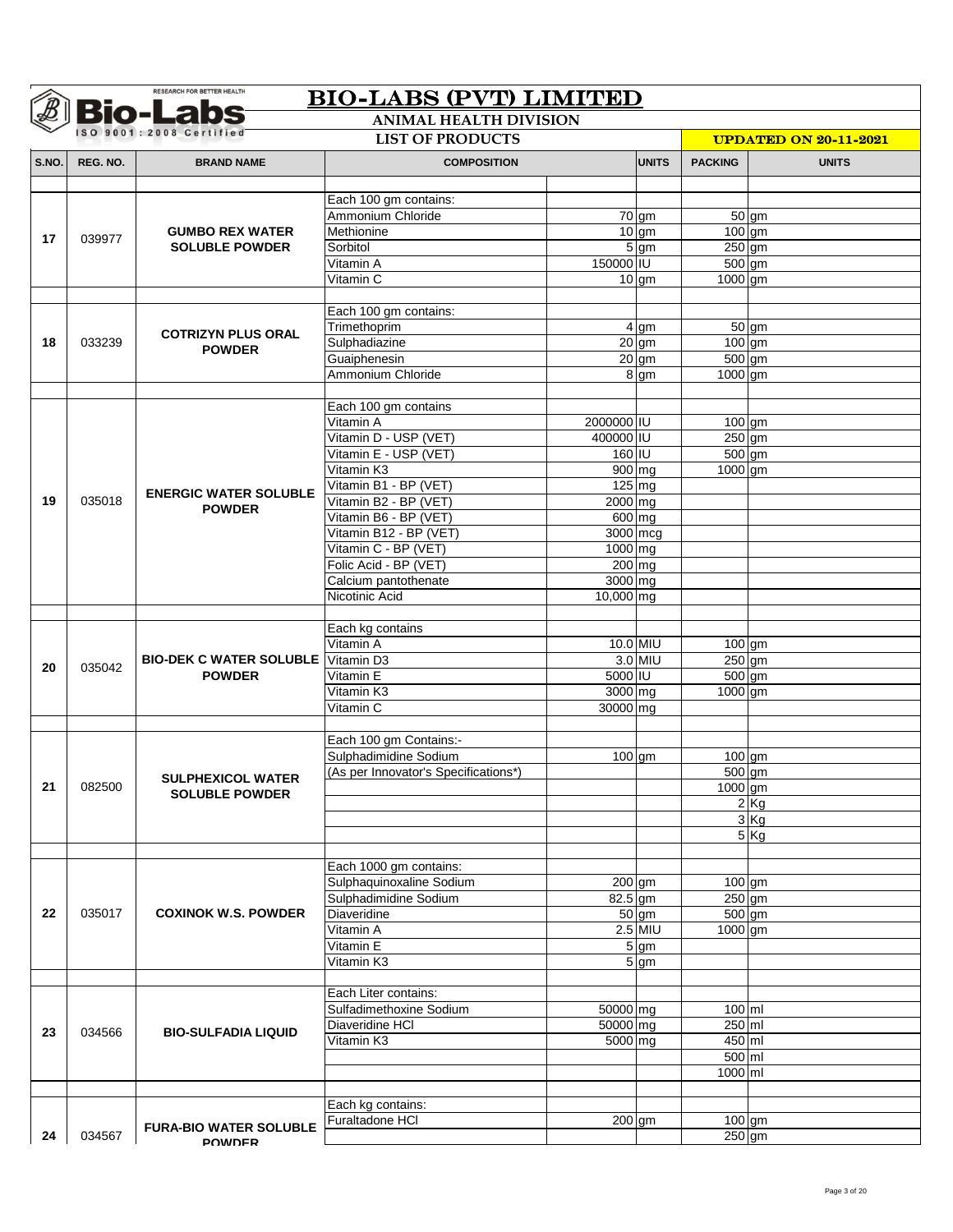|       |          | <b>Bio-Labs</b><br>ISO 9001:2008 Certified   | <b>ANIMAL HEALTH DIVISION</b><br><b>LIST OF PRODUCTS</b> |                     |                    |                   |                                              |  |  |
|-------|----------|----------------------------------------------|----------------------------------------------------------|---------------------|--------------------|-------------------|----------------------------------------------|--|--|
| S.NO. | REG. NO. | <b>BRAND NAME</b>                            | <b>COMPOSITION</b>                                       |                     | <b>UNITS</b>       | <b>PACKING</b>    | <b>UPDATED ON 20-11-2021</b><br><b>UNITS</b> |  |  |
|       |          | TUMULIT                                      |                                                          |                     |                    |                   |                                              |  |  |
|       |          |                                              |                                                          |                     |                    | 500 gm<br>1000 gm |                                              |  |  |
|       |          |                                              |                                                          |                     |                    |                   |                                              |  |  |
|       |          |                                              | Each 1000 gm contains:                                   |                     |                    |                   |                                              |  |  |
|       |          | <b>ANZAH MOX WATER</b>                       | Amoxicillin                                              | 20000 mg            |                    | $100 \text{ gm}$  |                                              |  |  |
| 25    | 034568   | <b>SOLUBLE POWDER</b>                        | <b>Colistin Sulphate</b>                                 | 20000000 IU         |                    | $250$ gm          |                                              |  |  |
|       |          |                                              |                                                          |                     |                    | $500$ gm          |                                              |  |  |
|       |          |                                              |                                                          |                     |                    | 1000 gm           |                                              |  |  |
|       |          |                                              | Each 100 ml contains:                                    |                     |                    |                   |                                              |  |  |
|       |          |                                              | Oxfendazole B.P. (Vet)                                   |                     | 2.265 %w/v         |                   | $50$ ml                                      |  |  |
|       |          |                                              | Oxyclozanide B.P. (Vet)                                  |                     | 6.25 %w/v          | 100 ml            |                                              |  |  |
| 26    | 033242   | <b>FENZED-PLUS ORAL</b><br><b>SUSPENSION</b> | Selenium (as Sodium Selenate)                            |                     | $0.05$ %w/v        | $250$ ml          |                                              |  |  |
|       |          |                                              | Cobalt (as Cobalt Sulphate)                              |                     | 0.167 %w/v         | 450 ml            |                                              |  |  |
|       |          |                                              |                                                          |                     |                    | 500 ml            |                                              |  |  |
|       |          |                                              |                                                          |                     |                    | 1000 ml           |                                              |  |  |
|       |          |                                              |                                                          |                     |                    |                   |                                              |  |  |
|       |          |                                              | Each 1000 gm contains:<br><b>Tylosin Tartrate</b>        |                     |                    | $100$ gm          |                                              |  |  |
| 27    | 033243   | <b>TYLOCOL WATER SOLUBLE</b>                 | <b>Colistin Sulphate</b>                                 | 100 gm              | 240 MIU            | $250$ gm          |                                              |  |  |
|       |          | <b>POWDER</b>                                |                                                          |                     |                    | $500$ gm          |                                              |  |  |
|       |          |                                              |                                                          |                     |                    | 1000 gm           |                                              |  |  |
|       |          |                                              |                                                          |                     |                    |                   |                                              |  |  |
|       |          |                                              | Each 100 ml contains:                                    |                     |                    |                   |                                              |  |  |
| 28    | 033240   | <b>ANROX PLUS-10% ORAL</b>                   | Enrofloxacin                                             |                     | $10$ gm            | 100 ml            |                                              |  |  |
|       |          | <b>LIQUID</b>                                | Aminophyllin                                             |                     | 4 gm               | 500 ml            |                                              |  |  |
|       |          |                                              | Guaiphenesin                                             |                     | $10$ gm            | 1000 ml           |                                              |  |  |
|       |          |                                              | Each 100 ml contains:                                    |                     |                    |                   |                                              |  |  |
|       |          |                                              | Norfloxacin                                              |                     | $\overline{20}$ gm | 100 ml            |                                              |  |  |
| 29    | 033241   | <b>NOR PLUS-20% ORAL LIQUID</b>              | Aminophyllin                                             |                     | $8 \,$ gm          | 500 ml            |                                              |  |  |
|       |          |                                              | Guaiphenesin                                             |                     | $\overline{20}$ gm | 1000 ml           |                                              |  |  |
|       |          |                                              |                                                          |                     |                    |                   |                                              |  |  |
|       |          |                                              | Each 100 gm contains:                                    |                     |                    |                   |                                              |  |  |
| 30    | 031482   | <b>DOXYCOL DS ORAL POWDER</b>                | Doxycycline HCI                                          |                     | $\overline{20}$ gm | $100 \text{ gm}$  |                                              |  |  |
|       |          |                                              | <b>Colistin Sulphate</b>                                 | 40000000 IU         |                    | 500 gm            |                                              |  |  |
|       |          |                                              |                                                          |                     |                    |                   | $1$ kg                                       |  |  |
|       |          |                                              | Each 1000 gm contains:                                   |                     |                    |                   |                                              |  |  |
|       |          |                                              | Sodium Sulphaquinoxaline                                 | $\overline{200}$ gm |                    | $100$ gm          |                                              |  |  |
|       |          |                                              | Sodium Sulphadimidine                                    | $82.5$ gm           |                    | $500$ gm          |                                              |  |  |
| 31    | 031483   | <b>KOXIDIA ORAL POWDER</b>                   | Diaverdine                                               |                     | $\overline{40}$ gm | 1000 gm           |                                              |  |  |
|       |          |                                              | Vitamin A                                                | 2800000 IU          |                    |                   |                                              |  |  |
|       |          |                                              | Vitamin K3                                               |                     | $2 \, \text{gm}$   |                   |                                              |  |  |
|       |          |                                              |                                                          |                     |                    |                   |                                              |  |  |
|       |          |                                              | Each 100 ml contains:<br>Oxfendazole                     | 2.265 gm            |                    | 100 ml            |                                              |  |  |
| 32    | 031484   | <b>OXALOID-C.S. SUSPENSION</b>               | Oxyclozanide                                             |                     | $6 \, \text{gm}$   | 500 ml            |                                              |  |  |
|       |          |                                              | <b>Cobalt Chloride</b>                                   | $0.38$ gm           |                    | 1000 ml           |                                              |  |  |
|       |          |                                              | Sodium Selenite                                          | $0.035$ gm          |                    |                   |                                              |  |  |
|       |          |                                              |                                                          |                     |                    |                   |                                              |  |  |
|       |          |                                              | Each 100 ml contains:                                    |                     |                    |                   |                                              |  |  |
|       |          |                                              | Levamisole                                               |                     | $1.5$ gm           | 100 ml            |                                              |  |  |
| 33    | 031485   | LEVALOID-C.S. SUSPENSION   Oxyclozanide      |                                                          |                     | 3 gm               | 500 ml            |                                              |  |  |
|       |          |                                              | <b>Cobalt Chloride</b>                                   | $0.38$ gm           |                    | 1000 ml           |                                              |  |  |
|       |          |                                              | Sodium Selenite                                          | $0.035$ gm          |                    |                   |                                              |  |  |
|       |          |                                              | Contains:                                                |                     |                    |                   |                                              |  |  |
|       |          |                                              | Doxycycline                                              | 20 %                |                    | 100 ml            |                                              |  |  |
| 34    | 031479   | <b>RESPICURE ORAL LIQUID</b>                 | Tylosin                                                  | 10 %                |                    | $250$ ml          |                                              |  |  |
|       |          |                                              | Bromohexine                                              |                     | $1\%$              | $500$ ml          |                                              |  |  |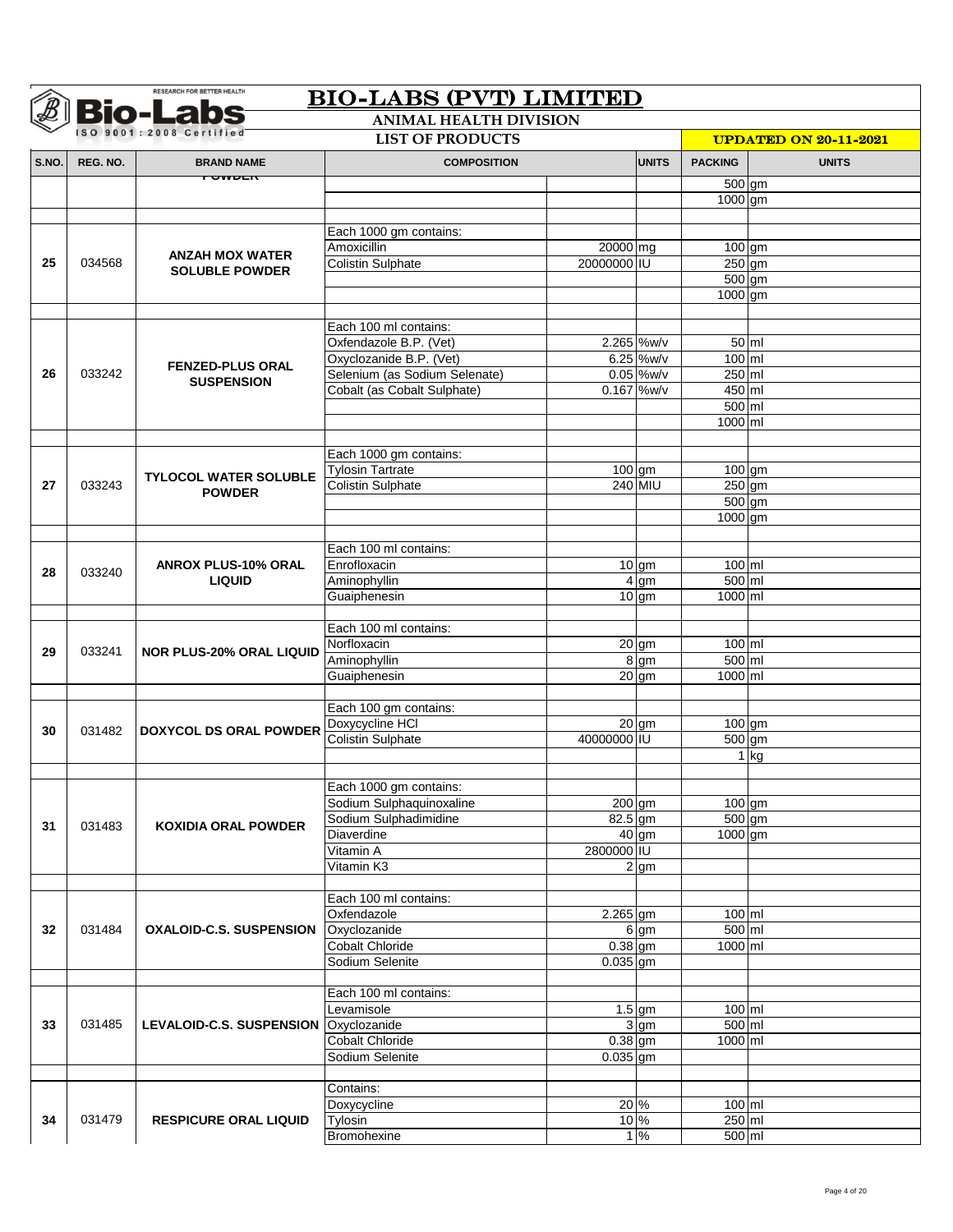|       |          | <b>Bio-Labs</b>               | <b>ANIMAL HEALTH DIVISION</b> |                     |                   |                     |                              |
|-------|----------|-------------------------------|-------------------------------|---------------------|-------------------|---------------------|------------------------------|
|       |          | SO 9001:2008 Certified        | <b>LIST OF PRODUCTS</b>       |                     |                   |                     | <b>UPDATED ON 20-11-2021</b> |
| S.NO. | REG. NO. | <b>BRAND NAME</b>             | <b>COMPOSITION</b>            |                     | <b>UNITS</b>      | <b>PACKING</b>      | <b>UNITS</b>                 |
|       |          |                               | Phenylbutazone                | $2.4\%$             |                   |                     | 1 Litre                      |
|       |          |                               |                               |                     |                   |                     |                              |
|       |          |                               | Each 1000 gm contains         |                     |                   |                     |                              |
|       |          |                               | Vitamin A                     | 2000000 IU          |                   | $\overline{100}$ gm |                              |
|       |          |                               | Vitamin D3                    | 400000 IU           |                   | $300$ gm            |                              |
|       |          |                               | Vitamin E                     | 160 IU              |                   |                     | $1$ kg                       |
|       |          |                               | Vitamin K3                    | $900$ mg            |                   |                     |                              |
|       |          |                               | Vitamin B1                    | $125$ mg            |                   |                     |                              |
|       |          |                               | Vitamin B2                    | 2000 mg             |                   |                     |                              |
| 35    | 031480   | <b>KERRY VIT AMINO POWDER</b> | Vitamin B6                    | 600 mg              |                   |                     |                              |
|       |          |                               | Vitamin B12                   | 3000 mcg            |                   |                     |                              |
|       |          |                               | Vitamin C                     | 1000 mg             |                   |                     |                              |
|       |          |                               | Folic Acid                    | $200$ mg            |                   |                     |                              |
|       |          |                               | Nicotinic Acid                | 10000 mg            |                   |                     |                              |
|       |          |                               | Calcium Pantothenate          | 3000 mg             |                   |                     |                              |
|       |          |                               | L-Lysine                      | 50000 mg            |                   |                     |                              |
|       |          |                               | <b>DL-Mehtionine</b>          | 30000 mg            |                   |                     |                              |
|       |          |                               |                               |                     |                   |                     |                              |
|       |          |                               | Each 1000 gm contains:        |                     |                   |                     |                              |
|       |          |                               | <b>Tylosine Tartrate</b>      | $\overline{100}$ gm |                   | $100$ gm            |                              |
| 36    | 031481   | <b>KERRY DOX PLUS POWDER</b>  | Doxycycline Hydrochloride     | $\overline{100}$ gm |                   | $500$ gm            |                              |
|       |          |                               |                               |                     |                   | 1000 gm             |                              |
|       |          |                               |                               |                     |                   |                     |                              |
|       |          |                               | Each kg contains:             |                     |                   |                     |                              |
|       |          |                               | Vitamin D                     | 100000 IU           |                   | 500 gm              |                              |
|       |          |                               | Vitamin E                     | 300 IU              |                   |                     | $1$ kg                       |
|       |          |                               | Iron (Ferrous Sulphate)       | 1000 mg             |                   |                     | $5$ kg                       |
|       |          |                               | Cobalt (Cobalt Sulphate)      |                     | $15 \, \text{mg}$ |                     | $25$ kg                      |
|       |          |                               | Iodine (Potassium Iodide)     | $200$ mg            |                   |                     |                              |
|       |          |                               | Copper (Copper Sulphate)      | 600 mg              |                   |                     |                              |
| 37    | 031432   | <b>BOVITON PLUS GRANULES</b>  | Zinc (Zinc Sulphate)          | 3000 mg             |                   |                     |                              |
|       |          |                               | Manganese (Sulphate)          | 2000 mg             |                   |                     |                              |
|       |          |                               | Selenium (Sodium Selenite)    |                     | $9 \, \text{mg}$  |                     |                              |
|       |          |                               | Sodium (Sodium Chloride)      |                     | $45$ gm           |                     |                              |
|       |          |                               | Magnesium (Sulphate)          |                     | $55$ gm           |                     |                              |
|       |          |                               | Calcium (D.C.P)               | $195$ gm            |                   |                     |                              |
|       |          |                               | Phosphorus (D.C.P)            | $153$ gm            |                   |                     |                              |
|       |          |                               |                               |                     |                   |                     |                              |
|       |          |                               | Contains:                     |                     |                   |                     |                              |
|       |          |                               | Toltrazuril                   |                     | $2.5\%$ (w/v)     | $100$ ml            |                              |
|       |          |                               |                               |                     |                   | 250 ml              |                              |
| 38    | 031433   | <b>COXIL SOLUTION</b>         |                               |                     |                   | 500 ml              |                              |
|       |          |                               |                               |                     |                   |                     | 1 Litre                      |
|       |          |                               |                               |                     |                   |                     | 5 Litres                     |
|       |          |                               |                               |                     |                   |                     |                              |
|       |          |                               | Each ml contains:             |                     |                   | $100$ ml            |                              |
| 39    | 029673   | <b>KERRY QUINE 20 LIQUID</b>  | Flumequine                    | 200 mg              |                   | 500 ml              |                              |
|       |          |                               |                               |                     |                   |                     | 1 Litre                      |
|       |          |                               |                               |                     |                   |                     |                              |
|       |          |                               | Each 100 gm contains:         |                     |                   |                     |                              |
|       |          |                               | Methenamine                   |                     | 90 gm             |                     | $100$ gm                     |
| 40    | 029674   | <b>KERRY FLUSH WATER</b>      | Vitamin B1                    | 700 mg              |                   | $250$ gm            |                              |
|       |          | <b>SOLUBLE POWDER</b>         | Vitamin C                     | 100 mg              |                   |                     | $1$ kg                       |
|       |          |                               | Sorbitol                      | 5000 mg             |                   |                     |                              |
|       |          |                               |                               |                     |                   |                     |                              |
|       |          |                               | Each kg contains:             |                     |                   |                     |                              |
|       |          |                               | Vitamin A                     |                     | 20 MIU            | $100$ gm            |                              |
|       |          |                               |                               |                     |                   |                     |                              |
|       |          | <b>KERRY ADEK WATER</b>       |                               |                     |                   |                     |                              |
| 41    | 029675   | <b>SOLUBLE POWDER</b>         | Vitamin D3                    |                     | $2$ MIU           | $250$ gm            |                              |
|       |          |                               | Vitamin E<br>Vitamin K3       | 6000 mg<br>5000 mg  |                   |                     | $1$ kg<br>$25$ kg            |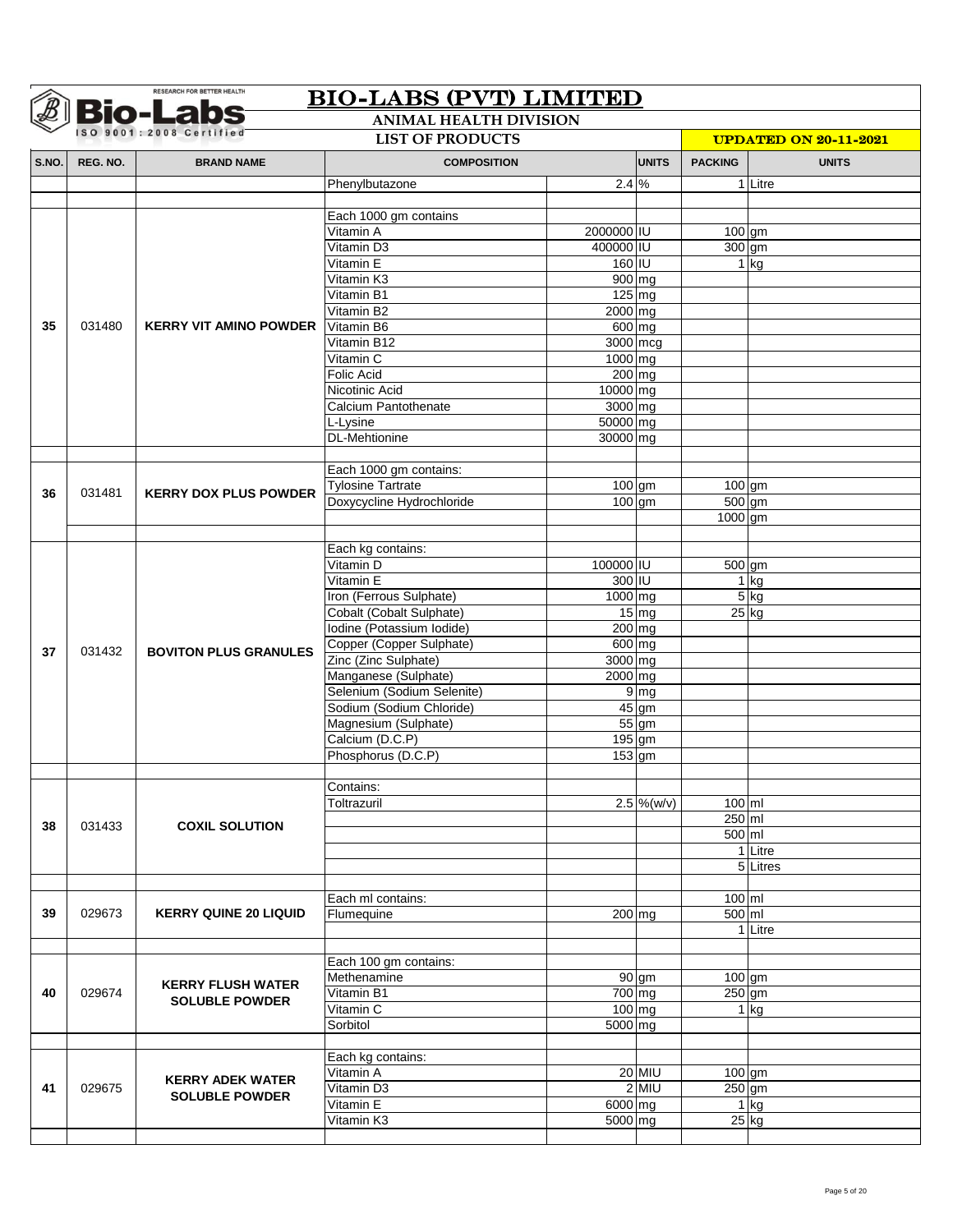|       | <b>Bio-Labs</b><br>ISO 9001:2008 Certified |                             |                                                 |              |                 |                     |                              |
|-------|--------------------------------------------|-----------------------------|-------------------------------------------------|--------------|-----------------|---------------------|------------------------------|
|       |                                            |                             | <b>LIST OF PRODUCTS</b>                         |              |                 |                     | <b>UPDATED ON 20-11-2021</b> |
| S.NO. | REG. NO.                                   | <b>BRAND NAME</b>           | <b>COMPOSITION</b>                              |              | <b>UNITS</b>    | <b>PACKING</b>      | <b>UNITS</b>                 |
|       |                                            |                             | Each kg contains:                               |              |                 |                     |                              |
| 42    | 028540                                     | <b>FLUMETEK-C POWDER</b>    | Flumequine                                      | $100$ gm     |                 | 100 gm              |                              |
|       |                                            |                             | Colistin                                        | 400000000 IU |                 | 500 gm              |                              |
|       |                                            |                             |                                                 |              |                 | 1000 gm             |                              |
|       |                                            |                             | Each kg contains:                               |              |                 |                     |                              |
|       |                                            |                             | Tylosine (as tartrate)                          |              | 10 %            | 100 gm              |                              |
| 43    | 028541                                     | <b>BIODOX-T POWDER</b>      | Doxycycline (as HCI)                            | 20 %         |                 | 500 gm              |                              |
|       |                                            |                             |                                                 |              |                 | 1000 gm             |                              |
|       |                                            |                             |                                                 |              |                 |                     |                              |
|       |                                            |                             | Each kg contains:                               |              |                 |                     |                              |
| 44    | 028542                                     | <b>COLISTAMOXYL POWDER</b>  | Amoxicillin (as trihydrate)                     | $150$ gm     |                 | $100$ gm            |                              |
|       |                                            |                             | Colistin (as sulphate)                          |              | $0.5$ MIU       | 500 gm              |                              |
|       |                                            |                             |                                                 |              |                 | 1000 gm             |                              |
|       |                                            |                             | Each 5ml contain:                               |              |                 |                     |                              |
|       |                                            |                             | Soframycin Sulphate                             | $100$ mg     |                 | $30 \,$ ml          |                              |
|       |                                            |                             |                                                 |              |                 | $60$ ml             |                              |
| 45    | 026440                                     | <b>SOFRACIN SOLUTION</b>    |                                                 |              |                 | $120$ ml            |                              |
|       |                                            |                             |                                                 |              |                 | $300$ ml            |                              |
|       |                                            |                             |                                                 |              |                 | 500 ml              |                              |
|       |                                            |                             |                                                 |              |                 |                     | 1 Litre                      |
|       |                                            |                             |                                                 |              |                 |                     |                              |
|       |                                            |                             | Each 100 gm contains:                           |              |                 |                     |                              |
|       | 026406                                     | <b>BIO-DOXTYL POWDER</b>    | Tylosine Tartrate (as base)                     |              | $10 \text{ gm}$ | $100$ gm            |                              |
| 46    |                                            |                             | Doxycycline HCI (as base)                       |              | $20$ gm         | 200 gm<br>500 gm    |                              |
|       |                                            |                             |                                                 |              |                 | 1000 gm             |                              |
|       |                                            |                             |                                                 |              |                 |                     |                              |
|       |                                            |                             | Each 100 gm contains:                           |              |                 |                     |                              |
|       |                                            |                             | Sulphaquinoxaline (equal to base)               |              | $20$ gm         | 100 gm              |                              |
|       |                                            |                             | Amprolium HCI (equal to base)                   |              | $30 \text{ gm}$ | 200 gm              |                              |
| 47    | 026407                                     | <b>COXOUT ORAL POWDER</b>   | Vitamin K3                                      | 600 mg       |                 | 400 gm              |                              |
|       |                                            |                             |                                                 |              |                 | $450$ gm            |                              |
|       |                                            |                             |                                                 |              |                 | 500 gm<br>$1000$ gm |                              |
|       |                                            |                             |                                                 |              |                 |                     |                              |
|       |                                            |                             | Each 100 gm contains:                           |              |                 |                     |                              |
|       |                                            |                             | Methenamine                                     |              | $95$ gm         | 100 gm              |                              |
| 48    | 026404                                     | <b>BIO-METH POWDER</b>      | Vitamin B1                                      | 800 mg       |                 | $200$ gm            |                              |
|       |                                            |                             | Vitamin B2                                      | 920 mg       |                 | 500 gm              |                              |
|       |                                            |                             | Vitamin K3                                      | 200 mg       |                 | 1000 gm             |                              |
|       |                                            |                             |                                                 |              |                 |                     |                              |
|       |                                            |                             | Each 100 gm contains:<br>Amoxicillin Trihydrate |              |                 |                     |                              |
| 49    | 026405                                     | <b>ORA-PLUS ORAL POWDER</b> | equivalent to Amoxicillin base                  |              | $20$ gm         | 100 gm<br>$200$ gm  |                              |
|       |                                            |                             |                                                 |              |                 | $500$ gm            |                              |
|       |                                            |                             |                                                 |              |                 | 1000 gm             |                              |
|       |                                            |                             |                                                 |              |                 |                     |                              |
|       |                                            |                             | Each 100 ml contains:                           |              |                 |                     |                              |
|       |                                            | <b>BIO-ALDA C.S. ORAL</b>   | Albendazole                                     |              | $2.5$ gm        | $100$ ml            |                              |
| 50    | 026401                                     | <b>SUSPENSION</b>           | <b>Cobalt Chloride</b>                          | $0.075$ gm   |                 | 200 ml              |                              |
|       |                                            |                             | Sodium Selenite                                 | $0.035$ gm   |                 | $500$ ml            |                              |
|       |                                            |                             |                                                 |              |                 | 1000 ml             |                              |
|       |                                            |                             | Each 100 ml contain:                            |              |                 |                     |                              |
|       |                                            |                             | Levamisole HCI                                  | $1.50$ gm    |                 | 100 ml              |                              |
| 51    | 026402                                     | <b>VERMOUT LIQUID</b>       | <b>Cobalt Chloride</b>                          | $0.382$ gm   |                 | $200$ ml            |                              |
|       |                                            |                             |                                                 |              |                 | $500$ ml            |                              |
|       |                                            |                             |                                                 |              |                 |                     |                              |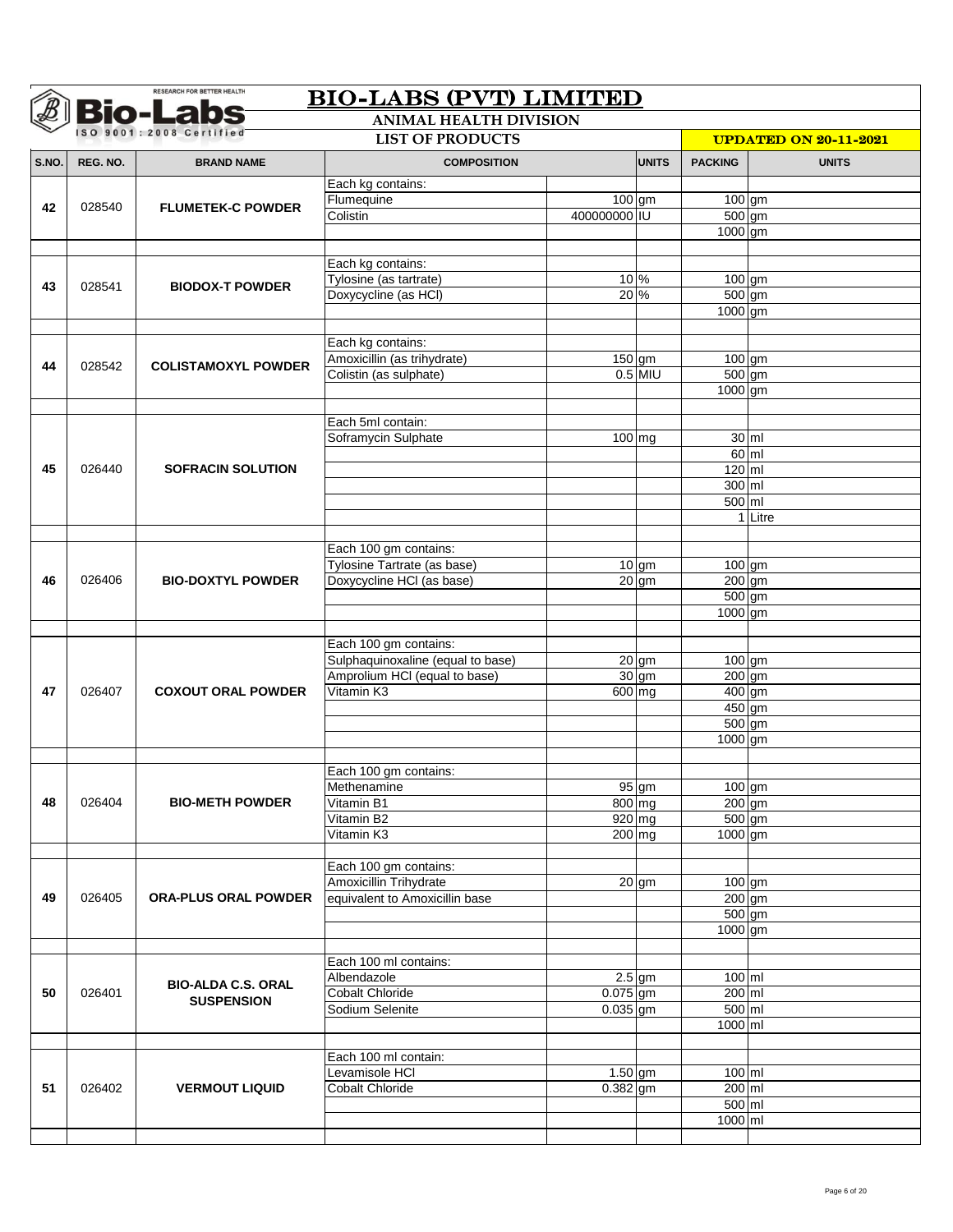|       |          | <b>Bio-Labs</b>                                    | <b>ANIMAL HEALTH DIVISION</b>      |                        |                        |                              |                    |  |
|-------|----------|----------------------------------------------------|------------------------------------|------------------------|------------------------|------------------------------|--------------------|--|
|       |          | ISO 9001:2008 Certified<br><b>LIST OF PRODUCTS</b> |                                    |                        |                        | <b>UPDATED ON 20-11-2021</b> |                    |  |
| S.NO. | REG. NO. | <b>BRAND NAME</b>                                  | <b>COMPOSITION</b>                 |                        | <b>UNITS</b>           | <b>PACKING</b>               | <b>UNITS</b>       |  |
|       |          |                                                    | Each 100 ml contains:              |                        |                        |                              |                    |  |
|       |          |                                                    | Sulphaquinoxaline                  | $2.56$ gm              |                        | 100 ml                       |                    |  |
|       |          |                                                    | Diaveridine                        | $0.64$ gm              |                        | $200$ ml                     |                    |  |
| 52    | 026403   | <b>DIALINE ORAL SOLUTION</b>                       |                                    |                        |                        | 400 ml                       |                    |  |
|       |          |                                                    |                                    |                        |                        | 450 ml                       |                    |  |
|       |          |                                                    |                                    |                        |                        | 500 ml                       |                    |  |
|       |          |                                                    |                                    |                        |                        | 1000 ml                      |                    |  |
|       |          |                                                    | Each 100 ml contains:              |                        |                        |                              |                    |  |
|       |          |                                                    | Levamisole HCI                     |                        | $1.5$ gm               | 100 ml                       |                    |  |
| 53    | 025798   | <b>BIO-LEV SUSPENSION</b>                          | Oxyclozanide                       |                        | $3 \text{ gm}$         | 200 ml                       |                    |  |
|       |          |                                                    | Cobalt                             | $0.38$ gm              |                        | $500$ ml                     |                    |  |
|       |          |                                                    | Selenium                           | $0.35$ gm              |                        | 1000 ml                      |                    |  |
|       |          |                                                    |                                    |                        |                        |                              |                    |  |
|       |          |                                                    | Each 100 ml contains:              |                        |                        |                              |                    |  |
|       |          |                                                    | Sulfadiazin                        |                        | $\overline{40}$ gm     | 100 ml                       |                    |  |
| 54    | 025799   | <b>KERRY T.S SUSPENSION</b>                        | Trimethoprim                       |                        | 8 gm                   | 200 ml                       |                    |  |
|       |          |                                                    |                                    |                        |                        | $500$ ml                     |                    |  |
|       |          |                                                    |                                    |                        |                        | 1000 ml                      |                    |  |
|       |          |                                                    |                                    |                        |                        |                              |                    |  |
|       |          |                                                    | Each 100 ml contains:              |                        |                        |                              |                    |  |
| 55    | 025800   | <b>BIO-OXFEND PLUS</b>                             | Oxfendazole<br>Cobalt              | 2.265 gm               |                        | $100$ ml<br>$200$ ml         |                    |  |
|       |          | <b>SUSPENSION</b>                                  | Selenium                           | $0.02$ gm<br>$0.05$ gm |                        | 500 ml                       |                    |  |
|       |          |                                                    |                                    |                        |                        | 1000 ml                      |                    |  |
|       |          |                                                    |                                    |                        |                        |                              |                    |  |
|       |          |                                                    | Each 100 gm contains:              |                        |                        |                              |                    |  |
|       |          |                                                    | Amoxicillin Trihydrate             |                        | $50$ gm                | 100 gm                       |                    |  |
| 56    | 025769   | <b>AMOXACIN-50 POWDER</b>                          | equivalent to Amoxicillin base     |                        |                        | $200$ gm                     |                    |  |
|       |          |                                                    |                                    |                        |                        | 500 gm                       |                    |  |
|       |          |                                                    |                                    |                        |                        |                              | $1$ kg             |  |
|       |          |                                                    |                                    |                        |                        |                              |                    |  |
|       |          |                                                    | Contains:                          |                        |                        |                              |                    |  |
|       |          |                                                    | Polyoxyethylene                    |                        |                        |                              | $10 \mathrm{m}$    |  |
| 57    | 025399   | <b>BIO-TYMP LIQUID</b>                             | Oleic acid triglyceride            | 100 %                  |                        | $20$ ml                      | $30$ ml            |  |
|       |          |                                                    |                                    |                        |                        |                              | $50$ ml            |  |
|       |          |                                                    |                                    |                        |                        |                              |                    |  |
|       |          |                                                    | Each 100 gm contain:               |                        |                        |                              |                    |  |
|       |          |                                                    | Trichlorfon                        | 98 %                   |                        |                              | $\overline{20}$ gm |  |
|       |          |                                                    |                                    |                        |                        | $100$ gm                     |                    |  |
| 58    | 025400   | <b>BIO-ECT POWDER</b>                              |                                    |                        |                        | 250 gm                       |                    |  |
|       |          |                                                    |                                    |                        |                        | $500$ gm                     |                    |  |
|       |          |                                                    |                                    |                        |                        |                              | $1$ kg             |  |
|       |          |                                                    |                                    |                        |                        |                              |                    |  |
|       |          |                                                    | Each kg contains:                  |                        |                        |                              |                    |  |
|       |          |                                                    | Vitamin E                          | 3000 mg                |                        |                              | $1$ kg             |  |
| 59    | 025347   | <b>LYCHOVIT-Z PREMIX</b>                           | Nicotinic Acid<br>Choline Chloride | 3000 mg                |                        |                              | 5 kg               |  |
|       |          |                                                    | Lysine                             | 80000 mg<br>35000 mg   |                        |                              | $25$ kg            |  |
|       |          |                                                    | Methionine                         | 55000 mg               |                        |                              |                    |  |
|       |          |                                                    | Zinc Bacitracine (10%)             | 15000 mg               |                        |                              |                    |  |
|       |          |                                                    |                                    |                        |                        |                              |                    |  |
|       |          |                                                    | Each ml contains:                  |                        |                        |                              |                    |  |
|       |          | <b>BIO-OXFEND LIQUID</b>                           | Oxfendazole                        | 2.265 %                |                        | $120$ ml                     |                    |  |
| 60    | 025348   |                                                    |                                    |                        |                        |                              |                    |  |
|       |          |                                                    |                                    |                        |                        | 1000 ml                      |                    |  |
|       |          |                                                    |                                    |                        |                        |                              |                    |  |
|       |          |                                                    | Each ml contains:                  |                        |                        |                              |                    |  |
| 61    | 025345   | <b>ZENEX-D LIQUID</b>                              | Levamisole<br>Oxyclozanide         |                        | 1.5 % w/v<br>$3\%$ W/V | $120$ ml<br>1000 ml          |                    |  |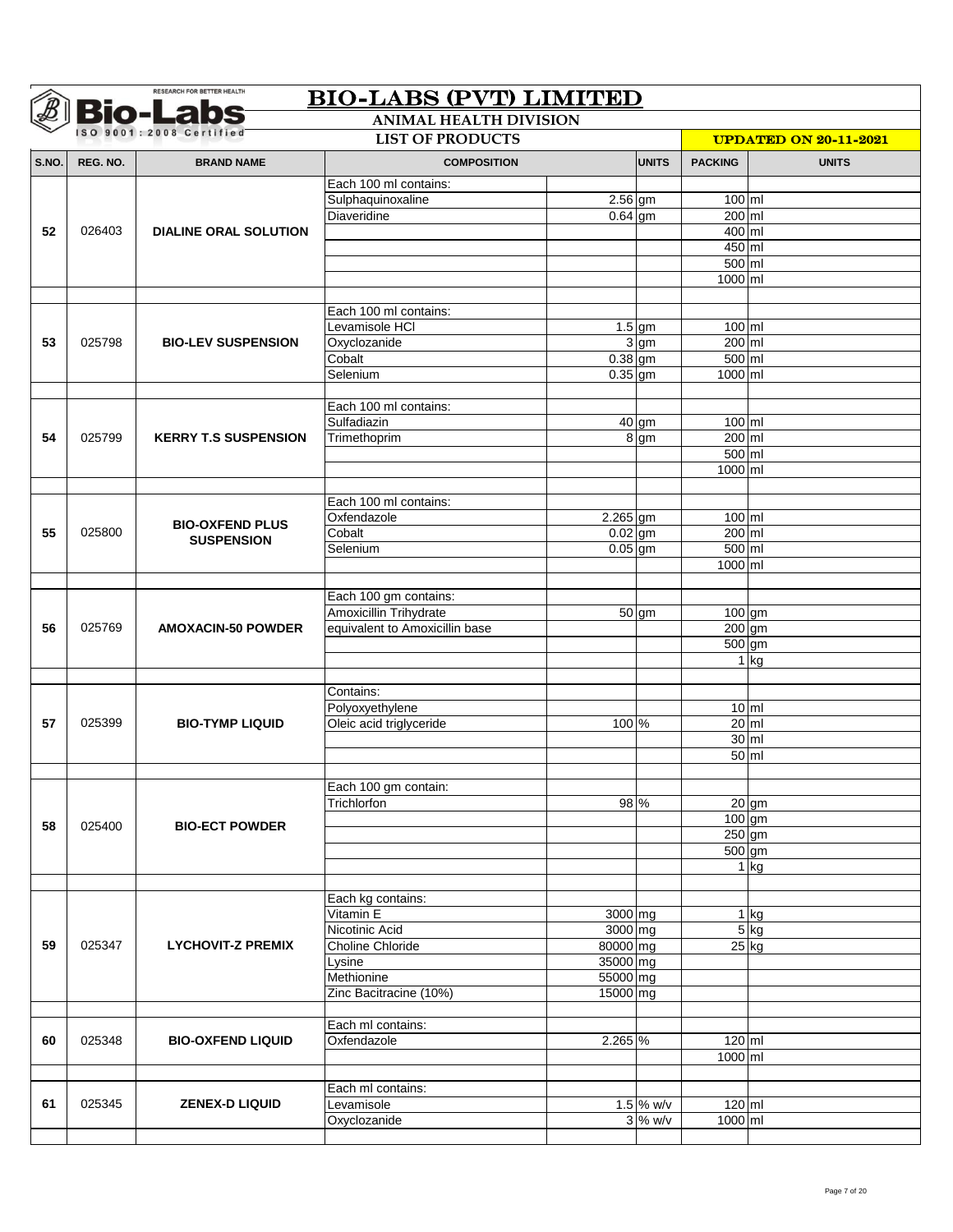|       |          | <b>Bio-Labs</b>                                                       | <b>ANIMAL HEALTH DIVISION</b> |             |                     |                              |              |  |
|-------|----------|-----------------------------------------------------------------------|-------------------------------|-------------|---------------------|------------------------------|--------------|--|
|       |          | ISO 9001:2008 Certified                                               | <b>LIST OF PRODUCTS</b>       |             |                     | <b>UPDATED ON 20-11-2021</b> |              |  |
| S.NO. | REG. NO. | <b>BRAND NAME</b>                                                     | <b>COMPOSITION</b>            |             | <b>UNITS</b>        | <b>PACKING</b>               | <b>UNITS</b> |  |
|       |          |                                                                       | Each kg contains:             |             |                     |                              |              |  |
|       |          |                                                                       | Vitamin A                     | 30000000 IU |                     | $100$ gm                     |              |  |
| 62    | 025346   | <b>U-DEK POWDER</b>                                                   | Vitamin D3                    | 2500000 IU  |                     | 200 gm                       |              |  |
|       |          |                                                                       | Vitamin E                     | 5000 mg     |                     | 500 gm                       |              |  |
|       |          |                                                                       | Vitamin K3                    | 6000 mg     |                     | 1000 gm                      |              |  |
|       |          |                                                                       | Each 1000ml contains:         |             |                     |                              |              |  |
| 63    | 023414   | <b>BIOBESOL SUSPENSION</b>                                            | <b>Bithionol Sulfoxide</b>    | $100$ gm    |                     | $150$ ml                     |              |  |
|       |          |                                                                       | Levamisole                    | $115$ gm    |                     |                              | 1 Litre      |  |
|       |          |                                                                       |                               |             |                     |                              |              |  |
|       |          |                                                                       | Each 100 ml contain:          |             |                     |                              |              |  |
|       |          | <b>BIO-N FLOXACINE 10% ORAL</b>                                       | Norfloxacine                  |             | $10$ gm             | 100 ml                       |              |  |
| 64    | 023411   | <b>SOLUTION</b>                                                       |                               |             |                     | $250$ ml                     |              |  |
|       |          |                                                                       |                               |             |                     | $500$ ml                     |              |  |
|       |          |                                                                       |                               |             |                     | 1000 ml                      |              |  |
|       |          |                                                                       | Each kg contains:             |             |                     |                              |              |  |
|       |          |                                                                       | Chlortetracycline HCI         | 200 gm      |                     | 150 gm                       |              |  |
| 65    | 023412   | <b>BIO-CTC -20 POWDER</b>                                             |                               |             |                     | 200 gm                       |              |  |
|       |          |                                                                       |                               |             |                     | 500 gm                       |              |  |
|       |          |                                                                       |                               |             |                     |                              | $1$ kg       |  |
|       |          |                                                                       |                               |             |                     |                              |              |  |
|       | 023413   | <b>BIO-AMP 20% POWDER</b>                                             | Each gm contains:             |             |                     |                              |              |  |
| 66    |          |                                                                       | Amprolium B.P HCI             | 200 mg      |                     | 150 gm                       | $1$ kg       |  |
|       |          |                                                                       |                               |             |                     |                              |              |  |
|       |          |                                                                       | Contains:                     |             |                     |                              |              |  |
| 67    | 023408   | <b>HELMINPIPRA POWDER</b>                                             | Piperazine Adipate            |             | 100 % w/w           | 500 gm                       |              |  |
|       |          |                                                                       |                               |             |                     |                              | $1$ kg       |  |
|       |          |                                                                       |                               |             |                     |                              |              |  |
|       |          |                                                                       | Each gm contains:             |             |                     |                              |              |  |
| 68    | 023409   | <b>BIO-ALDEC POWDER</b>                                               | Albendazole                   | $100$ mg    |                     | 100 gm                       |              |  |
|       |          |                                                                       |                               |             |                     |                              | $1$ kg       |  |
|       |          |                                                                       | Each 100 gm contains:         |             |                     |                              |              |  |
| 69    | 023407   | <b>WORMIDEC POWDER</b>                                                | Levamisole                    |             | $15$ gm             | $100$ gm                     |              |  |
|       |          |                                                                       |                               |             |                     |                              | $1$ kg       |  |
|       |          |                                                                       |                               |             |                     |                              |              |  |
|       |          |                                                                       | Each gm contains:             |             |                     |                              |              |  |
| 70    | 023410   | <b>AXELIUM POWDER</b>                                                 | Amprolium HCI                 |             | $\overline{500}$ mg | 150 gm                       |              |  |
|       |          |                                                                       |                               |             |                     |                              | $1$ kg       |  |
|       |          |                                                                       | Each 100 ml contain:          |             |                     |                              |              |  |
|       |          | <b>BIO-E-FLOXACIN 10%</b>                                             | Enrofloxacin                  |             | $10$ gm             | 100 ml                       |              |  |
| 71    | 021289   | <b>MISCIBLE LIQUID</b>                                                |                               |             |                     | 500 ml                       |              |  |
|       |          |                                                                       |                               |             |                     | 1000 ml                      |              |  |
|       |          |                                                                       |                               |             |                     |                              |              |  |
|       |          |                                                                       | Each 100 ml contain:          |             |                     |                              |              |  |
| 72    | 021290   | <b>FLENROX LIQUID</b>                                                 | Enrofloxacin                  |             | $20$ gm             | $100$ ml                     |              |  |
|       |          |                                                                       |                               |             |                     | 500 ml<br>1000 ml            |              |  |
|       |          |                                                                       |                               |             |                     |                              |              |  |
|       |          |                                                                       | Each 1000 gm contains:        |             |                     |                              |              |  |
|       |          |                                                                       | Salinomycin Sodium            |             | 60 gm               | 500 gm                       |              |  |
| 73    | 016243   | <b>BIO-SALINO 6%</b><br>FEED PREMIX                                   |                               |             |                     |                              | $1$ kg       |  |
|       |          |                                                                       |                               |             |                     |                              | $5$ kg       |  |
|       |          |                                                                       |                               |             |                     |                              | 25 kg        |  |
|       |          |                                                                       |                               |             |                     |                              |              |  |
|       |          |                                                                       | Each 1000 gm contains:        |             |                     |                              |              |  |
| 74    | 015469   | <b>BIO-ASPI-C WATER SOLUBLE Acetylsalicylic Acid</b><br><b>POWDER</b> |                               |             | 222 gm              | $100$ gm                     |              |  |
|       |          |                                                                       | Ascorbic Acid                 |             | 666 gm              | 200 gm                       |              |  |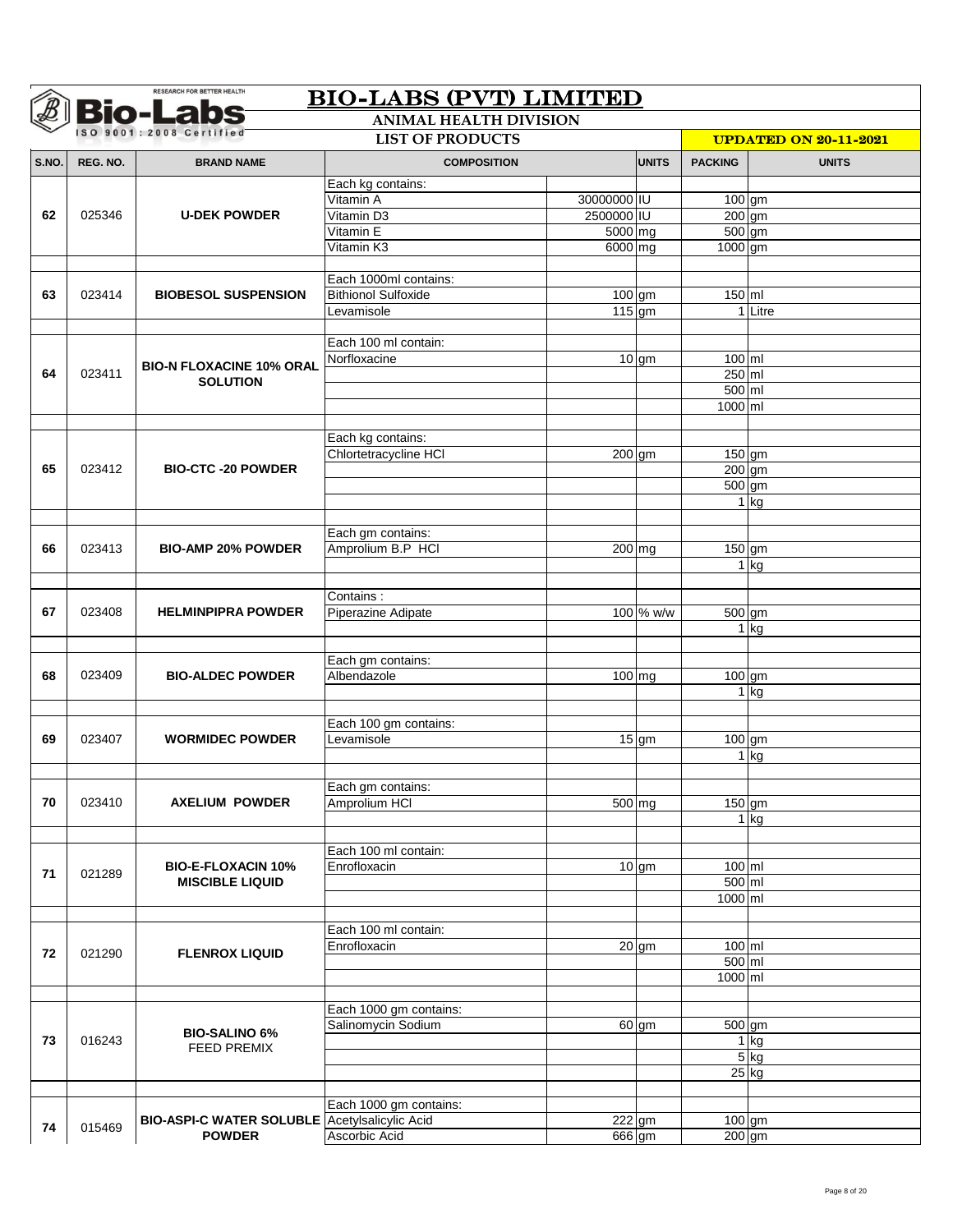|       |                        | <b>Bio-Labs</b>              | <b>ANIMAL HEALTH DIVISION</b>  |                       |                            |                |                              |
|-------|------------------------|------------------------------|--------------------------------|-----------------------|----------------------------|----------------|------------------------------|
|       | SO 9001:2008 Certified |                              | <b>LIST OF PRODUCTS</b>        |                       |                            |                | <b>UPDATED ON 20-11-2021</b> |
| S.NO. | REG. NO.               | <b>BRAND NAME</b>            | <b>COMPOSITION</b>             |                       | <b>UNITS</b>               | <b>PACKING</b> | <b>UNITS</b>                 |
|       |                        |                              |                                |                       |                            |                | 1 kg                         |
|       |                        |                              |                                |                       |                            |                |                              |
|       |                        |                              | Each kg contains:              |                       |                            |                |                              |
| 75    | 013727                 | <b>TYLOMIX-100 PREMIX</b>    | <b>Tylosin Phosphate</b>       | $\overline{100}$ gm   |                            |                | $1$ kg                       |
|       |                        |                              | Equivalent to 100gm            |                       |                            |                | $5$ kg                       |
|       |                        |                              | Tylosin base activity.         |                       |                            |                | $25$ kg                      |
|       |                        |                              |                                |                       |                            |                |                              |
|       |                        |                              | Each kg contains:              |                       |                            |                |                              |
| 76    | 013728                 | <b>COCCIBAN-100 PREMIX</b>   | Monensin Sodium                | $100$ gm              |                            |                | $\overline{1}$ kg            |
|       |                        |                              | Equivalent to 100gm            |                       |                            |                | $5$ kg                       |
|       |                        |                              | Monensin Base activity         |                       |                            |                | $25$ kg                      |
|       |                        |                              | Each 1000 gm contains:         |                       |                            |                |                              |
|       |                        |                              | Vitamin A                      | 11500000 IU           |                            | 1000 gm        |                              |
|       |                        |                              | Vitamin D3                     | 1800000 IU            |                            | $200$ gm       |                              |
|       |                        |                              | Vitamin E                      | 5200 IU               |                            | $100$ gm       |                              |
|       |                        |                              | Vitamin B2                     | 1200 mg               |                            |                |                              |
|       |                        |                              | Cal.D.Pantothenate             | 10000 mg              |                            |                |                              |
|       |                        | <b>BIOLYTE WATER SOLUBLE</b> | <b>Folic Acid</b>              | $200$ mg              |                            |                |                              |
| 77    | 014534                 | <b>POWDER</b>                | <b>Biotin</b>                  |                       | $10$ mg                    |                |                              |
|       |                        |                              | Sodium Chloride                | 1200 mg               |                            |                |                              |
|       |                        |                              | Potassium Chloride             | 1600 mg               |                            |                |                              |
|       |                        |                              | Zinc Sulphate                  | 10000 mg              |                            |                |                              |
|       |                        |                              | <b>Magnesium Sulphate</b>      | 10000 mg              |                            |                |                              |
|       |                        |                              | L-lysine HCI                   | 10000 mg              |                            |                |                              |
|       |                        |                              | <b>DL-Methionine</b>           | 10000 mg              |                            |                |                              |
|       |                        |                              |                                |                       |                            |                |                              |
|       |                        |                              | Each 1000 gm contains:         |                       |                            |                |                              |
|       |                        |                              | Vitamin A                      | 5050000 IU            |                            |                | $250$ gm                     |
|       |                        |                              | Vitamin B1                     | $550$ mg              |                            | $500$ gm       |                              |
|       |                        |                              | Vitamin B2                     | 2500 mg               |                            | 1000 gm        |                              |
|       |                        |                              | Vitamin B6                     | 1500 mg               |                            |                |                              |
|       |                        |                              | Vitamin B12                    |                       | $7 \overline{\mathrm{mg}}$ |                |                              |
|       |                        |                              | Vitamin C                      | 22000 mg              |                            |                |                              |
|       |                        |                              | Vitamin D3                     | 1200000 IU            |                            |                |                              |
|       |                        |                              | Vitamin E                      | 7300 mg               |                            |                |                              |
|       |                        |                              | Vitamin K3                     | $1700$ mg             |                            |                |                              |
| 78    | 014535                 | <b>U-VIT FORTE WATER</b>     | Biotin 2%                      |                       | $80$ mg                    |                |                              |
|       |                        | <b>SOLUBLE POWDER</b>        | Choline chloride<br>Methionine | 100000 mg<br>60000 mg |                            |                |                              |
|       |                        |                              |                                | 100000 mg             |                            |                |                              |
|       |                        |                              | Lysine<br>Follic Acid          | 550 mg                |                            |                |                              |
|       |                        |                              | Nicotinic Acid                 | 25000 mg              |                            |                |                              |
|       |                        |                              | Cal.D.Pantothenate             | 4500 mg               |                            |                |                              |
|       |                        |                              | Arginine                       | 800 mg                |                            |                |                              |
|       |                        |                              | Tryptophan                     | 350 mg                |                            |                |                              |
|       |                        |                              | Cysteine                       | 950 mg                |                            |                |                              |
|       |                        |                              | Manganese                      | 1500 mg               |                            |                |                              |
|       |                        |                              | Iron Sulphate                  | 25000 mg              |                            |                |                              |
|       |                        |                              |                                |                       |                            |                |                              |
|       |                        |                              | Each kg contains:              |                       |                            |                |                              |
|       |                        |                              | Vitamin A                      | 16000000 IU           |                            |                | $1$ kg                       |
|       |                        |                              | Vitamin D3                     | 1200000 IU            |                            |                | $5$ kg                       |
|       |                        |                              | Vitamin E                      | 32000 mg              |                            |                | $25$ kg                      |
|       |                        |                              | Vitamin K3                     | 1750 mg               |                            |                |                              |
|       |                        |                              | Vitamin B1                     | 750 mg                |                            |                |                              |
|       |                        |                              | Vitamin B2                     | 2500 mg               |                            |                |                              |
|       |                        |                              | Vitamin B6                     | 1650 mg               |                            |                |                              |
|       |                        |                              | Vitamin B12                    | 10000 mcg             |                            |                |                              |
|       |                        |                              | Nicotinic Acid                 | $10000$ mg            |                            |                |                              |
|       |                        | RIO.MIY CDECIAL DDEMIY       | Cal.D-Pantothenate             | 5000 mg               |                            |                |                              |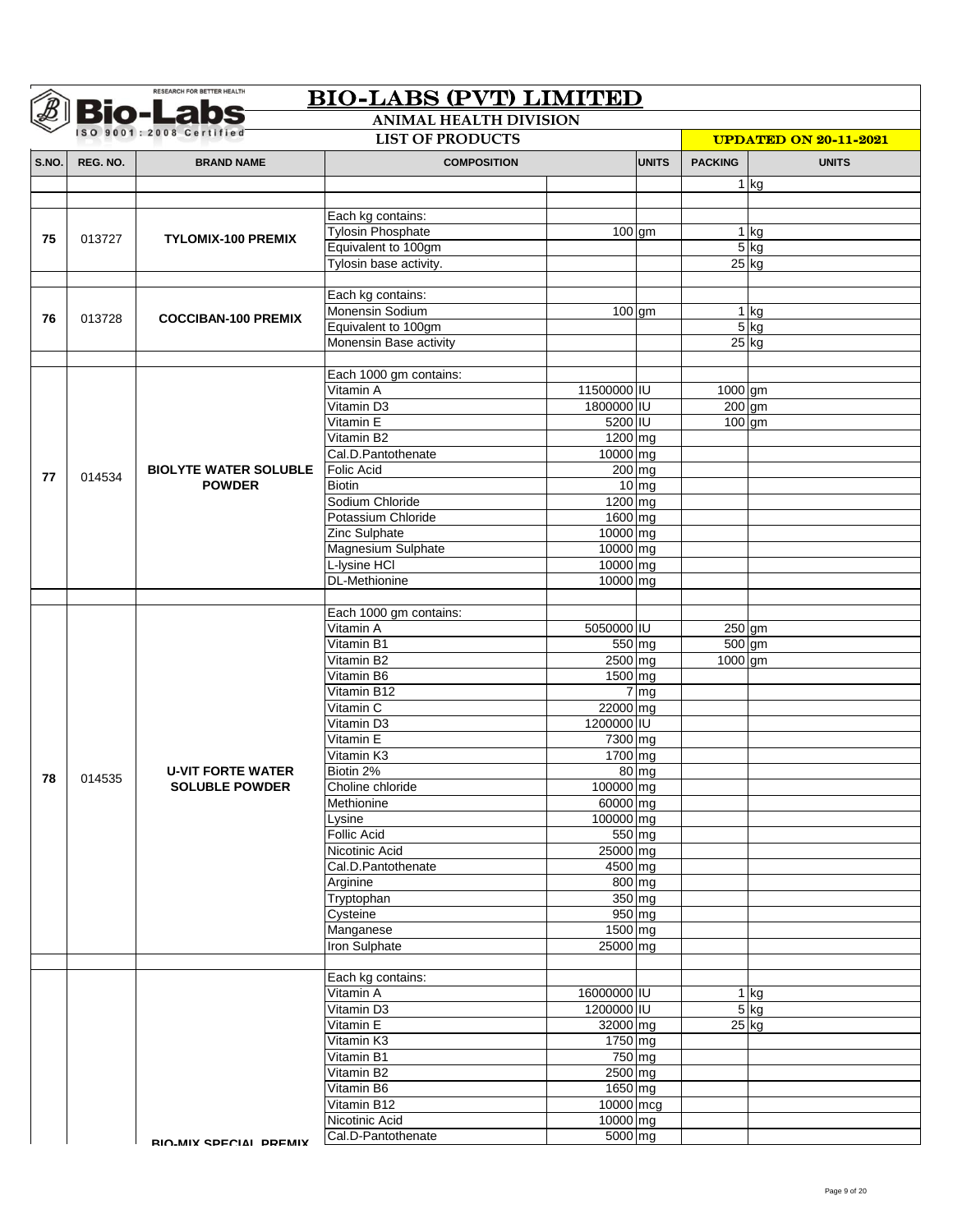|       |          | <b>Bio-Labs</b><br>ISO 9001:2008 Certified                     | <b>ANIMAL HEALTH DIVISION</b><br><b>LIST OF PRODUCTS</b> |                     |                     |                |                              |  |  |
|-------|----------|----------------------------------------------------------------|----------------------------------------------------------|---------------------|---------------------|----------------|------------------------------|--|--|
|       |          |                                                                |                                                          |                     |                     |                | <b>UPDATED ON 20-11-2021</b> |  |  |
| S.NO. | REG. NO. | <b>BRAND NAME</b>                                              | <b>COMPOSITION</b>                                       |                     | <b>UNITS</b>        | <b>PACKING</b> | <b>UNITS</b>                 |  |  |
| 79    | 013726   | <u> אוויו אז דאמוט זו על אוויזיטוט</u><br><b>FEED ADDITIVE</b> | Choline chloride                                         | 105000 mg           |                     |                |                              |  |  |
|       |          |                                                                | <b>Folic Acid</b>                                        |                     | $\overline{220}$ mg |                |                              |  |  |
|       |          |                                                                | <b>Biotine</b>                                           |                     | 225 mg              |                |                              |  |  |
|       |          |                                                                | Manganese                                                | 30000 mg            |                     |                |                              |  |  |
|       |          |                                                                | Iron<br>Zinc                                             | 7000 mg<br>10000 mg |                     |                |                              |  |  |
|       |          |                                                                | Copper                                                   | 2250 mg             |                     |                |                              |  |  |
|       |          |                                                                | Cobalt                                                   |                     | $225$ mg            |                |                              |  |  |
|       |          |                                                                | Iodine                                                   |                     | 250 mg              |                |                              |  |  |
|       |          |                                                                | Selenium                                                 |                     | $40$ mg             |                |                              |  |  |
|       |          |                                                                | <b>DL-Methionine</b>                                     | 250000 mg           |                     |                |                              |  |  |
|       |          |                                                                | L.Lysine                                                 | 120000 mg           |                     |                |                              |  |  |
|       |          |                                                                |                                                          |                     |                     |                |                              |  |  |
|       |          |                                                                | Each kg Contains:                                        |                     |                     |                |                              |  |  |
|       |          |                                                                | Vitamin A                                                | 4500000 IU          |                     |                | $1$ kg                       |  |  |
|       |          |                                                                | Vitamin D3                                               | 900000 IU           |                     |                | $5$ kg                       |  |  |
|       |          |                                                                | Vitamin E                                                | 2000 mg             |                     |                | $25$ kg                      |  |  |
|       |          |                                                                | Vitamin K3                                               | 750 mg              |                     |                |                              |  |  |
|       |          |                                                                | Vitamin B1                                               | $600$ mg            |                     |                |                              |  |  |
|       |          |                                                                | Vitamin B2                                               | 2250 mg             |                     |                |                              |  |  |
|       |          |                                                                | Vitamin B6                                               | $600$ mg            |                     |                |                              |  |  |
|       |          |                                                                | Vitamin B12                                              | $5000$ mcg          |                     |                |                              |  |  |
|       |          |                                                                | Nicotinic Acid                                           | 6500 mg             |                     |                |                              |  |  |
|       |          | <b>BIO-MIX PREMIX FEED</b>                                     | Calcium D-Pantothenate                                   | 4500 mg             |                     |                |                              |  |  |
| 80    | 013725   | <b>ADDITIVE</b>                                                | Choline Chloride                                         | 95000 mg            |                     |                |                              |  |  |
|       |          |                                                                | <b>Folic Acid</b>                                        |                     | 220 mg              |                |                              |  |  |
|       |          |                                                                | <b>Biotine</b>                                           | 20000 mg            | 5 <sub>mg</sub>     |                |                              |  |  |
|       |          |                                                                | Manganese<br>Iron                                        | 6500 mg             |                     |                |                              |  |  |
|       |          |                                                                | Zinc                                                     | 10000 mg            |                     |                |                              |  |  |
|       |          |                                                                | Copper                                                   | 2500 mg             |                     |                |                              |  |  |
|       |          |                                                                | Cobalt                                                   | $180$ mg            |                     |                |                              |  |  |
|       |          |                                                                | Iodine                                                   |                     | 250 mg              |                |                              |  |  |
|       |          |                                                                | Selenium                                                 |                     | $30$ mg             |                |                              |  |  |
|       |          |                                                                | <b>D.L Methionine</b>                                    | 25000 mg            |                     |                |                              |  |  |
|       |          |                                                                | L-Lysine                                                 | 10000 mg            |                     |                |                              |  |  |
|       |          |                                                                |                                                          |                     |                     |                |                              |  |  |
|       |          |                                                                | Each 1000gm contains:                                    |                     |                     |                |                              |  |  |
|       |          | <b>BIO-CLOX WATER SOLUBLE</b>                                  | Doxycycline HCI                                          |                     | $100$ gm            | $100$ gm       |                              |  |  |
| 81    | 017075   | <b>POWDER</b>                                                  | <b>Colistin Sulphate</b>                                 | 200000000 IU        |                     |                | $200$ gm                     |  |  |
|       |          |                                                                |                                                          |                     |                     | 500 gm         |                              |  |  |
|       |          |                                                                |                                                          |                     |                     | 1000 gm        |                              |  |  |
|       |          |                                                                |                                                          |                     |                     |                |                              |  |  |
|       |          |                                                                | Contains:                                                |                     |                     |                |                              |  |  |
|       |          |                                                                | Levamisole HCI (BP)                                      | $1.5\%$             |                     | $100$ ml       |                              |  |  |
|       |          |                                                                |                                                          |                     |                     | $250$ ml       |                              |  |  |
| 82    | 043549   | <b>LEVOMIN ORAL LIQUID</b>                                     |                                                          |                     |                     | 450 ml         |                              |  |  |
|       |          |                                                                |                                                          |                     |                     | 500 ml         | 1 Litre                      |  |  |
|       |          |                                                                |                                                          |                     |                     |                | 5 Litres                     |  |  |
|       |          |                                                                |                                                          |                     |                     |                |                              |  |  |
|       |          |                                                                | Contains:                                                |                     |                     |                |                              |  |  |
|       |          |                                                                | Triclobendazole                                          |                     | 5 %                 | 100 ml         |                              |  |  |
|       |          |                                                                | Levamisole                                               | $3.75\%$            |                     | 250 ml         |                              |  |  |
| 83    | 043550   | <b>NILBEN 8.75% ORAL LIQUID</b>                                |                                                          |                     |                     | 500 ml         |                              |  |  |
|       |          |                                                                |                                                          |                     |                     |                | 1 Lit                        |  |  |
|       |          |                                                                |                                                          |                     |                     |                | $5$ Lit                      |  |  |
|       |          |                                                                |                                                          |                     |                     |                |                              |  |  |
|       |          |                                                                | Each 100 gm Contains:                                    |                     |                     |                |                              |  |  |
|       |          |                                                                | Sulphachloropyridazine                                   |                     | $30$ gm             | $100$ gm       |                              |  |  |
| 84    | 043551   | <b>BIOZINE 30% WATER</b><br>SOLURI E POWDER                    |                                                          |                     |                     | $250$ gm       |                              |  |  |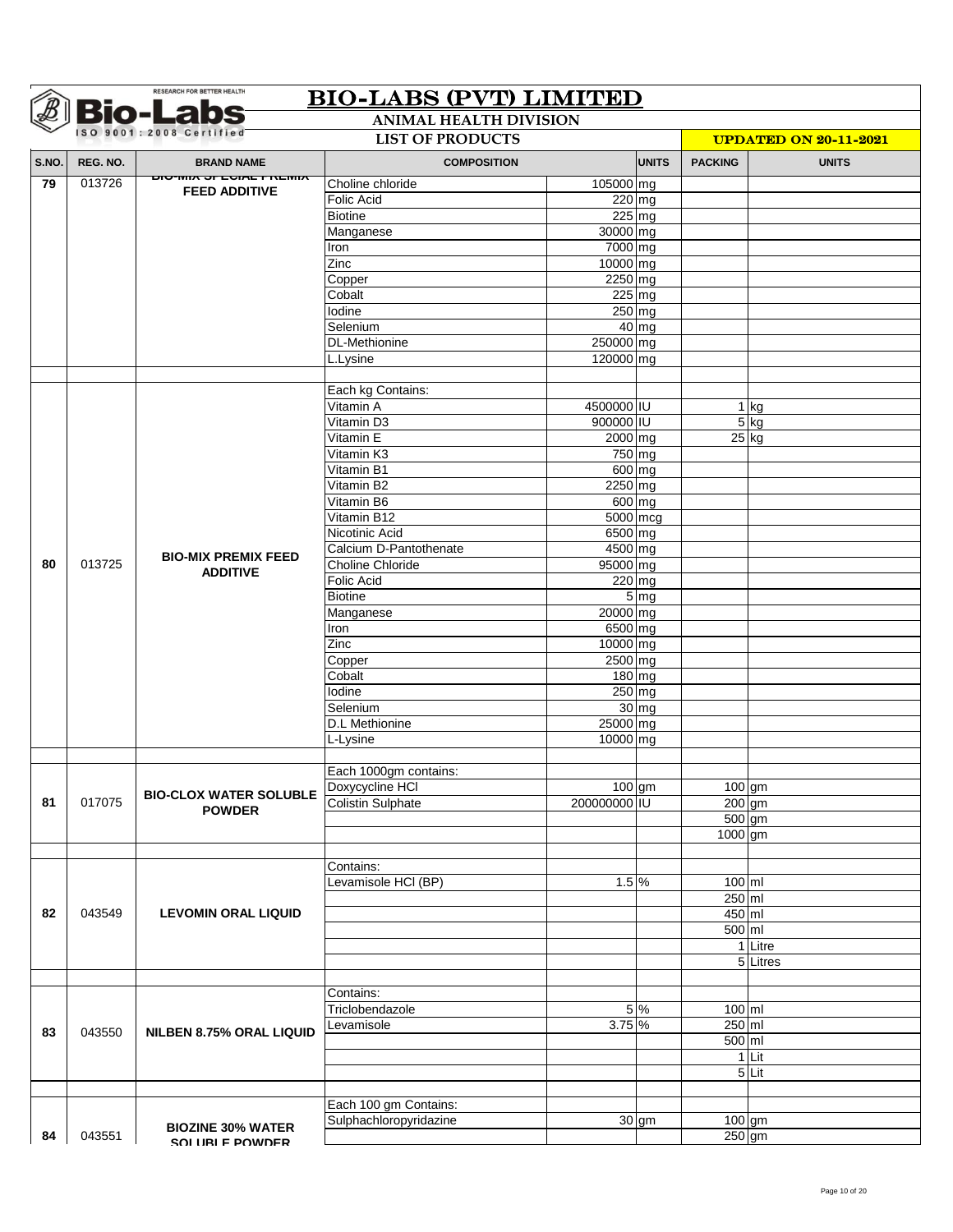|       |          | <b>Bio-Labs</b><br>ISO 9001:2008 Certified | <b>ANIMAL HEALTH DIVISION</b>                                 |                                 |                   |                      |                              |
|-------|----------|--------------------------------------------|---------------------------------------------------------------|---------------------------------|-------------------|----------------------|------------------------------|
|       |          |                                            | <b>LIST OF PRODUCTS</b>                                       |                                 |                   |                      | <b>UPDATED ON 20-11-2021</b> |
| S.NO. | REG. NO. | <b>BRAND NAME</b>                          | <b>COMPOSITION</b>                                            |                                 | <b>UNITS</b>      | <b>PACKING</b>       | <b>UNITS</b>                 |
|       |          | ᡂᡄ <b>ᡂᡄᡄ᠇᠊ᢦ᠊ᠬᠣᡄ</b> ᡳ                     |                                                               |                                 |                   | 500 gm               |                              |
|       |          |                                            |                                                               |                                 |                   | 1000 gm              |                              |
|       |          |                                            |                                                               |                                 |                   |                      |                              |
|       |          |                                            | Each gm Contains:<br>Sarafloxacin HCI                         | $\overline{100}$ mg             |                   | $100$ gm             |                              |
| 85    | 043552   | <b>BIOSAR 10% WATER</b>                    |                                                               |                                 |                   | $250$ gm             |                              |
|       |          | <b>SOLUBLE POWDER</b>                      |                                                               |                                 |                   | 500 gm               |                              |
|       |          |                                            |                                                               |                                 |                   | 1000 gm              |                              |
|       |          |                                            |                                                               |                                 |                   |                      |                              |
|       |          |                                            | Each 100 gm Contains:                                         |                                 |                   |                      |                              |
|       |          | <b>BIOMAC WATER SOLUBLE</b>                | Spiramycin Adipate                                            |                                 | $5 \, \mathrm{g}$ | 100 gm               |                              |
| 86    | 043553   | <b>POWDER</b>                              | Chlortetracycline HCI                                         |                                 | $15$ gm           | $250$ gm             |                              |
|       |          |                                            |                                                               |                                 |                   | 500 gm<br>1000 gm    |                              |
|       |          |                                            |                                                               |                                 |                   |                      |                              |
|       |          |                                            | Each 100ml Contains:                                          |                                 |                   |                      |                              |
|       |          |                                            | Toltrazuril                                                   | $2.5\%$                         |                   | 100 ml               |                              |
| 87    | 044912   | <b>TOLRAMIN LIQUID</b>                     | Vitamin K                                                     | 0.1%                            |                   | $250$ ml             |                              |
|       |          |                                            |                                                               |                                 |                   | 500 ml               |                              |
|       |          |                                            |                                                               |                                 |                   | $\mathbf{1}$         | Lit                          |
|       |          |                                            |                                                               |                                 |                   |                      | $5$ Lit                      |
|       |          |                                            |                                                               |                                 |                   |                      |                              |
|       |          |                                            | Each ml contains:<br>Tilmicosin (as Phospate)                 | 250 mg                          |                   | 250 ml               | 60 ml                        |
| 88    | 046568   | <b>BIOTIL LIQUID</b>                       |                                                               |                                 |                   | 500 ml               |                              |
|       |          |                                            |                                                               |                                 |                   | 1000 ml              |                              |
|       |          |                                            |                                                               |                                 |                   |                      | 5Lit                         |
|       |          |                                            |                                                               |                                 |                   |                      |                              |
|       |          |                                            | Each 1000 gm contain:                                         |                                 |                   |                      |                              |
|       |          | <b>AKADEK WATER SOLUBLE</b>                | Vitamin A                                                     | 30000000 IU                     |                   | 250 gm               |                              |
| 89    | 014533   | <b>POWDER</b>                              | Vitamin D3                                                    | 2500000 IU                      |                   | 500 gm               |                              |
|       |          |                                            | Vitamin E<br>Vitamin k3                                       | $\overline{5000}$ mg<br>6000 mg |                   | 1000 gm              |                              |
|       |          |                                            |                                                               |                                 |                   |                      |                              |
|       |          |                                            | Contains:                                                     |                                 |                   | 100 ml               |                              |
|       |          |                                            | Triclobendazole                                               | 12 %                            |                   | $250$ ml             |                              |
| 90    | 048121   | <b>ENDONID 19.5% ORAL LIQUID</b>           | Levamisole                                                    | 7.5 %                           |                   | 450 ml               |                              |
|       |          |                                            |                                                               |                                 |                   | 500 ml               |                              |
|       |          |                                            |                                                               |                                 |                   |                      | 1 Lit                        |
|       |          |                                            |                                                               |                                 |                   |                      | $5$ Lit                      |
|       |          |                                            |                                                               |                                 |                   |                      |                              |
|       |          |                                            | Each 100 gm Contain:-<br>Amoxicillin Trihydrate equivalent to |                                 | $15$ gm           | $100$ gm<br>$250$ gm |                              |
| 91    | 048122   | <b>LIONS-MOX-C WATER</b>                   | Amoxicillin base                                              |                                 |                   | 500 gm               |                              |
|       |          | <b>SOLUBLE</b>                             | <b>Colistin Sulphate</b>                                      |                                 | 50 MIU            | 1000 gm              |                              |
|       |          |                                            |                                                               |                                 |                   |                      | 5 kg                         |
|       |          |                                            |                                                               |                                 |                   |                      |                              |
|       |          |                                            | Each ml Oral Suspension contains:                             |                                 |                   |                      |                              |
|       |          |                                            | Triclobendazole                                               |                                 | 5 %               |                      | $50 \, \text{ml}$            |
| 92    | 063696   | <b>WORMOUT 5.1% LIQUID</b>                 | Ivermectin                                                    | 0.1%                            |                   | 100 ml               |                              |
|       |          |                                            |                                                               |                                 |                   | 500 ml               |                              |
|       |          |                                            |                                                               |                                 |                   | 1000 ml              |                              |
|       |          |                                            | Each gm Contains:                                             |                                 |                   |                      |                              |
|       |          |                                            | Danofloxacin                                                  | 100 mg                          |                   |                      | 50 gm                        |
| 93    | 063697   | <b>DANOCIN 10% POWDER</b>                  |                                                               |                                 |                   | 100 gm               |                              |
|       |          |                                            |                                                               |                                 |                   | 500 gm               |                              |
|       |          |                                            |                                                               |                                 |                   | 1000 gm              |                              |
|       |          |                                            |                                                               |                                 |                   |                      |                              |
|       |          |                                            | Each ml Oral Suspension contains:                             |                                 |                   |                      |                              |
|       |          |                                            | Triclobendazole                                               | 12 %                            |                   |                      | 50 ml                        |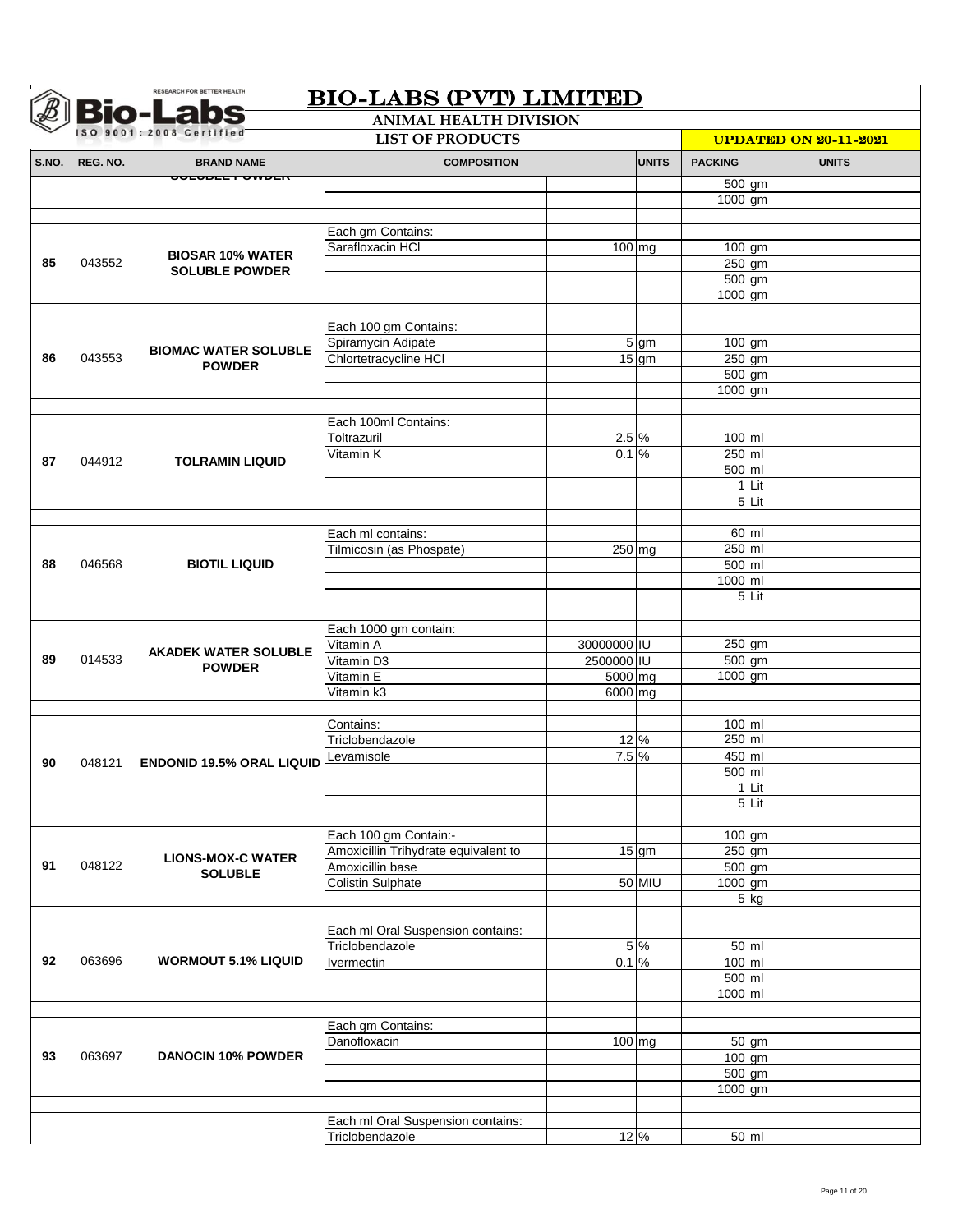|       |          | <b>Bio-Labs</b><br>ISO 9001:2008 Certified | <b>ANIMAL HEALTH DIVISION</b>                       |                      |              |                              |                      |  |
|-------|----------|--------------------------------------------|-----------------------------------------------------|----------------------|--------------|------------------------------|----------------------|--|
|       |          |                                            | <b>LIST OF PRODUCTS</b>                             |                      |              | <b>UPDATED ON 20-11-2021</b> |                      |  |
| S.NO. | REG. NO. | <b>BRAND NAME</b>                          | <b>COMPOSITION</b>                                  |                      | <b>UNITS</b> | <b>PACKING</b>               | <b>UNITS</b>         |  |
| 94    | 063698   | <b>WORMOUT 12.2% LIQUID</b>                | <i><u><b>Ivermectin</b></u></i>                     | $0.2\%$              |              | 100 ml                       |                      |  |
|       |          |                                            |                                                     |                      |              | 500 ml                       |                      |  |
|       |          |                                            |                                                     |                      |              | 1000 ml                      |                      |  |
|       |          |                                            | Each Liter Contains:-                               |                      |              |                              |                      |  |
|       |          |                                            | Vitamin E                                           | 150,000 mg           |              | 100 ml                       |                      |  |
|       |          |                                            | Selenium                                            | $100$ mg             |              | 200 ml                       |                      |  |
| 95    | 063900   | <b>BIO-E-SELENIUM LIQUID</b>               |                                                     |                      |              | 250 ml                       |                      |  |
|       |          |                                            |                                                     |                      |              | 450 ml                       |                      |  |
|       |          |                                            |                                                     |                      |              | 500 ml                       |                      |  |
|       |          |                                            |                                                     |                      |              | 1000 ml                      |                      |  |
|       |          |                                            |                                                     |                      |              |                              |                      |  |
|       |          |                                            | Each ml Contains:-                                  |                      |              |                              |                      |  |
|       |          |                                            | <b>Tylosin Tartrate</b>                             | $100$ mg<br>$200$ mg |              | $100$ ml<br>200 ml           |                      |  |
| 96    | 074006   | <b>BIO-UNIBIOTIC LIQUID</b>                | Doxycycline HCI<br>Colistin Sulphate                | 450000 I.U           |              | 250 ml                       |                      |  |
|       |          |                                            | <b>Bromhexine HCI</b>                               |                      | $2.5$ mg     | 450 ml                       |                      |  |
|       |          |                                            |                                                     |                      |              | 500 ml                       |                      |  |
|       |          |                                            |                                                     |                      |              | 1000 ml                      |                      |  |
|       |          |                                            |                                                     |                      |              |                              |                      |  |
|       |          |                                            | Each 100 ml Contains:-                              |                      |              |                              |                      |  |
|       |          |                                            | Toltrazuril                                         |                      | $2.5$ gm     | 500 ml                       |                      |  |
| 97    | 078232   | <b>BIO-TOLTRA PLUS ORAL</b>                | Vitamin A                                           | $0.25$ gm            |              | 1000 ml                      |                      |  |
|       |          | <b>LIQUID</b>                              | Vitamin K                                           |                      | $0.5$ gm     |                              | 2 Litre              |  |
|       |          |                                            |                                                     |                      |              |                              | 3 Litre              |  |
|       |          |                                            |                                                     |                      |              |                              | 5 Litre              |  |
|       |          |                                            | Each Kg Contains:-                                  |                      |              |                              |                      |  |
|       |          |                                            | <b>Colistin Sulphate</b>                            |                      | 4 gm         | 100 gm                       |                      |  |
|       |          | <b>BIO-NEO-STIN WATER</b>                  | Neomycin Sulphate                                   |                      | 70 gm        | 500 gm                       |                      |  |
| 98    | 078233   | <b>SOLUBLE POWDER</b>                      | Chlortetracycline HCI                               |                      | 80 gm        | 1000 gm                      |                      |  |
|       |          |                                            |                                                     |                      |              |                              | 2Kg                  |  |
|       |          |                                            |                                                     |                      |              |                              | 3Kg                  |  |
|       |          |                                            |                                                     |                      |              |                              | 5Kg                  |  |
|       |          |                                            | Each ml Contains:-                                  |                      |              |                              |                      |  |
|       |          |                                            | Florfenicol                                         | 230 mg               |              | 100 ml                       |                      |  |
|       |          |                                            |                                                     |                      |              | 500 ml                       |                      |  |
| 99    | 078234   | <b>BIOFLOR 23% ORAL LIQUID</b>             |                                                     |                      |              | 1000 ml                      |                      |  |
|       |          |                                            |                                                     |                      |              |                              | 2 Litre              |  |
|       |          |                                            |                                                     |                      |              |                              | 3 Litre              |  |
|       |          |                                            |                                                     |                      |              |                              | $\overline{5}$ Litre |  |
|       |          |                                            |                                                     |                      |              |                              |                      |  |
|       |          |                                            | Each ml Contains:-                                  |                      |              |                              |                      |  |
| 100   | 082496   | <b>FENICOL 20% ORAL LIQUID</b>             | Florfenicol<br>(As per Innovator's Specifications*) | 200 mg               |              | 500 ml<br>$1000$ ml          |                      |  |
|       |          |                                            |                                                     |                      |              |                              | $\overline{5}$ Litre |  |
|       |          |                                            |                                                     |                      |              |                              |                      |  |
|       |          |                                            | Each ml Contains:-                                  |                      |              |                              |                      |  |
|       |          |                                            | Florfenicol                                         |                      | $100$ mg     | 100 ml                       |                      |  |
| 101   | 082497   | <b>FENICOL 10% ORAL LIQUID</b>             | (As per Innovator's Specifications*)                |                      |              | 250 ml                       |                      |  |
|       |          |                                            |                                                     |                      |              | 500 ml                       |                      |  |
|       |          |                                            |                                                     |                      |              |                              | 1 Liter              |  |
|       |          |                                            |                                                     |                      |              |                              | 5 Liter              |  |
|       |          |                                            | Each 100 gm Contains:-                              |                      |              |                              |                      |  |
|       |          |                                            | Methenamine                                         | 95.5 gm              |              | $100$ gm                     |                      |  |
|       |          |                                            | Vitamin B2                                          |                      | $1$ gm       | 500 gm                       |                      |  |
| 102   | 078235   | <b>BIO-RENAL WATER SOLUBLE</b>             | Calcium Pantothenate                                |                      | $0.5$ gm     | $1000$ gm                    |                      |  |
|       |          | <b>POWDER</b>                              | Nicotinamide                                        |                      | $2.5$ gm     |                              | $2$ Kg               |  |
|       |          |                                            |                                                     |                      |              |                              | 3 Kg                 |  |
|       |          |                                            |                                                     |                      |              |                              |                      |  |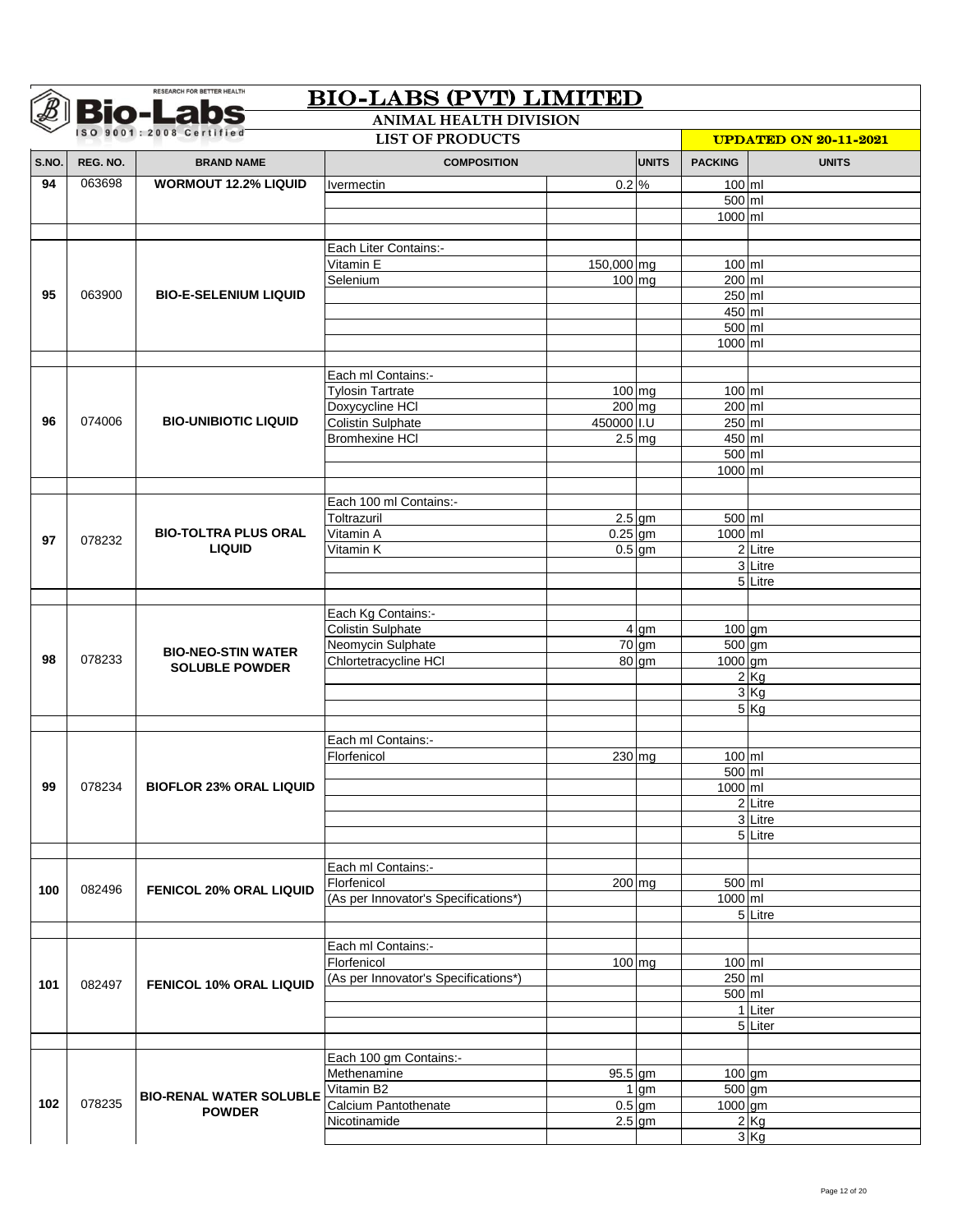|       | <b>Bio-Labs</b><br><b>ANIMAL HEALTH DIVISION</b> |                                                          |                                                               |               |                    |                               |              |  |  |  |
|-------|--------------------------------------------------|----------------------------------------------------------|---------------------------------------------------------------|---------------|--------------------|-------------------------------|--------------|--|--|--|
|       |                                                  | ISO 9001:2008 Certified                                  | <b>UPDATED ON 20-11-2021</b>                                  |               |                    |                               |              |  |  |  |
| S.NO. | REG. NO.                                         | <b>BRAND NAME</b>                                        | <b>COMPOSITION</b>                                            |               | <b>UNITS</b>       | <b>PACKING</b>                | <b>UNITS</b> |  |  |  |
|       |                                                  |                                                          |                                                               |               |                    |                               | 5 Kg         |  |  |  |
|       |                                                  |                                                          |                                                               |               |                    |                               |              |  |  |  |
|       |                                                  |                                                          | Each gm Contains:                                             |               |                    |                               |              |  |  |  |
| 103   | 078291                                           | <b>BIO-COLISTIN WATER</b>                                | <b>Colistin Sulphate</b>                                      | 4,800,000 IU  |                    | $100$ gm                      |              |  |  |  |
|       |                                                  | <b>SOLUBLE POWDER</b>                                    |                                                               |               |                    | 500 gm                        |              |  |  |  |
|       |                                                  |                                                          |                                                               |               |                    | 1000 gm                       |              |  |  |  |
|       |                                                  |                                                          | Each 100ml Contains:                                          |               |                    |                               |              |  |  |  |
|       |                                                  |                                                          | Enrofloxacin                                                  |               | $10$ gm            | $100$ ml                      |              |  |  |  |
| 104   | 078292                                           | <b>ENRO STIN ORAL LIQUID</b>                             | <b>Colistin Sulphate</b>                                      |               | 50 MIU             | 500 ml                        |              |  |  |  |
|       |                                                  |                                                          |                                                               |               |                    | 1000 ml                       |              |  |  |  |
|       |                                                  |                                                          |                                                               |               |                    |                               |              |  |  |  |
|       |                                                  |                                                          | Each 100 gm contains:                                         |               |                    | $\overline{100}$ gm           |              |  |  |  |
|       |                                                  |                                                          | Amoxicillin trihydrate equivalent to                          |               | $50 \text{ cm}$    | $\overline{500}$ gm           |              |  |  |  |
| 105   | 079234                                           | <b>BIO-AMOXYLLIN 50 WATER</b><br><b>SOLUBLE POWDER</b>   | Amoxicillin                                                   |               |                    | 1000 gm                       |              |  |  |  |
|       |                                                  |                                                          |                                                               |               |                    |                               | 2Kg<br>3 kg  |  |  |  |
|       |                                                  |                                                          |                                                               |               |                    |                               | 5Kg          |  |  |  |
|       |                                                  |                                                          |                                                               |               |                    |                               |              |  |  |  |
|       |                                                  |                                                          | Each 100 ml Contains:                                         |               |                    |                               |              |  |  |  |
|       |                                                  |                                                          | Enrofloxacin                                                  |               | $20$ gm            | $100$ ml                      |              |  |  |  |
|       |                                                  |                                                          | <b>Colistin Sulphate</b>                                      | 50,000,000 IU |                    | $200$ ml                      |              |  |  |  |
| 106   | 079714                                           | <b>COLISTACIN LIQUID</b>                                 |                                                               |               |                    | 250 ml                        |              |  |  |  |
|       |                                                  |                                                          |                                                               |               |                    | 450 ml                        |              |  |  |  |
|       |                                                  |                                                          |                                                               |               |                    | 500 ml                        |              |  |  |  |
|       |                                                  |                                                          |                                                               |               |                    | 1000 ml                       |              |  |  |  |
|       |                                                  |                                                          | Each 100 gm contains:                                         |               |                    | 100 gm                        |              |  |  |  |
|       | 079848                                           | <b>BIO LINCOXYSPECTIN</b><br><b>WATER SOLUBLE POWDER</b> | Amoxicillin Trihydrate                                        |               | $10$ gm            | 500 gm                        |              |  |  |  |
|       |                                                  |                                                          | Lincomycin (HCI)                                              |               | 5 gm               | 1000 gm                       |              |  |  |  |
| 107   |                                                  |                                                          | Spectinomycin dihydrochloride                                 |               | $5 \text{ gm}$     |                               | $2$ Kg       |  |  |  |
|       |                                                  |                                                          | Pentahydrate eq. to Spectinomycin                             |               |                    |                               | 3Kg          |  |  |  |
|       |                                                  |                                                          |                                                               |               |                    |                               | 5Kg          |  |  |  |
|       |                                                  |                                                          |                                                               |               |                    |                               |              |  |  |  |
|       |                                                  |                                                          | Each 100 gm contains:<br>Amoxicillin trihydrate equivalent to |               | $20$ gm            | 100 gm<br>$\overline{500}$ gm |              |  |  |  |
|       |                                                  | <b>BIO-AMOXYLLIN 20% WATER</b>                           | Amoxicillin                                                   |               |                    | 1000 gm                       |              |  |  |  |
| 108   | 079849                                           | <b>SOLUBLE POWDER</b>                                    |                                                               |               |                    |                               | 2Kg          |  |  |  |
|       |                                                  |                                                          |                                                               |               |                    |                               | 3 Kg         |  |  |  |
|       |                                                  |                                                          |                                                               |               |                    |                               | 5 Kg         |  |  |  |
|       |                                                  |                                                          |                                                               |               |                    |                               |              |  |  |  |
|       |                                                  |                                                          | Each 100 gm contains:                                         |               |                    | 100 gm                        |              |  |  |  |
|       |                                                  |                                                          | Amoxicillin Trihydrate 80gm Eq. to                            |               | 70 gm              | 500 gm                        |              |  |  |  |
| 109   | 079850                                           | BIO-AMOXYLLIN 70% WATER   70gm of Amoxicillin Base       |                                                               |               |                    | 1000 gm                       |              |  |  |  |
|       |                                                  | <b>SOLUBLE POWDER</b>                                    |                                                               |               |                    |                               | 2 Kg<br>3Kg  |  |  |  |
|       |                                                  |                                                          |                                                               |               |                    |                               | 5Kg          |  |  |  |
|       |                                                  |                                                          |                                                               |               |                    |                               |              |  |  |  |
|       |                                                  |                                                          | Each kg contains:                                             |               |                    | $100$ gm                      |              |  |  |  |
|       |                                                  |                                                          | Lincomycin base as Lincomycin hydrocl                         |               | $11$ gm            | 500 gm                        |              |  |  |  |
| 110   | 082499                                           | <b>BIO-MYCIN WATER SOLUBLE</b> (BP Specifications)       |                                                               |               |                    | 1000 gm                       |              |  |  |  |
|       |                                                  | <b>POWDER</b>                                            |                                                               |               |                    |                               | 2Kg          |  |  |  |
|       |                                                  |                                                          |                                                               |               |                    |                               | 3Kg          |  |  |  |
|       |                                                  |                                                          |                                                               |               |                    |                               | 5Kg          |  |  |  |
|       |                                                  |                                                          | Each 1gm contains:                                            |               |                    | $100$ gm                      |              |  |  |  |
|       |                                                  |                                                          | Amoxicillin Trihydrate                                        | 200 mg        |                    | 500 gm                        |              |  |  |  |
|       |                                                  | <b>BIO-MOXICILLINE WATER</b>                             | Lincomycin (HCI)                                              |               | $\overline{88}$ mg | 1000 gm                       |              |  |  |  |
| 111   | 079851                                           | <b>SOLUBE POWDER</b>                                     | Spectinomycin Dihydrochloride                                 |               | 88 mg              |                               | 2Kg          |  |  |  |
|       |                                                  |                                                          | Pentahydrate eq. to Spectinomycin                             |               |                    |                               | 3 Kg         |  |  |  |
|       |                                                  |                                                          | Vitamin E                                                     |               | $30$ mg            |                               | 5 Kg         |  |  |  |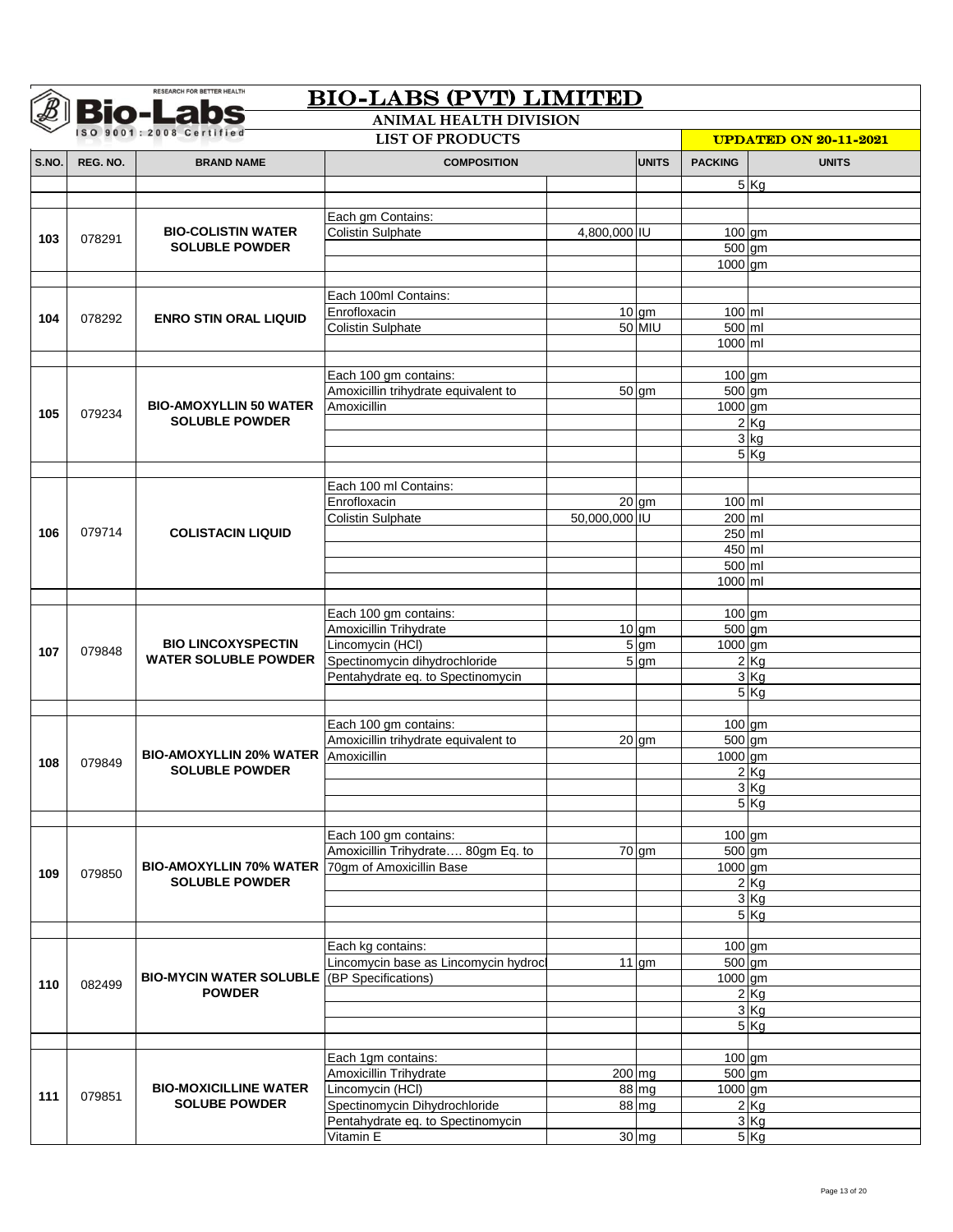|       |               | <b>Bio-Labs</b>                                      | <b>BIO-LABS (PVT) LIMITED</b><br><b>ANIMAL HEALTH DIVISION</b> |                              |                     |                  |                   |
|-------|---------------|------------------------------------------------------|----------------------------------------------------------------|------------------------------|---------------------|------------------|-------------------|
|       |               | ISO 9001:2008 Certified                              |                                                                | <b>UPDATED ON 20-11-2021</b> |                     |                  |                   |
| S.NO. | REG. NO.      | <b>BRAND NAME</b>                                    | <b>COMPOSITION</b>                                             |                              | <b>UNITS</b>        | <b>PACKING</b>   | <b>UNITS</b>      |
|       |               |                                                      |                                                                |                              |                     |                  |                   |
|       |               |                                                      | Each 100 gm contains:                                          |                              |                     | 100 gm           |                   |
|       |               |                                                      | Amoxicillin as trihydrate                                      |                              | $15$ gm             | $500 \text{ gm}$ |                   |
| 112   | 080501        | <b>COLIXY WATER SOLUBLE</b>                          | <b>Colistin Sulphate</b>                                       |                              | 50 MIU              | 1000 gm          |                   |
|       |               | <b>POWDER</b>                                        |                                                                |                              |                     |                  | 2Kg               |
|       |               |                                                      |                                                                |                              |                     |                  | 3Kg               |
|       |               |                                                      |                                                                |                              |                     |                  | 5Kg               |
|       |               |                                                      |                                                                |                              |                     |                  |                   |
|       |               |                                                      | Each 1000 gm contains:                                         |                              |                     | $100$ gm         |                   |
|       |               | <b>BIO PENSI WATER SOLUBLE</b> Streptomycin Sulphate | <b>Procaine Penicillin</b>                                     |                              | $12$ gm<br>$36$ gm  | 500 gm           |                   |
| 113   | 080502        | <b>POWDER</b>                                        | Zinc Bacitracin                                                |                              | 52 gm               | 1000 gm          | 2Kg               |
|       |               |                                                      | <b>Colistin Sulphate</b>                                       |                              | 60 MIU              |                  | 3Kg               |
|       |               |                                                      |                                                                |                              |                     |                  | 5Kg               |
|       |               |                                                      |                                                                |                              |                     |                  |                   |
|       |               |                                                      | Each gm contains:                                              |                              |                     | $100$ gm         |                   |
|       |               |                                                      | Amoxicillin as Trihydrate                                      | 150 mg                       |                     | 500 gm           |                   |
|       |               | <b>COLIMOXY WATER SOLUBLE Colistin Sulphate</b>      |                                                                | 5,000,000 I.U                |                     | 1000 gm          |                   |
| 114   | 080503        | <b>POWDER</b>                                        |                                                                |                              |                     |                  | 2Kg               |
|       |               |                                                      |                                                                |                              |                     |                  | 3Kg               |
|       |               |                                                      |                                                                |                              |                     |                  | 5Kg               |
|       |               |                                                      |                                                                |                              |                     |                  |                   |
|       |               |                                                      | Each 1000 gm contains:                                         |                              |                     | 500 gm           |                   |
|       | 083803        | <b>Procaine SB-E Water Soluble</b>                   | Procaine Penicillin                                            |                              | $12$ gm             | $2.5$ kg         |                   |
| 115   |               | Powder                                               | Streptomycin Sulphate                                          |                              | $\overline{36}$ gm  |                  | 5 kg              |
|       |               |                                                      | Zinc Bacitracin                                                |                              | $52$ gm             |                  | 15 Kg             |
|       |               |                                                      | (As per Innovator's specifications)                            |                              |                     |                  | $25$ Kg           |
|       |               |                                                      |                                                                |                              |                     |                  |                   |
|       |               |                                                      | Each gm contains:                                              |                              |                     | 100 gm           |                   |
|       |               |                                                      | Amoxicillin Trihydrate                                         | 200 mg                       |                     | 500 gm           |                   |
| 116   | 083804        | <b>Amoxy Plus Water Soluble</b><br>Powder            | <b>Colistin Sulphate</b>                                       | 800,000 I.U                  |                     | 1000 gm          |                   |
|       |               |                                                      | (As per Innovator's specifications)                            |                              |                     |                  | 2Kg               |
|       |               |                                                      |                                                                |                              |                     |                  | 3Kg               |
|       |               |                                                      |                                                                |                              |                     |                  | 5Kg               |
|       |               |                                                      | Each gm contains                                               |                              |                     |                  |                   |
|       |               |                                                      | <b>Colistin Sulphate</b>                                       |                              |                     |                  |                   |
|       |               |                                                      | (As per Innovator's specifications)                            | 5,000,000 IU                 |                     | 100 gm<br>500 gm |                   |
| 117   | 088825        | <b>Bio-Col water Soluble Powder</b>                  |                                                                |                              |                     | 1000 gm          |                   |
|       |               |                                                      |                                                                |                              |                     |                  | $2$ kg            |
|       |               |                                                      |                                                                |                              |                     |                  | 3 kg              |
|       |               |                                                      |                                                                |                              |                     |                  | $5$ kg            |
|       |               |                                                      |                                                                |                              |                     |                  |                   |
|       |               |                                                      | Each Kg contains:                                              |                              |                     | 100 gm           |                   |
|       |               |                                                      | Procaine Penicillin                                            |                              | $12$ gm             | 500 gm           |                   |
|       | 097941        |                                                      | Streptomycin Sulphate                                          |                              | $36$ gm             |                  | $1$ kg            |
| 118   |               | <b>Biocillin Powder</b>                              | Neomycin Sulphate                                              |                              | $10 \text{ gm}$     |                  | 5Kg               |
|       |               |                                                      | Zinc Bacitracin                                                |                              | $\overline{52}$ gm  |                  |                   |
|       |               |                                                      | (As per Innovator's specifications)                            |                              |                     |                  |                   |
|       |               |                                                      |                                                                |                              |                     |                  |                   |
|       |               |                                                      | Each 1ml of suspension contains:                               |                              |                     | 100 ml           |                   |
|       | 119 005656-EX | FENZOLE 10% ORAL                                     | Fenbendazole                                                   |                              | $\overline{100}$ mg | 500 ml           |                   |
|       |               | <b>SUSPENSION</b>                                    | (BP Specifications)                                            |                              |                     |                  | 1 Litre           |
|       |               |                                                      |                                                                |                              |                     |                  | 5 Litre           |
|       |               |                                                      |                                                                |                              |                     |                  |                   |
|       |               |                                                      | Each ml contains:                                              |                              |                     |                  | as pe requirement |
| 120   | 008760-EX     | <b>Bio-Enrocol A Liquid (Vet)</b>                    | Enrofloxacin base                                              |                              | 100 gm              |                  |                   |
|       |               |                                                      | Colistin sulphate                                              |                              | $\overline{35}$ gm  |                  |                   |
|       |               |                                                      | Amantadine                                                     |                              | $40$ gm             |                  |                   |
|       |               |                                                      |                                                                |                              |                     |                  |                   |
|       |               |                                                      | Each 100gm powder contains:                                    |                              |                     |                  | as pe requirement |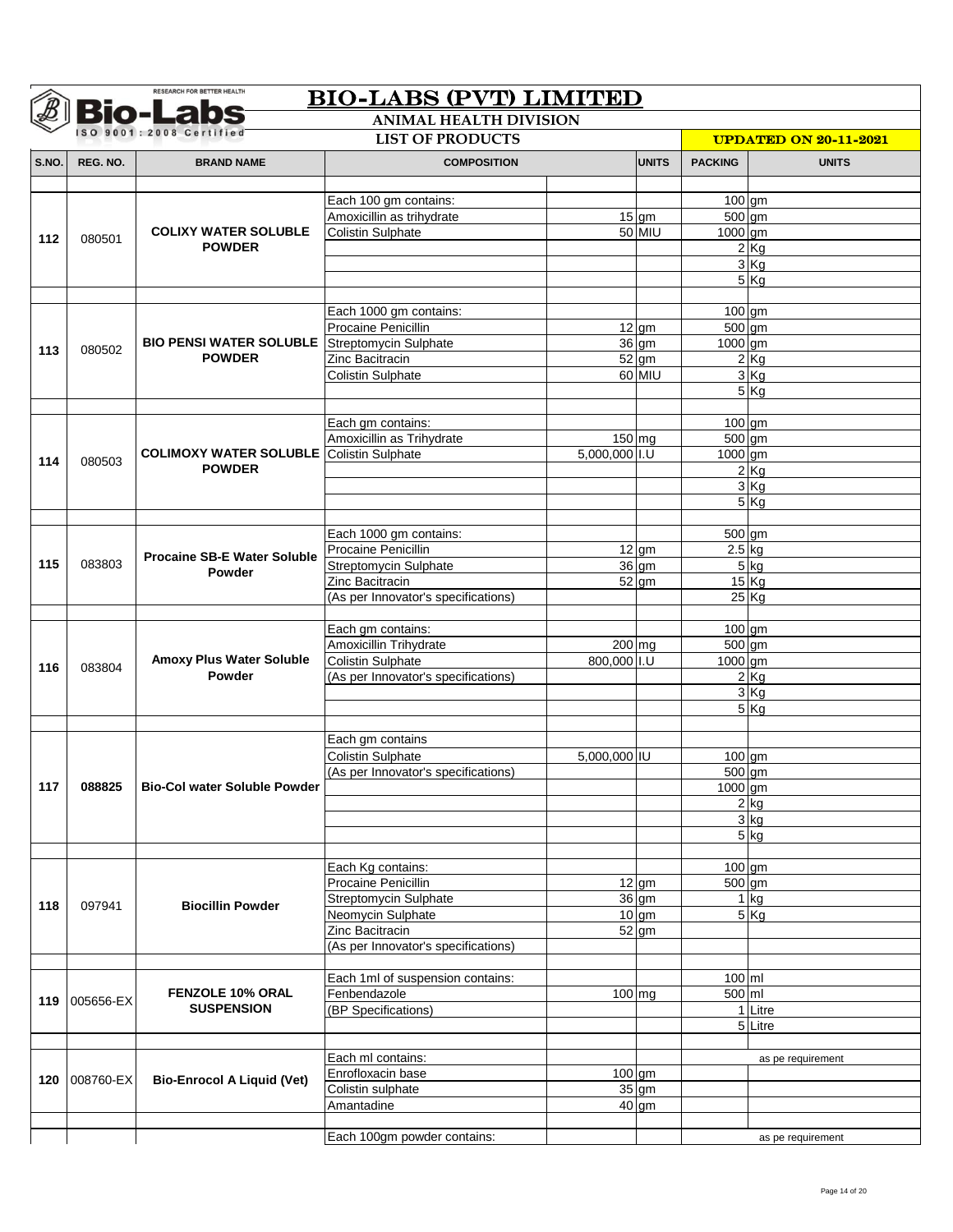| <b>Bio-Labs</b><br><b>ANIMAL HEALTH DIVISION</b><br>SO 9001:2008 Certified<br><b>LIST OF PRODUCTS</b> |           |                                   |                                            |                              |              |                      |              |  |
|-------------------------------------------------------------------------------------------------------|-----------|-----------------------------------|--------------------------------------------|------------------------------|--------------|----------------------|--------------|--|
|                                                                                                       |           |                                   |                                            | <b>UPDATED ON 20-11-2021</b> |              |                      |              |  |
| S.NO.                                                                                                 | REG. NO.  | <b>BRAND NAME</b>                 | <b>COMPOSITION</b>                         |                              | <b>UNITS</b> | <b>PACKING</b>       | <b>UNITS</b> |  |
| 121                                                                                                   | 008761-EX | Tylo-Doxy 60 WSP (Vet)            | Doxycycline Hyclate                        | 40 %                         |              |                      |              |  |
|                                                                                                       |           |                                   | <b>Tylosin Tartrate</b>                    | 20 %                         |              |                      |              |  |
|                                                                                                       |           |                                   |                                            |                              |              |                      |              |  |
|                                                                                                       |           |                                   | Each gm contains:                          |                              |              |                      |              |  |
|                                                                                                       |           |                                   | Tiamulin Hydrogen Fumarate                 | $450$ mg                     |              | 100g<br>$250$ g      |              |  |
| 122                                                                                                   | 103969    | <b>Bio-Tim 45 Powder</b>          |                                            |                              |              | $500$ g              |              |  |
|                                                                                                       |           |                                   |                                            |                              |              |                      | $1$ kg       |  |
|                                                                                                       |           |                                   |                                            |                              |              | $2.5$ kg             |              |  |
|                                                                                                       |           |                                   |                                            |                              |              |                      | $5$ kg       |  |
|                                                                                                       |           |                                   |                                            |                              |              |                      |              |  |
|                                                                                                       |           |                                   | Each 100ml contains:                       |                              |              |                      |              |  |
|                                                                                                       |           |                                   | Florfenicol                                | 25 <sub>g</sub>              |              | 100 ml               |              |  |
| 123                                                                                                   | 103970    | <b>Bio-Flor 25% Oral Solution</b> |                                            |                              |              | 250 ml               |              |  |
|                                                                                                       |           |                                   |                                            |                              |              | 500 ml               |              |  |
|                                                                                                       |           |                                   |                                            |                              |              | 1 <sup>1</sup><br>5L |              |  |
|                                                                                                       |           |                                   |                                            |                              |              |                      |              |  |
|                                                                                                       |           |                                   | Each 100g contains:                        |                              |              |                      |              |  |
|                                                                                                       |           |                                   | Lincomycin as HCL                          | 11 <sub>g</sub>              |              | $100 \text{ g}$      |              |  |
|                                                                                                       |           |                                   |                                            |                              |              | 250 <sub>q</sub>     |              |  |
| 124                                                                                                   | 103971    | Bio-Mycin 11% Premix Powder       |                                            |                              |              | $500$ g              |              |  |
|                                                                                                       |           |                                   |                                            |                              |              |                      | $1$ kg       |  |
|                                                                                                       |           |                                   |                                            |                              |              | $2.5$ kg             |              |  |
|                                                                                                       |           |                                   |                                            |                              |              |                      | 5 kg         |  |
|                                                                                                       |           |                                   |                                            |                              |              |                      |              |  |
|                                                                                                       |           |                                   | Each ml contains:                          |                              |              |                      |              |  |
|                                                                                                       | 103972    | <b>Biohexin Oral Liquid</b>       | <b>Bromhexine HCI</b>                      |                              | $10$ mg      | 100 ml               |              |  |
| 125                                                                                                   |           |                                   |                                            |                              |              | 250 ml<br>500 ml     |              |  |
|                                                                                                       |           |                                   |                                            |                              |              | 1                    |              |  |
|                                                                                                       |           |                                   |                                            |                              |              | 5 <sup>1</sup>       |              |  |
|                                                                                                       |           |                                   |                                            |                              |              | 10                   |              |  |
|                                                                                                       |           |                                   |                                            |                              |              |                      |              |  |
|                                                                                                       |           |                                   | Each ml contains:                          |                              |              |                      |              |  |
|                                                                                                       |           |                                   | <b>Bromhexine HCI</b>                      |                              | $50$ mg      | $100$ ml             |              |  |
| 126                                                                                                   | 103973    | <b>Biohexin 5% Solution</b>       |                                            |                              |              | 250 ml               |              |  |
|                                                                                                       |           |                                   |                                            |                              |              | 500 ml               |              |  |
|                                                                                                       |           |                                   |                                            |                              |              |                      | 1 L          |  |
|                                                                                                       |           |                                   |                                            |                              |              | 5L                   |              |  |
|                                                                                                       |           |                                   |                                            |                              |              |                      |              |  |
| 127                                                                                                   | 103974    | <b>Tinocin Powder</b>             | Each gm contains:<br>Lincomycin as HCI     | 100 mg                       |              | $500$ g              |              |  |
|                                                                                                       |           |                                   | <b>Colitin Sulphate</b>                    | 800,000 IU                   |              |                      | $1$ kg       |  |
|                                                                                                       |           |                                   |                                            |                              |              |                      |              |  |
|                                                                                                       |           |                                   | Each gm contains:                          |                              |              |                      |              |  |
|                                                                                                       |           |                                   | Neomycin Sulphate                          | 720 mg                       |              | $100$ g              |              |  |
| 128                                                                                                   | 103975    | <b>Omycin Powder</b>              |                                            |                              |              | $500$ g              |              |  |
|                                                                                                       |           |                                   |                                            |                              |              |                      | $1$ kg       |  |
|                                                                                                       |           |                                   |                                            |                              |              |                      |              |  |
|                                                                                                       |           |                                   | Each gm contains:                          |                              |              |                      |              |  |
| 129                                                                                                   | 103976    | <b>Oxycyclin Powder</b>           | Oxytetracyclin HCI                         | 950 mg                       |              | $100$ g              |              |  |
|                                                                                                       |           |                                   |                                            |                              |              | $500$ g              |              |  |
|                                                                                                       |           |                                   |                                            |                              |              |                      | $1$ kg       |  |
|                                                                                                       |           |                                   |                                            |                              |              |                      |              |  |
|                                                                                                       |           |                                   | Each 100g contains:<br>Doxycycline Hyclate | 40%                          |              | $100$ g              |              |  |
|                                                                                                       |           |                                   | <b>Tylosin Tartrate</b>                    | 20%                          |              | $250$ g              |              |  |
| 130                                                                                                   | 105029    | <b>Bio-Doxytil WSP</b>            |                                            |                              |              | $500$ g              |              |  |
|                                                                                                       |           |                                   |                                            |                              |              |                      | $1$ kg       |  |
|                                                                                                       |           |                                   |                                            |                              |              | $2.5$ kg             |              |  |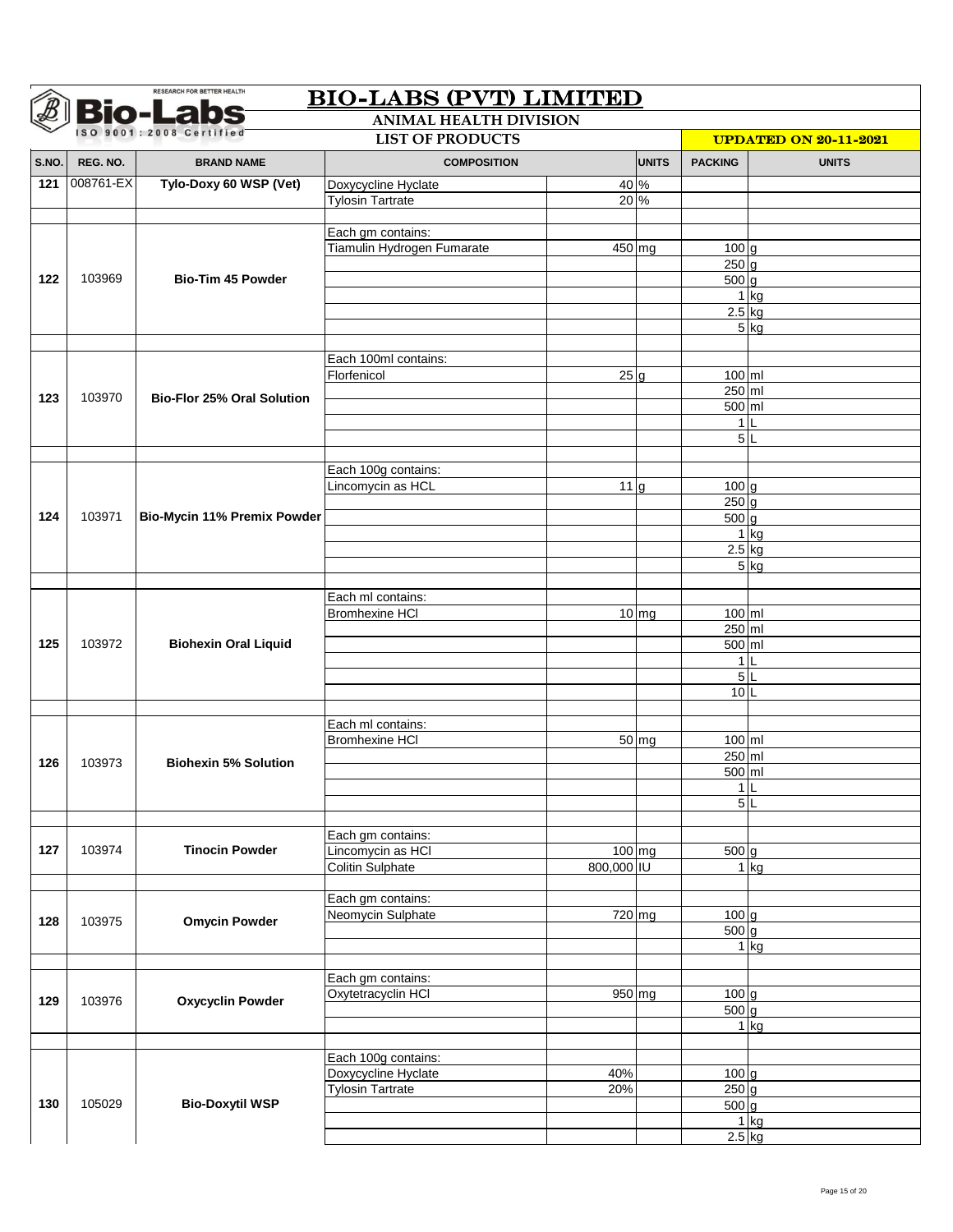|                                                                                    |          | <b>Bio-Labs</b>                      | <b>BIO-LABS (PVT) LIMITED</b><br><b>ANIMAL HEALTH DIVISION</b> |                  |                   |                    |                   |  |
|------------------------------------------------------------------------------------|----------|--------------------------------------|----------------------------------------------------------------|------------------|-------------------|--------------------|-------------------|--|
| ISO 9001:2008 Certified<br><b>LIST OF PRODUCTS</b><br><b>UPDATED ON 20-11-2021</b> |          |                                      |                                                                |                  |                   |                    |                   |  |
| S.NO.                                                                              | REG. NO. | <b>BRAND NAME</b>                    | <b>COMPOSITION</b>                                             |                  | <b>UNITS</b>      | <b>PACKING</b>     | <b>UNITS</b>      |  |
|                                                                                    |          |                                      |                                                                |                  |                   |                    |                   |  |
|                                                                                    |          |                                      |                                                                |                  |                   |                    | $5$ kg            |  |
|                                                                                    |          |                                      | Each 100g contains:                                            |                  |                   |                    |                   |  |
|                                                                                    |          |                                      | <b>Tylosin Tartrate</b>                                        | 20 <sub>g</sub>  |                   | 100 <sub>g</sub>   |                   |  |
|                                                                                    |          |                                      | Doxycycline Hyclate                                            | 25 <sup>g</sup>  |                   | 250 <sub>g</sub>   |                   |  |
| 131                                                                                | 106666   | <b>Bio Tydox Ultra Powder</b>        | Innovator's Specification                                      |                  |                   | 500 g              |                   |  |
|                                                                                    |          |                                      |                                                                |                  |                   |                    | $1$ kg            |  |
|                                                                                    |          |                                      |                                                                |                  |                   |                    | $2.5$ kg          |  |
|                                                                                    |          |                                      |                                                                |                  |                   |                    | $5$ kg            |  |
|                                                                                    |          |                                      |                                                                |                  |                   |                    |                   |  |
|                                                                                    |          |                                      | Each 100g contains:                                            |                  |                   |                    |                   |  |
| 132                                                                                | 106667   | <b>Bio-Clozine 30 Powder</b>         | Sulfaclozine Sodium                                            | 30 <sub>g</sub>  |                   | 250 <sub>g</sub>   |                   |  |
|                                                                                    |          |                                      | Innovator's Specification                                      |                  |                   |                    |                   |  |
|                                                                                    |          |                                      |                                                                |                  |                   |                    |                   |  |
|                                                                                    |          |                                      | Each gram contains:                                            |                  |                   |                    |                   |  |
| 133                                                                                | 106668   | <b>Bio-Floximycin Oral Powder</b>    | Florfenicol                                                    | 100 mg<br>300 mg |                   | 500 g              |                   |  |
|                                                                                    |          |                                      | Oxytetracycline HCI<br>Neomycin Sulphate                       |                  | $150$ mg          |                    | $1$ kg            |  |
|                                                                                    |          |                                      | Innovator's Specification                                      |                  |                   |                    |                   |  |
|                                                                                    |          |                                      |                                                                |                  |                   |                    |                   |  |
| 134                                                                                | 106795   |                                      | Each ml contains:                                              |                  |                   |                    |                   |  |
|                                                                                    |          |                                      | Enrofloxacin                                                   |                  | $75$ mg           | 500 ml             |                   |  |
|                                                                                    |          |                                      | Sulphamethoxy pyridazine                                       |                  | $75 \, \text{mg}$ |                    | 1L                |  |
|                                                                                    |          | <b>Sentrodine Liquid</b>             | Sulphamethazine                                                |                  | $50$ mg           |                    |                   |  |
|                                                                                    |          |                                      | Trimethoprim                                                   |                  | $25 \, \text{mg}$ |                    |                   |  |
|                                                                                    |          |                                      | Innovator's Specification                                      |                  |                   |                    |                   |  |
|                                                                                    |          |                                      |                                                                |                  |                   |                    |                   |  |
| 135                                                                                | 106796   | Neomycin 70% Water Soluble<br>Powder |                                                                |                  |                   |                    |                   |  |
|                                                                                    |          |                                      | Each 100g contains:<br>Neomycin Sulphate                       |                  |                   |                    |                   |  |
|                                                                                    |          |                                      | Innovator's Specification                                      | $70$ g           |                   | $500$ g            | $1$ kg            |  |
|                                                                                    |          |                                      |                                                                |                  |                   |                    |                   |  |
|                                                                                    |          |                                      |                                                                |                  |                   |                    |                   |  |
|                                                                                    |          |                                      |                                                                |                  |                   |                    |                   |  |
|                                                                                    |          |                                      | <b>VETERINARY INJECTIONS</b>                                   |                  |                   |                    |                   |  |
|                                                                                    |          |                                      | Each ml Contain                                                |                  |                   |                    |                   |  |
| 1                                                                                  | 088826   | Animectin 1.2% injection             | Ivermectin                                                     |                  | $\frac{1}{12}$ mg | $100 \, \text{ml}$ |                   |  |
|                                                                                    |          |                                      | (BP Specification)                                             |                  |                   |                    |                   |  |
|                                                                                    |          |                                      |                                                                |                  |                   |                    |                   |  |
|                                                                                    |          |                                      | Each ml Contain                                                |                  |                   |                    |                   |  |
| $\mathbf{2}$                                                                       | 088827   | Animectin 1.2% injection             | Ivermectin                                                     |                  | $12$ mg           |                    | $50 \, \text{ml}$ |  |
|                                                                                    |          |                                      | (BP Specification)                                             |                  |                   |                    |                   |  |
|                                                                                    |          |                                      | Each ml Contain                                                |                  |                   |                    |                   |  |
| 3                                                                                  | 088828   | Animectin 1% injection               | Ivermection                                                    |                  | $10$ mg           |                    | 50 ml             |  |
|                                                                                    |          |                                      | (BP Specification)                                             |                  |                   |                    |                   |  |
|                                                                                    |          |                                      |                                                                |                  |                   |                    |                   |  |
|                                                                                    |          |                                      | Each ml Contains                                               |                  |                   |                    |                   |  |
| 4                                                                                  | 088829   | <b>Kerry T.S Injection</b>           | sulfadiazine                                                   |                  | $200$ mg          | 100 ml             |                   |  |
|                                                                                    |          |                                      | Trimethoprim                                                   |                  | 40 mg             |                    |                   |  |
|                                                                                    |          |                                      | (BP Specifications)                                            |                  |                   |                    |                   |  |
|                                                                                    |          |                                      |                                                                |                  |                   |                    |                   |  |
|                                                                                    |          |                                      | Each ml Contains                                               |                  |                   |                    |                   |  |
| 5                                                                                  | 088830   | Kerry T.S Plus Injection             | sulfadiazine                                                   | $400$ mg         |                   |                    | $50 \, \text{ml}$ |  |
|                                                                                    |          |                                      | Trimethoprim                                                   |                  | 80 mg             |                    |                   |  |
|                                                                                    |          |                                      | (BP Specifications)                                            |                  |                   |                    |                   |  |
|                                                                                    |          |                                      | Each ml contains                                               |                  |                   |                    |                   |  |
|                                                                                    |          |                                      | Oxytetracycline HCI equivalent to                              |                  |                   |                    |                   |  |
| 6                                                                                  | 088831   | Bio-Oxyne 5% Injection               | Oxytetracycline Base                                           |                  | 50 mg             | 100 ml             |                   |  |
|                                                                                    |          |                                      |                                                                |                  |                   |                    |                   |  |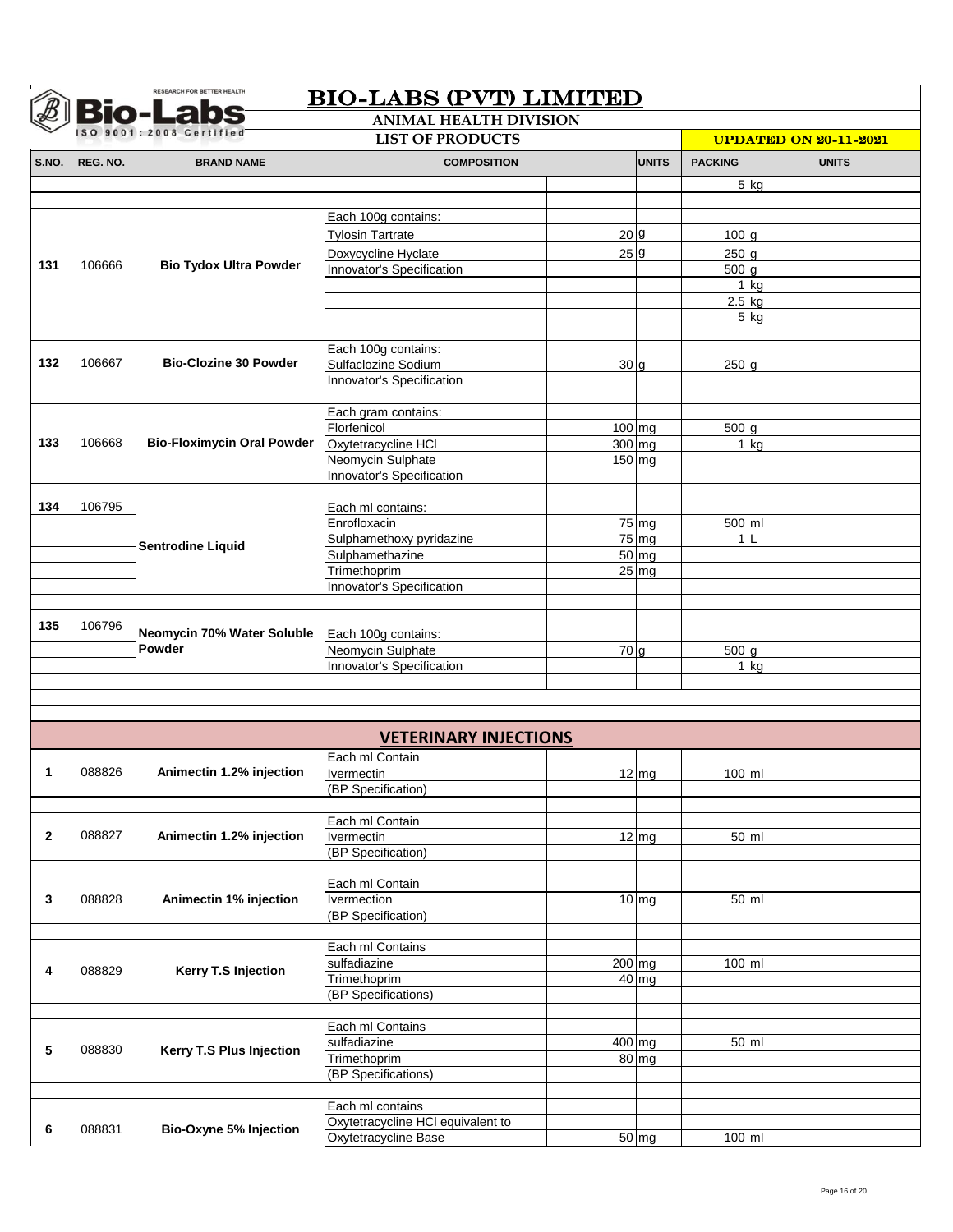| <b>Bio-Labs</b><br><b>ANIMAL HEALTH DIVISION</b> |          |                              |                                     |            |                     |                              |                   |  |
|--------------------------------------------------|----------|------------------------------|-------------------------------------|------------|---------------------|------------------------------|-------------------|--|
|                                                  |          | SO 9001:2008 Certified       | <b>LIST OF PRODUCTS</b>             |            |                     | <b>UPDATED ON 20-11-2021</b> |                   |  |
| S.NO.                                            | REG. NO. | <b>BRAND NAME</b>            | <b>COMPOSITION</b>                  |            | <b>UNITS</b>        | <b>PACKING</b>               | <b>UNITS</b>      |  |
|                                                  |          |                              | (USP Specifications)                |            |                     |                              |                   |  |
|                                                  |          |                              |                                     |            |                     |                              |                   |  |
|                                                  |          |                              | Each ml contains                    |            |                     |                              |                   |  |
| $\overline{7}$                                   | 088832   | Bio-Oxyne 20% Injection      | Oxytetracycline HCl equivalent to   |            |                     |                              |                   |  |
|                                                  |          |                              | Oxytetracycline Base                | $200$ mg   |                     | $100$ ml                     |                   |  |
|                                                  |          |                              | (USP Specifications)                |            |                     |                              |                   |  |
|                                                  |          |                              |                                     |            |                     |                              |                   |  |
|                                                  |          |                              | Each ml contains                    |            |                     |                              |                   |  |
| 8                                                | 088833   | Bio-Oxyne 30% Injection      | Oxytetracycline HCl equivalent to   |            |                     |                              |                   |  |
|                                                  |          |                              | Oxytetracycline Base                |            | $\overline{300}$ mg | $50$ ml                      |                   |  |
|                                                  |          |                              | (USP Specifications)                |            |                     |                              |                   |  |
|                                                  |          |                              |                                     |            |                     |                              |                   |  |
|                                                  |          |                              | Each ml contains                    |            |                     |                              |                   |  |
| 9                                                | 088834   | Bio-E-Floxacin 10% injection | Enrofloxacin                        | 100 mg     |                     | $100$ ml                     |                   |  |
|                                                  |          |                              | (As per innovator's specifications) |            |                     |                              |                   |  |
|                                                  |          |                              |                                     |            |                     |                              |                   |  |
| 10                                               | 088835   | Bio-E-Floxacin 5% injection  | Each ml contains<br>Enrofloxacin    |            | 50 mg               | $100$ ml                     |                   |  |
|                                                  |          |                              |                                     |            |                     |                              |                   |  |
|                                                  |          |                              | (As per innovator's specifications) |            |                     |                              |                   |  |
|                                                  |          |                              | Each ml contains                    |            |                     |                              |                   |  |
| 11                                               | 088836   | Bio-Oxicam 0.75% injection   | Meloxicam                           |            | $7.5 \, \text{mg}$  | 100 ml                       |                   |  |
|                                                  |          |                              | (BP Specifications)                 |            |                     |                              |                   |  |
|                                                  |          |                              |                                     |            |                     |                              |                   |  |
|                                                  |          |                              | each ml contains                    |            |                     |                              |                   |  |
|                                                  |          |                              | Benzathine Penicillin G             | 100,000 IU |                     | 100 ml                       |                   |  |
| 12                                               | 088837   | Probenzacin Injection        | Procaine Penicillin G               | 150,000 IU |                     |                              |                   |  |
|                                                  |          |                              | Dihydrostreptomycin Sulphate        | 200 mg     |                     |                              |                   |  |
|                                                  |          |                              | (As per innovator's specifications) |            |                     |                              |                   |  |
|                                                  |          |                              |                                     |            |                     |                              |                   |  |
|                                                  |          |                              | Each ml contains                    |            |                     |                              |                   |  |
|                                                  |          |                              | <b>Benzathine Penicillin G</b>      | 100,000 IU |                     | $50$ ml                      |                   |  |
| 13                                               | 088838   | Probenzacin Injection        | Procaine Penicillin G               | 150,000 IU |                     |                              |                   |  |
|                                                  |          |                              | Dihydrostreptomycin Sulphate        | $200$ mg   |                     |                              |                   |  |
|                                                  |          |                              | (As per innovator's specifications) |            |                     |                              |                   |  |
|                                                  |          |                              |                                     |            |                     |                              |                   |  |
|                                                  |          |                              | each ml contains                    |            |                     |                              |                   |  |
|                                                  |          |                              | Benzathine Penicillin G             | 100,000 IU |                     | $30$ ml                      |                   |  |
| 14                                               | 088839   | Probenzacin Injection        | Procaine Penicillin G               | 150,000 IU |                     |                              |                   |  |
|                                                  |          |                              | Dihydrostreptomycin Sulphate        | $200$ mg   |                     |                              |                   |  |
|                                                  |          |                              | (As per innovator's specifications) |            |                     |                              |                   |  |
|                                                  |          |                              |                                     |            |                     |                              |                   |  |
|                                                  |          |                              | each ml contains                    |            |                     |                              |                   |  |
|                                                  |          |                              | <b>Benzathine Penicillin G</b>      | 100,000 IU |                     | $10 \,$ ml                   |                   |  |
| 15                                               | 088840   | Probenzacin Injection        | Procaine Penicillin G               | 150,000 IU |                     |                              |                   |  |
|                                                  |          |                              | Dihydrostreptomycin Sulphate        |            | 200 mg              |                              |                   |  |
|                                                  |          |                              | (As per innovator's specifications) |            |                     |                              |                   |  |
|                                                  |          |                              | Each ml contains                    |            |                     |                              |                   |  |
|                                                  |          |                              | Ampicillin trihydrate equivalent to |            |                     |                              |                   |  |
| 16                                               | 088841   | Bio-ampet 20% injection      | Ampicllin Base                      |            | 200 mg              |                              | $50 \, \text{ml}$ |  |
|                                                  |          |                              | (USP Specifications)                |            |                     |                              |                   |  |
|                                                  |          |                              |                                     |            |                     |                              |                   |  |
|                                                  |          |                              | Each ml contains                    |            |                     |                              |                   |  |
|                                                  |          |                              | Ampicillin trihydrate equivalent to |            |                     |                              |                   |  |
| 17                                               | 088842   | Bio-ampet 20% injection      | Ampicllin Base                      |            | $200$ mg            | $100$ ml                     |                   |  |
|                                                  |          |                              | (USP Specifications)                |            |                     |                              |                   |  |
|                                                  |          |                              |                                     |            |                     |                              |                   |  |
|                                                  |          |                              | Each ml contains                    |            |                     |                              |                   |  |
|                                                  |          |                              | Ampicillin trihydrate equivalent to |            |                     |                              |                   |  |
| 18                                               | 088843   | Bio-ampet 10% injection      | AmpicIlin Base                      |            | $\overline{100}$ mg | 50 ml                        |                   |  |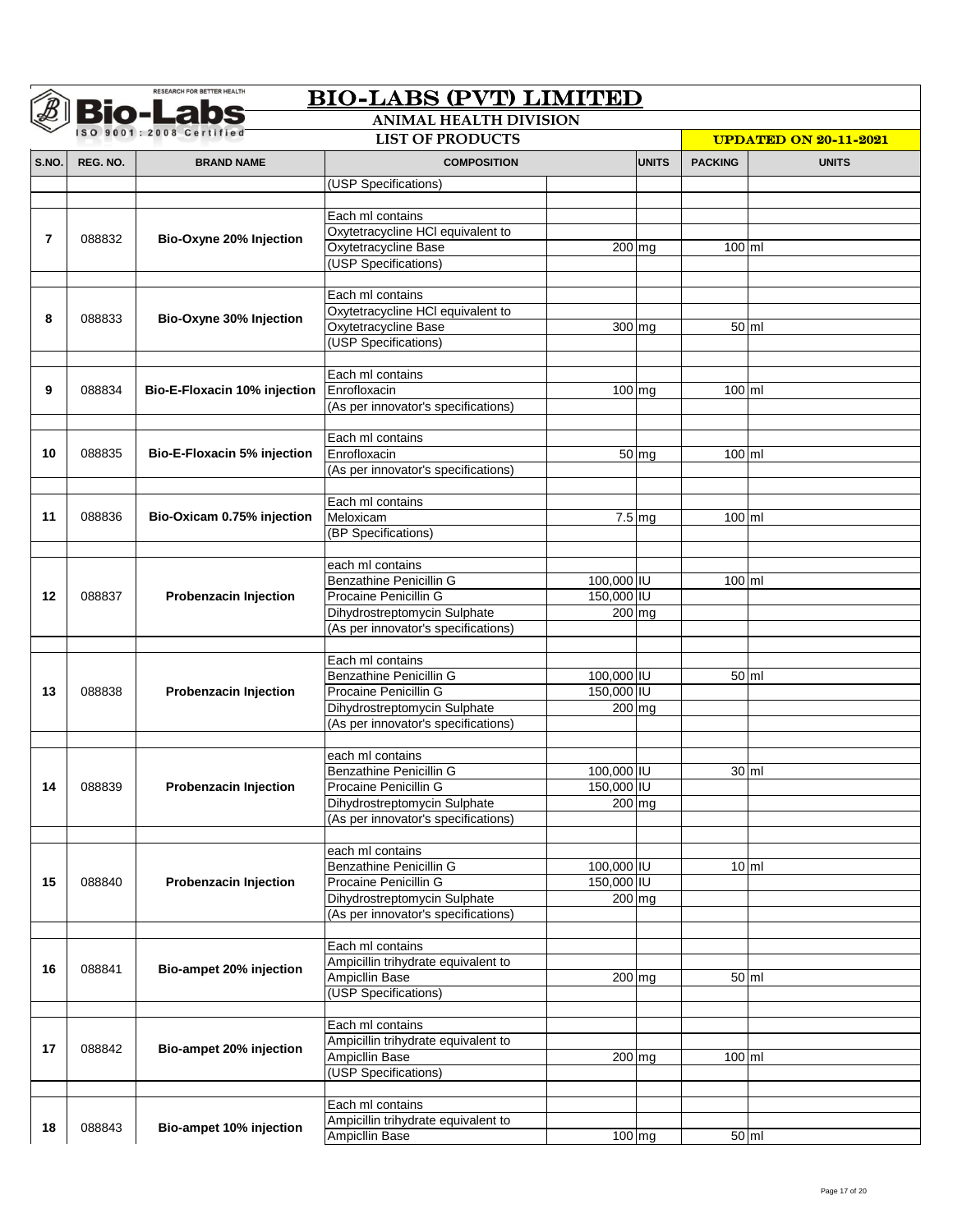| <b>Bio-Labs</b><br><b>ANIMAL HEALTH DIVISION</b> |          |                                      |                                     |                              |              |                |              |  |
|--------------------------------------------------|----------|--------------------------------------|-------------------------------------|------------------------------|--------------|----------------|--------------|--|
|                                                  |          | SO 9001:2008 Certified               | <b>LIST OF PRODUCTS</b>             | <b>UPDATED ON 20-11-2021</b> |              |                |              |  |
| S.NO.                                            | REG. NO. | <b>BRAND NAME</b>                    | <b>COMPOSITION</b>                  |                              | <b>UNITS</b> | <b>PACKING</b> | <b>UNITS</b> |  |
|                                                  |          |                                      | (USP Specifications)                |                              |              |                |              |  |
|                                                  |          |                                      |                                     |                              |              |                |              |  |
|                                                  |          |                                      | Each ml contains                    |                              |              |                |              |  |
| 19                                               | 088844   | Bio-ampet 10% injection              | Ampicillin trihydrate equivalent to |                              |              |                |              |  |
|                                                  |          |                                      | Ampicllin Base                      | 100 mg                       |              | $100$ ml       |              |  |
|                                                  |          |                                      | (USP Specifications)                |                              |              |                |              |  |
|                                                  |          |                                      | Each ml contains                    |                              |              |                |              |  |
| 20                                               | 088845   | <b>Bioxicillin 15% injection</b>     | Amoxycillin (as trihydrate)         | $150$ mg                     |              | $50$ ml        |              |  |
|                                                  |          |                                      | (USP Specifications)                |                              |              |                |              |  |
|                                                  |          |                                      |                                     |                              |              |                |              |  |
|                                                  |          |                                      | Each ml contains                    |                              |              |                |              |  |
| 21                                               | 088846   | <b>Bioxicillin 15% injection</b>     | Amoxycillin (as trihydrate)         | 150 mg                       |              | 100 ml         |              |  |
|                                                  |          |                                      | (USP Specifications)                |                              |              |                |              |  |
|                                                  |          |                                      |                                     |                              |              |                |              |  |
|                                                  |          |                                      | Each ml contains                    |                              |              |                |              |  |
| 22                                               | 093604   | Tylomix 20% Injection                | <b>Tylosin Tartrate</b>             | 200 mg                       |              | $100$ ml       |              |  |
|                                                  |          |                                      | (USP Specifications)                |                              |              |                |              |  |
|                                                  |          |                                      | Each ml contains                    |                              |              |                |              |  |
| 23                                               | 093605   | Vetpro 100 Injection                 | Ketoprofen                          | 100 mg                       |              | 50 ml          |              |  |
|                                                  |          |                                      | (As per innovator's Specifications) |                              |              |                |              |  |
|                                                  |          |                                      |                                     |                              |              |                |              |  |
|                                                  |          |                                      | Each ml contains                    |                              |              |                |              |  |
| 24                                               | 093606   | Vetpro 100 Injection                 | Ketoprofen                          | $\overline{100}$ mg          |              | $100$ ml       |              |  |
|                                                  |          |                                      | (As per innovator's Specifications) |                              |              |                |              |  |
|                                                  |          |                                      |                                     |                              |              |                |              |  |
|                                                  |          |                                      | Each ml contains                    |                              |              |                |              |  |
| 25                                               | 093607   | Levomin 10% Injection                | Levamisole as HCI                   | $100$ mg                     |              | 100 ml         |              |  |
|                                                  |          |                                      | (BP Specifications)                 |                              |              |                |              |  |
|                                                  |          |                                      | Each Vial Contains                  |                              |              |                |              |  |
|                                                  |          | <b>Probenzyl Dry Powder</b>          | Procain Penicillin                  | 3,000,000                    | IU           |                | 1 Vial       |  |
| 26                                               | 093608   | Injection                            | <b>Benzyl Penicillin</b>            | 1,000,000                    | IU           |                |              |  |
|                                                  |          |                                      | (As per innovator's Specifications) |                              |              |                |              |  |
|                                                  |          |                                      |                                     |                              |              |                |              |  |
|                                                  |          |                                      | Each ml Contains                    |                              |              |                |              |  |
| 27                                               | 095645   | <b>Tylocol Injection</b>             | <b>Tvlosin Tartrate</b>             | 50                           | mg           | $100$ ml       |              |  |
|                                                  |          |                                      | <b>Colistin Sulfate</b>             | 10 <sup>1</sup>              | mg           |                |              |  |
|                                                  |          |                                      | (As per innovator's Specifications) |                              |              |                |              |  |
|                                                  |          |                                      |                                     |                              |              |                |              |  |
|                                                  |          |                                      | Each ml Contains                    |                              | $10$ mg      |                | $10 \,$ ml   |  |
| 28                                               | 095616   | <b>Clo-Animectin Injection 10ml</b>  | Ivermectin<br>Clorsulon             | 100 mg                       |              |                |              |  |
|                                                  |          |                                      | (B.P Specifications)                |                              |              |                |              |  |
|                                                  |          |                                      |                                     |                              |              |                |              |  |
|                                                  |          |                                      | Each ml Contains                    |                              |              |                |              |  |
| 29                                               | 095617   | <b>Clo-Animectin Injection 50ml</b>  | Ivermectin                          |                              | $10$ mg      | 50 ml          |              |  |
|                                                  |          |                                      | Clorsulon                           | 100 mg                       |              |                |              |  |
|                                                  |          |                                      | (B.P Specifications)                |                              |              |                |              |  |
|                                                  |          |                                      |                                     |                              |              |                |              |  |
|                                                  |          |                                      | Each ml Contains                    |                              | $10$ mg      | $100$ ml       |              |  |
| 29                                               | 095618   | <b>Clo-Animectin Injection 100ml</b> | Ivermectin<br>Clorsulon             |                              |              |                |              |  |
|                                                  |          |                                      | (B.P Specifications)                | 100 mg                       |              |                |              |  |
|                                                  |          |                                      |                                     |                              |              |                |              |  |
|                                                  |          |                                      | Each ml Contains                    |                              |              |                |              |  |
| 30                                               | 097920   | Bio-Losin 20% Injection              | <b>Tylosin Tartrate</b>             | 200 mg                       |              | 100 ml         |              |  |
|                                                  |          |                                      | (U.S.P Specifications)              |                              |              |                |              |  |

**BIOLOGICAL VACCINES**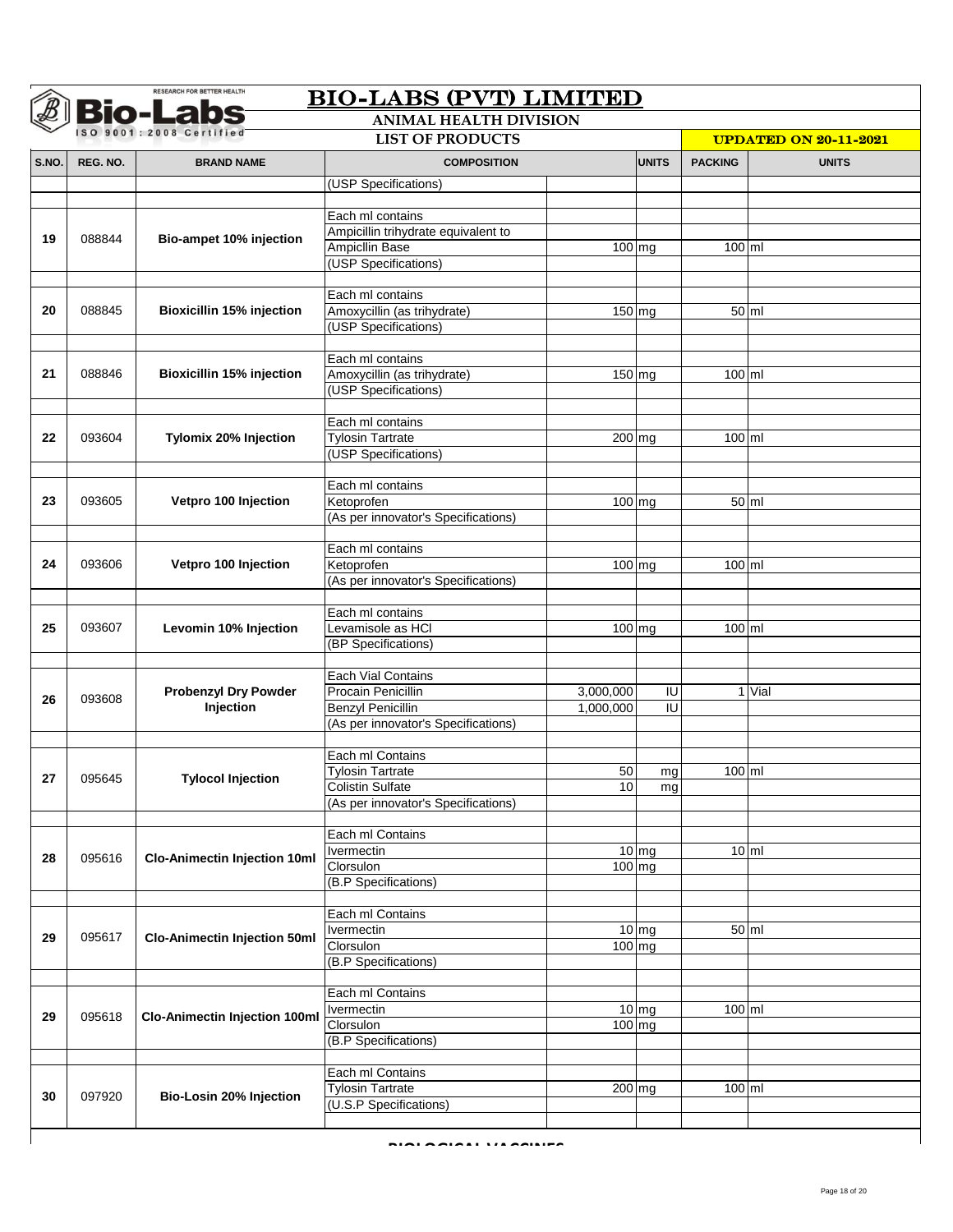|              |          | <b>RESEARCH FOR BETTER HEALTH</b>                                         | <b>BIO-LABS (PVT) LIMITED</b>               |              |                |                                                              |
|--------------|----------|---------------------------------------------------------------------------|---------------------------------------------|--------------|----------------|--------------------------------------------------------------|
|              |          | <b>Bio-Labs</b>                                                           | <b>ANIMAL HEALTH DIVISION</b>               |              |                |                                                              |
|              |          | SO 9001:2008 Certified                                                    | <b>LIST OF PRODUCTS</b>                     |              |                | <b>UPDATED ON 20-11-2021</b>                                 |
| S.NO.        | REG. NO. | <b>BRAND NAME</b>                                                         | <b>COMPOSITION</b>                          | <b>UNITS</b> | <b>PACKING</b> | <b>UNITS</b>                                                 |
|              |          |                                                                           | <b>BIOLOGICAL VACCINES</b>                  |              |                |                                                              |
|              |          |                                                                           | Each dose contains:                         |              | 250 doses      | Vaccine for the immunization of                              |
|              |          |                                                                           | Avian adenovirus 106.5 ELD50                |              | 1000 doses     | chickens against                                             |
| 1            | 023415   | <b>HYDRO-VAC TC VACCINE</b>                                               |                                             |              |                | hydropericardium syndrome in                                 |
|              |          |                                                                           |                                             |              |                | emulsion/aqueous adjuvant                                    |
|              |          |                                                                           |                                             |              |                |                                                              |
|              |          |                                                                           | suspension in oil)                          |              | 1000 doses     | A single/bivalent strain oil<br>emulsion vaccine for the     |
| $\mathbf{2}$ | 019003   | <b>BIO-AVIAN (OIL BASED)</b><br><b>Injectable Vaccine</b>                 |                                             |              | $20$ ml        | protection of poultry against                                |
|              |          |                                                                           |                                             | 100 ml       |                | avian influenza virus against                                |
|              |          |                                                                           |                                             |              |                |                                                              |
|              |          |                                                                           | Contains:                                   |              | 1000 doses     | A single/bivalent strain aqueous                             |
| 3            | 017962   | <b>BIO-AVAIN INJECTABLE</b>                                               | suspension)                                 | 125 ml       |                | vaccine for the protection of                                |
|              |          | <b>VACCINE</b>                                                            |                                             | 250 ml       |                | poultry against avian influenza                              |
|              |          |                                                                           |                                             |              |                | virus serotypesH5, H7 and H9                                 |
|              |          |                                                                           |                                             |              |                |                                                              |
|              |          | <b>BIO-HS BACTERIN (OIL</b>                                               | Contains:                                   |              | 1000 doses     | An oil emulsion vaccine for the<br>immunizationof cattle and |
| 4            | 017135   | <b>BASED)</b>                                                             | multocida, Formaline)                       | 125 ml       |                | buffaloes against haemorrhagic                               |
|              |          | Injectable Vaccine                                                        |                                             | 250 ml       |                | septicemia                                                   |
|              |          |                                                                           |                                             |              |                |                                                              |
|              |          |                                                                           |                                             |              | 1000 doses     | An aqueous vaccine for the                                   |
| 5            | 014536   | <b>BIO-HS BACTERIN</b><br><b>Injectable Vaccine</b>                       |                                             | 125 ml       |                | immunizationof cattle and<br>buffaloes against haemorrhagic  |
|              |          |                                                                           |                                             | 250 ml       |                | septicemia                                                   |
|              |          |                                                                           |                                             |              |                |                                                              |
|              |          | <b>BIO-ND MUKTASWER (L)</b><br><b>VACCINE FREEZE-DRIED</b>                | Each dose contains:                         |              | 100 doses      |                                                              |
|              | 013721   |                                                                           | ND-MUKTASWAR virus=106.5 EID 50             |              | 500 doses      | ND is an oil emulsion vaccine for                            |
| 6            |          |                                                                           | <b>Skimmed Milk</b>                         |              | 1000 doses     | the immunization of chickens                                 |
|              |          |                                                                           | Penicillin in traces                        |              |                | against Newcastle Disease                                    |
|              |          |                                                                           | Streptomycin in traces                      |              |                |                                                              |
|              |          |                                                                           | Each dose contains:                         |              | 100 doses      |                                                              |
|              |          | <b>BIO-ND LASOTA (L) VACCINE</b>                                          | ND-LASOTA virus=106.5 EID 50                |              | 500 doses      | ND is an oil emulsion vaccine                                |
| 7            | 013722   | <b>FREEZE-DRIED</b><br><b>WATER SOLUBLE FOR ORAL</b><br>AND INJECTION USE | Skimmed Milk                                |              | 1000 doses     | for the immunization of                                      |
|              |          |                                                                           | Penicillin in traces                        |              |                | chickens against Newcastle<br><b>Disease</b>                 |
|              |          |                                                                           | Streptomycin in traces                      |              |                |                                                              |
|              |          |                                                                           |                                             |              |                |                                                              |
|              |          |                                                                           | Each dose contains:                         |              | 500 doses      | ND is an oil emulsion vaccine                                |
| 8            | 013723   | <b>BIO-ND VACCINE (KILLED)</b><br><b>INJECTABLE</b>                       | Seed ND. virus=106.5 EID 50                 |              | 1000 doses     | for the immunization of                                      |
|              |          |                                                                           | Betapropiolactone<br>Emulsifying agent      |              |                | chickens against Newcastle<br>Disease                        |
|              |          |                                                                           |                                             |              |                |                                                              |
|              |          |                                                                           | Each dose contains:                         |              | 500 doses      | Concentrated vaccine for                                     |
|              |          | <b>HYDRO-VAC CONC (KILLED)</b>                                            | infected liver.                             |              | 1000 doses     | immunization of chickens                                     |
| 9            | 013724   | <b>INJECTABLE</b>                                                         | Streptomycin in traces                      |              |                | against hydropericardium                                     |
|              |          |                                                                           | Formalline                                  |              |                | syndromein                                                   |
|              |          |                                                                           | Normal saline                               |              |                | emulsion/aqueous adjuvant                                    |
|              |          |                                                                           |                                             |              | 500 doses      |                                                              |
|              |          |                                                                           | Contains:<br>Homogenised Liver              |              | 1000 doses     | Concentrated vaccine for                                     |
|              |          | <b>HYDRO-VAC</b>                                                          | Formaline                                   |              | 1500 doses     | immunization of chickens                                     |
| 10           | 011491   | <b>INJECTION (VACCINE)</b>                                                | Gentamycin)                                 |              |                | against hydropericardium<br>syndromein                       |
|              |          |                                                                           | Streptomycin in traces                      |              |                | emulsion/aqueous adjuvant                                    |
|              |          |                                                                           | <b>Normal Saline</b>                        |              |                |                                                              |
|              |          |                                                                           |                                             |              |                |                                                              |
|              |          |                                                                           | <b>MISCELLANEOUS PRODUCTS</b>               |              |                |                                                              |
|              |          |                                                                           | Each litre contains:<br>Glutaral248gm       |              |                | 10 Lit                                                       |
| 1            |          | <b>SANITEX (Disinfectant)</b>                                             | Formaldehyde184gm,                          |              |                | 30 Lit                                                       |
|              |          |                                                                           | C12/ C16 alkyldimethylammonium chloride25gm |              |                |                                                              |
|              |          |                                                                           |                                             |              |                |                                                              |